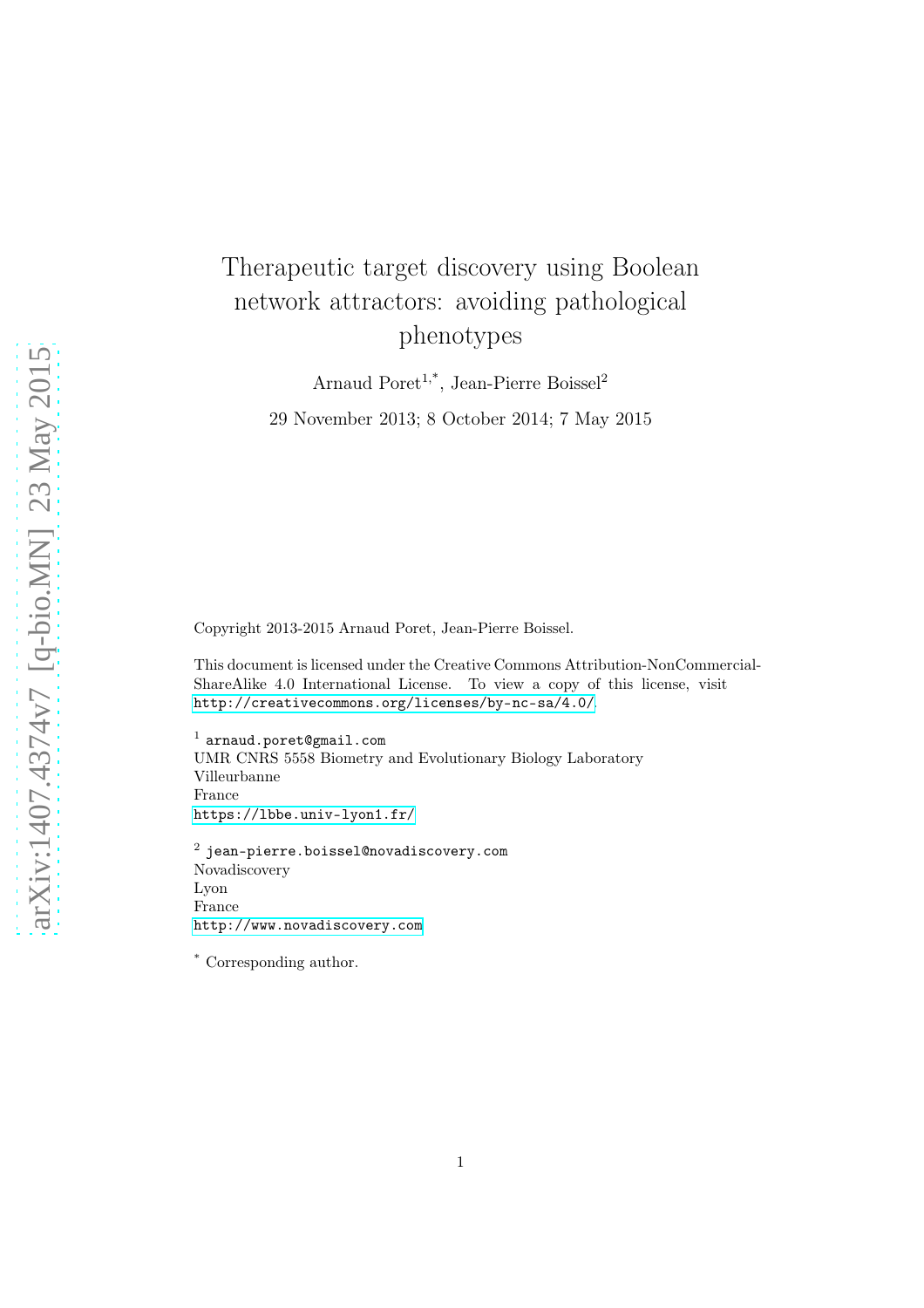#### Abstract

Target identification, one of the steps of drug discovery, aims at identifying biomolecules whose function should be therapeutically altered in order to cure the considered pathology. This work proposes an algorithm for in silico target identification using Boolean network attractors. It assumes that attractors of dynamical systems, such as Boolean networks, correspond to phenotypes produced by the modeled biological system. Under this assumption, and given a Boolean network modeling a pathophysiology, the algorithm identifies target combinations able to remove attractors associated with pathological phenotypes. It is tested on a Boolean model of the mammalian cell cycle bearing a constitutive inactivation of the retinoblastoma protein, as seen in cancers, and its applications are illustrated on a Boolean model of Fanconi anemia. The results show that the algorithm returns target combinations able to remove attractors associated with pathological phenotypes and then succeeds in performing the proposed in silico target identification. However, as with any in silico evidence, there is a bridge to cross between theory and practice, thus requiring it to be used in combination with wet lab experiments. Nevertheless, it is expected that the algorithm is of interest for target identification, notably by exploiting the inexpensiveness and predictive power of computational approaches to optimize the efficiency of costly wet lab experiments.

# Contents

| $\mathbf{1}$ |     | Introduction                                                                               |                |  |  |  |  |  |  |  |  |
|--------------|-----|--------------------------------------------------------------------------------------------|----------------|--|--|--|--|--|--|--|--|
| $\bf{2}$     |     | Methods                                                                                    |                |  |  |  |  |  |  |  |  |
|              | 2.1 |                                                                                            | 5              |  |  |  |  |  |  |  |  |
|              |     | 2.1.1                                                                                      | $\overline{5}$ |  |  |  |  |  |  |  |  |
|              |     | 2.1.2                                                                                      | 6              |  |  |  |  |  |  |  |  |
|              | 2.2 |                                                                                            | $\overline{7}$ |  |  |  |  |  |  |  |  |
|              | 2.3 | Steps of the algorithm $\ldots \ldots \ldots \ldots \ldots \ldots \ldots$                  | 8              |  |  |  |  |  |  |  |  |
|              |     | 2.3.1                                                                                      | 9              |  |  |  |  |  |  |  |  |
|              |     | 2.3.2<br>Step 2: generating bullets $\dots \dots \dots \dots \dots \dots$                  | 10             |  |  |  |  |  |  |  |  |
|              |     | 2.3.3<br>Step 3: computing $A_{patho}$                                                     | 11             |  |  |  |  |  |  |  |  |
|              |     | Step 4: identifying the rapeutic bullets $\ldots \ldots \ldots$<br>2.3.4                   | 12             |  |  |  |  |  |  |  |  |
|              |     | Step 5: assessing the<br>rapeutic bullets $\ldots \ldots \ldots \ldots$<br>2.3.5           | 12             |  |  |  |  |  |  |  |  |
|              | 2.4 |                                                                                            | 13             |  |  |  |  |  |  |  |  |
|              | 2.5 | Case study $\dots \dots \dots \dots \dots \dots \dots \dots \dots \dots \dots \dots \dots$ | 14             |  |  |  |  |  |  |  |  |
|              | 2.6 |                                                                                            | 17             |  |  |  |  |  |  |  |  |
| Results<br>3 |     |                                                                                            | 17             |  |  |  |  |  |  |  |  |
|              | 3.1 | Results of step $1 \ldots \ldots \ldots \ldots \ldots \ldots \ldots \ldots$                | 17             |  |  |  |  |  |  |  |  |
|              | 3.2 |                                                                                            | 18             |  |  |  |  |  |  |  |  |
|              | 3.3 | Results of the case study $\dots \dots \dots \dots \dots \dots \dots \dots \dots$          | 19             |  |  |  |  |  |  |  |  |
|              |     | 4 Conclusion                                                                               | 22             |  |  |  |  |  |  |  |  |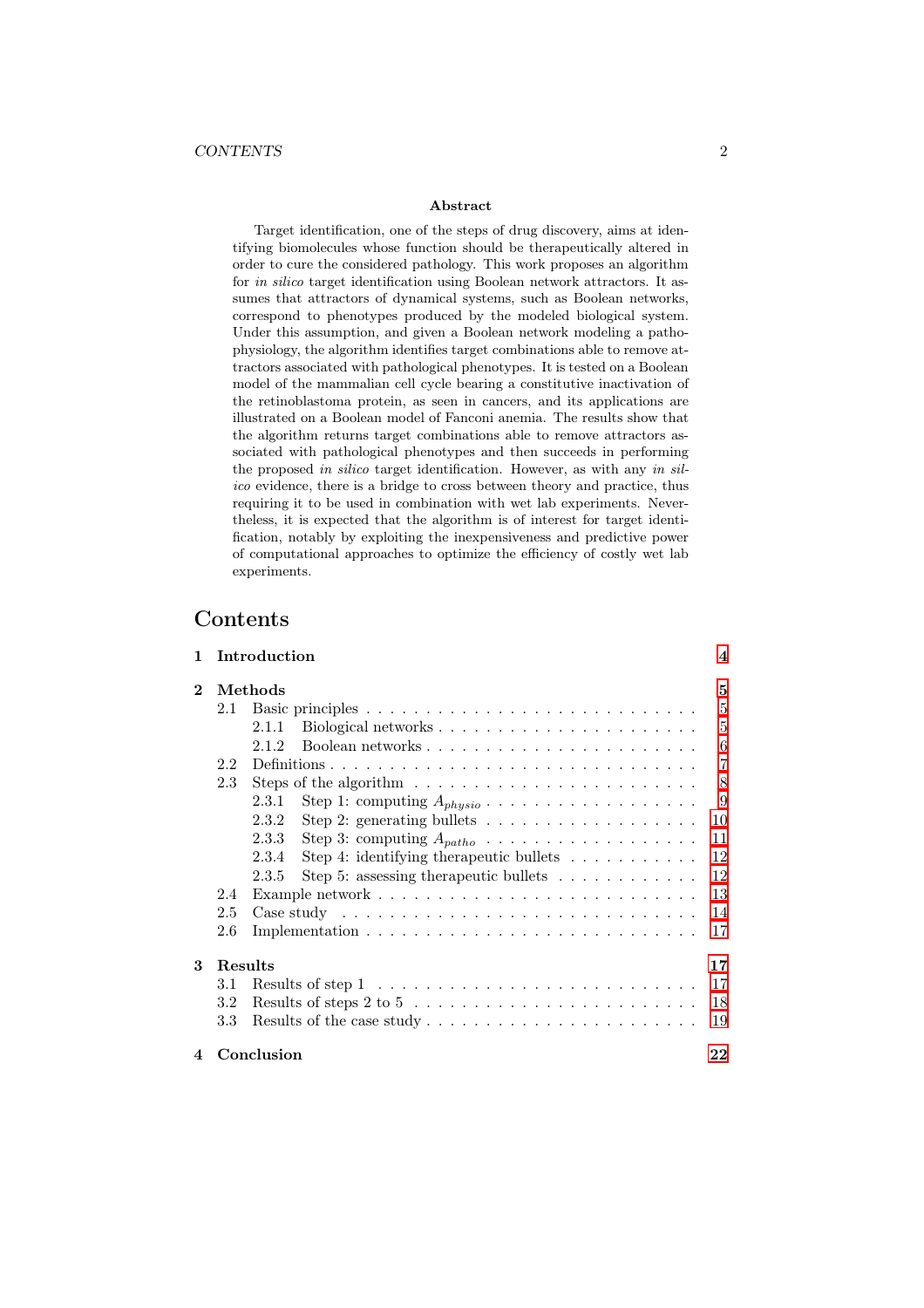|     |     |            | 5 Additional improvements                                                          | 23  |  |  |  |  |
|-----|-----|------------|------------------------------------------------------------------------------------|-----|--|--|--|--|
|     |     |            |                                                                                    |     |  |  |  |  |
|     |     |            |                                                                                    | 23  |  |  |  |  |
|     |     | 5.1.2      |                                                                                    | 24  |  |  |  |  |
|     |     | 5.1.3      |                                                                                    | 25  |  |  |  |  |
|     |     | 5.1.4      |                                                                                    | 28  |  |  |  |  |
| 5.2 |     |            |                                                                                    |     |  |  |  |  |
|     |     | 5.2.1      |                                                                                    | 28  |  |  |  |  |
|     |     | 5.2.2      | Methods $\ldots \ldots \ldots \ldots \ldots \ldots \ldots \ldots \ldots \ldots$    | 28  |  |  |  |  |
|     |     | 5.2.3      |                                                                                    | -31 |  |  |  |  |
|     |     | 5.2.4      |                                                                                    | 32  |  |  |  |  |
| 6   |     | Appendices |                                                                                    | 33  |  |  |  |  |
|     |     |            |                                                                                    | -33 |  |  |  |  |
|     | 6.2 |            | Appendix $2 \ldots \ldots \ldots \ldots \ldots \ldots \ldots \ldots \ldots \ldots$ | 35  |  |  |  |  |
|     | 6.3 |            |                                                                                    | 39  |  |  |  |  |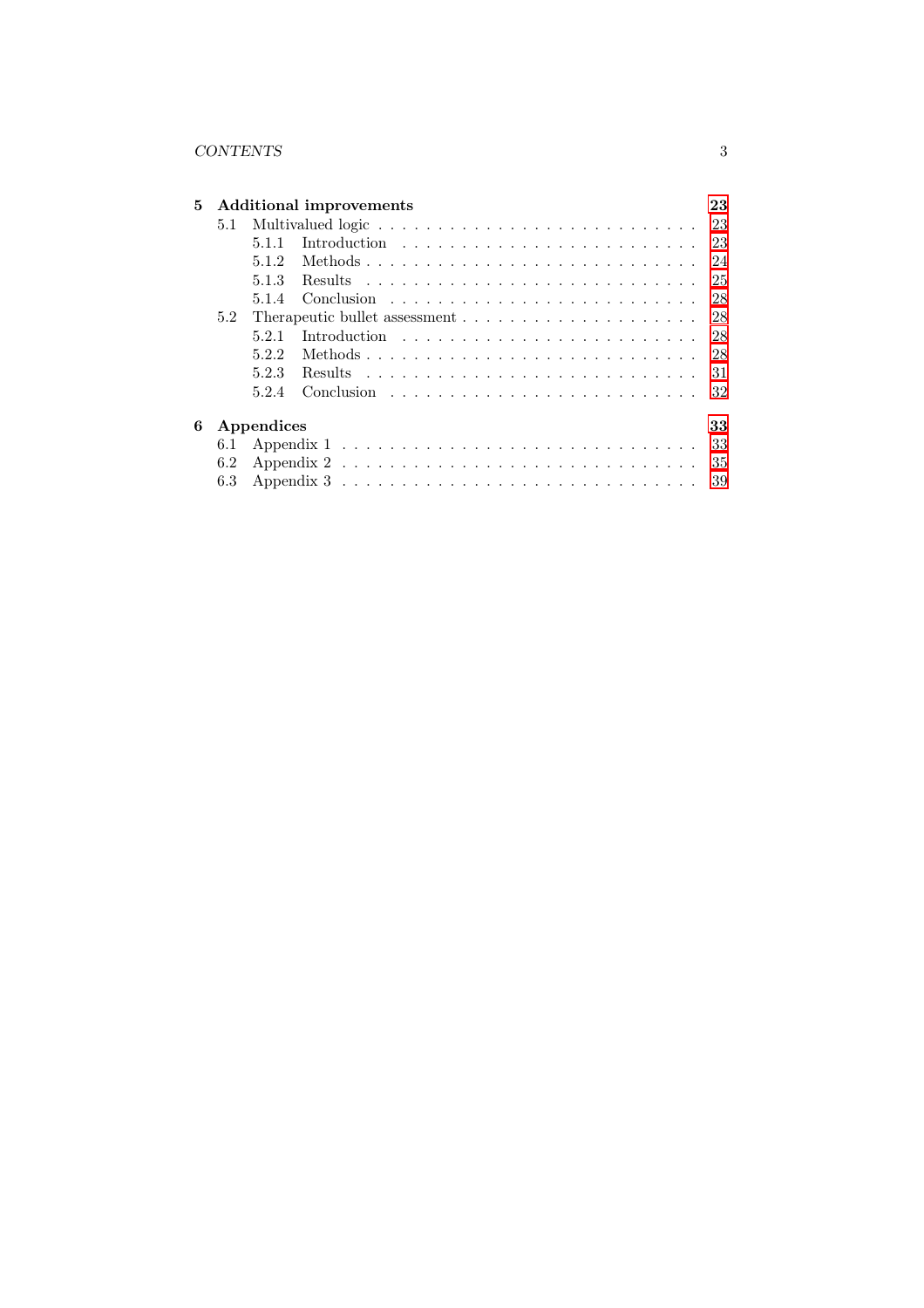# <span id="page-3-0"></span>1 Introduction

Drug discovery, as its name indicates, aims at discovering new drugs against diseases. This process can be segmented into three steps: i) disease model provision, where experimental models are developed, ii) target identification, where therapeutic targets are proposed, and iii) target validation, where the proposed therapeutic targets are assessed. This work focuses on the second step of drug discovery: target identification [\[1,](#page-40-0) [2\]](#page-40-1).

Given an organism suffering from a disease, target identification aims at finding where to act among its multitude of biomolecules in order to alleviate, or ultimately cure, the physiological consequences of the disease. These biomolecules on which perturbations should be applied are called targets and are targeted by drugs [\[3\]](#page-40-2). This raises two questions: which target should be therapeutically perturbed and what type of perturbation should be applied on it. Broadly, the functional perturbation of a target by a drug can be either activating or inactivating, regardless the way the drug achieves it.

One solution is to test all, or at least a large number of, biomolecules for activation and inactivation. Knowing that targeting several biomolecules is potentially more effective [\[4,](#page-40-3)[5\]](#page-40-4), the number of possibilities is consequently huge. This rather brute-force screening can be refined with knowledge about the pathophysiology of interest by identifying potential targets based on the role they play in it [\[6\]](#page-40-5). Even with this knowledge, experimentally assessing the selected potential targets through wet lab experiments is far from straightforward since such experiments are costly in time and resources [\[7\]](#page-40-6). Fortunately, owing to their integrative power and low cost compared to wet lab experiments, *in silico* approaches appear as valuable tools in improving the efficiency of target identification [\[8](#page-40-7)[–19\]](#page-41-0), as demonstrated through several works using various computational methods [\[20–](#page-41-1)[30\]](#page-42-0).

However, the stumbling block of *in silico* approaches is that they are built from the available knowledge: not all is known about everything. Nevertheless, an impressive and ever increasing amount of biological knowledge is already available in the scientific literature, databases and knowledge bases such as, to name a few, DrugBank [\[31\]](#page-42-1), KEGG [\[32\]](#page-42-2), PharmGKB [\[33\]](#page-42-3), Reactome [\[34\]](#page-42-4) and TTD [\[35\]](#page-42-5). In addition to the difficulty of integrating an increasing body of knowledge comes the inherent complexity of biological systems themselves [\[36\]](#page-42-6): this is where computational tools can help owing to their integrative power [\[37–](#page-42-7)[39\]](#page-42-8). This interplay between wet lab and computational biology is synergistic rather than competitive [\[40\]](#page-43-0). Since wet lab experiments produce factual results, they can be considered as trustworthy sources of knowledge. Once these factual pieces of knowledge are obtained, computational tools can help to integrate them and infer new ones. This computationally obtained knowledge can be subsequently used to direct further wet lab experiments, thus mutually potentiating the whole.

The goal of this work is to propose a computational methodology implemented in an algorithm for *in silico* therapeutic target discovery using Boolean network attractors. It assumes that Boolean network attractors correspond to phenotypes produced by the modeled biological network, an assumption successfully applied in several works [\[41](#page-43-1)[–57\]](#page-44-0). Assuming that a phenotype is an observable state, and thus relatively stable, of a biological system and assuming that the state of a biological system results from its dynamics, a phenotype is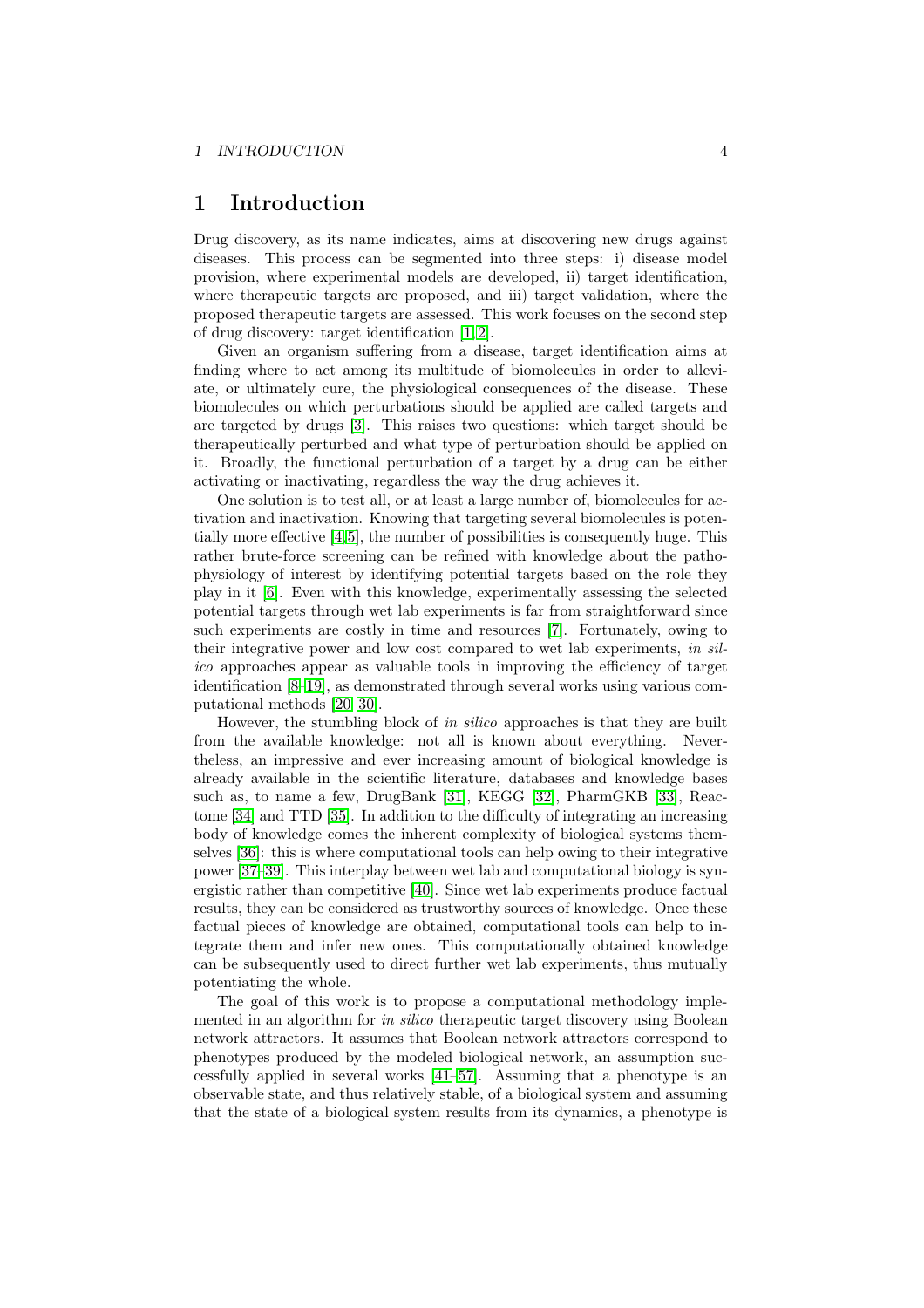likely to correspond to an attractor. This assumption can be stated for any dynamical model but, in this work, only Boolean networks are considered. Reasons are that, in their most basic form, Boolean networks do not require quantitative information [\[58\]](#page-44-1) and that quantitative information is often not easy to obtain due to experimental limitations, particularly at the subcellular scale, the scale where drugs interact with their targets. Moreover, since synchronous Boolean networks are easier to compute than asynchronous ones [\[59\]](#page-44-2), this work only considers synchronous Boolean networks. This does not exclude the possibility, at a later stage, to extend the algorithm for both synchronous and asynchronous updating schemes.

For a biological network involved in a disease, two possible variants are considered: the physiological variant, exhibited by healthy organisms, which produces physiological phenotypes, and the pathological variant, exhibited by ill organisms, which produces pathological phenotypes or which fails to produce physiological ones. A physiological phenotype does not impair life quantity/ quality whereas a pathological phenotype does. It should be noted that the loss of a physiological phenotype is also a pathological condition. The physiological and pathological variants differ in that the latter results from the occurrence of some alterations known to be responsible for disorders. With a pathological variant, there are two non-exclusive pathological scenarios: pathological phenotypes are gained or physiological phenotypes are lost.

The primary goal of the proposed algorithm is to identify, in a pathological variant, target combinations together with the perturbations to apply on them, here called bullets, which render it unable to exhibit pathological phenotypes. The secondary goal is to classify the obtained bullets according to their ability at rendering the pathological variant able to exhibit the previously lost physiological phenotypes, if any.

It should be noted that this work fits into the encompassing field investigating how to control biological systems, a field with tremendous applications in biomedicine. Several endeavors based on qualitative modeling approaches have been made in this way [\[60](#page-44-3)[–65\]](#page-44-4), demonstrating its utility in investigating how to take control over pathologically disturbed biological systems.

# <span id="page-4-0"></span>2 Methods

This section introduces some basic principles, namely biological and Boolean networks, defines some concepts and then describes the proposed algorithm. An example network to illustrate how it works plus a case study to illustrate its intended applications are also described. Finally, details about implementation and code availability are mentioned.

### <span id="page-4-2"></span><span id="page-4-1"></span>2.1 Basic principles

#### 2.1.1 Biological networks

A biological network is a way to conceptualize a set of interacting biological entities where entities are represented by nodes and interactions by edges [\[66,](#page-45-0)[67\]](#page-45-1). It is based on graph theory [\[68–](#page-45-2)[70\]](#page-45-3), thus bringing formal tools to encode information about biological systems, particularly their topology [\[71\]](#page-45-4). Moreover, being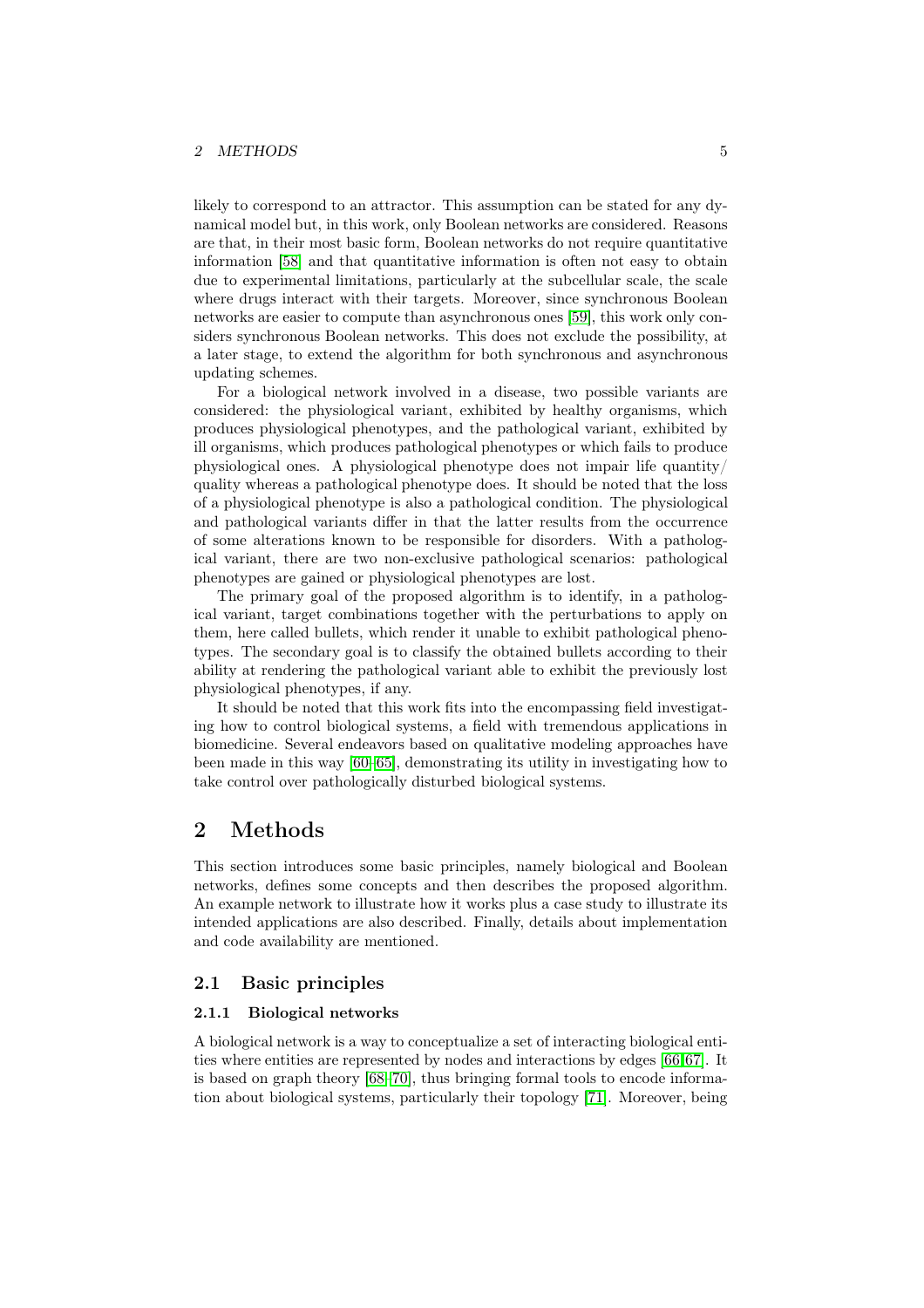graphs, biological networks offer a convenient visualization [\[72\]](#page-45-5) of the complex interconnections lying in biological systems. As said Napoleon Bonaparte:

"A good sketch is better than a long speech."

Mathematically, a network can be seen as a digraph  $G = (V, E)$  where  $V = \{v_1, \ldots, v_n\}$  is the set of cardinality n containing exactly all the nodes  $v_i$ of the network and where  $E = \{(v_{i,1}, v_{j,1}), \ldots, (v_{i,m}, v_{j,m})\} \subseteq V^2$  is the set of cardinality m containing exactly all the edges  $(v_i, v_j)$  of the network. In practice, nodes represent entities and edges represent binary relations  $R \subseteq V^2$  involving them:  $v_i R v_j$ . For example, in gene regulatory networks, nodes represent gene products and edges represent gene expression modulations [\[73,](#page-45-6) [74\]](#page-45-7).

#### <span id="page-5-0"></span>2.1.2 Boolean networks

While being conceptually simple, Boolean networks [\[75\]](#page-45-8) are able to predict and reproduce features of biological systems and then to bring relevant insights [\[76–](#page-45-9)[81\]](#page-46-0). This makes them an attractive and efficient approach, especially when the complexity of biological systems renders quantitative approaches unfeasible due to the amount of quantitative details they require. As their name indicates, Boolean networks are based on Boolean logic [\[82\]](#page-46-1) and, like biological networks, are also based on graph theory: nodes represent Boolean variables and edges represent interdependencies between them.

Mathematically, a Boolean network is a network where nodes are Boolean variables  $x_i$  and where edges  $(x_i, x_j)$  represent the binary is input of relation:  $x_i$  is input of  $x_j$ . Each  $x_i$  has  $b_i \in [0, n]$  inputs  $x_{i,1}, \ldots, x_{i,b_i}$ . The variables which are not inputs of  $x_i$  have no direct influence on it. If  $b_i = 0$  then  $x_i$  is a parameter and does not depend on other variables. At each iteration  $k \in$  $[[k_0, k_{end}]]$  of the simulation, the value  $x_i(k) \in \{0, 1\}$  of each  $x_i$  is updated to the value  $x_i(k+1)$  using a Boolean function  $f_i$  and the values  $x_{i,1}(k), \ldots, x_{i,b_i}(k)$ of its inputs, as in the following pseudocode:

1 for 
$$
k \in [k_0, k_{end} - 1]
$$
 do  
\n2  $x_1(k+1) = f_1(x_{1,1}(k), \ldots, x_{1,b_1}(k))$   
\n3  $\ldots$   
\n4  $x_n(k+1) = f_n(x_{n,1}(k), \ldots, x_{n,b_n}(k))$   
\n5 **end for**  
\n $x_n(k)$ 

which can be written in a more concise form:

- 1 for  $k \in \llbracket k_0, k_{end} 1 \rrbracket$  do
- 2  $x(k+1) = f(x(k))$
- 3 end for

where  $\mathbf{f} = (f_1, \ldots, f_n)$  is the Boolean transition function and  $\mathbf{x} = (x_1, \ldots, x_n)$ is the state vector. The value  $\mathbf{x}(k) = (x_1(k), \ldots, x_n(k)) \in \{0,1\}^n$  of x at k belongs to the state space  $S = \{0,1\}^n$  which is the set of cardinality  $2^n$ containing exactly all the possible states.

If the values of all the  $x_i$  are updated simultaneously at each k then the network is synchronous, otherwise it is asynchronous. With synchronous Boolean networks,  $x(k)$  has a unique possible successor  $x(k + 1)$ : synchronous Boolean networks are deterministic. In the particular case where  $k = k_0, x(k_0) = x_0$  is the initial state and, in deterministic dynamical systems, determines entirely the trajectory  $w = (\mathbf{x}(k_0), \ldots, \mathbf{x}(k_{end}))$ . In this work, it is assumed that  $k_0 = 1$ , so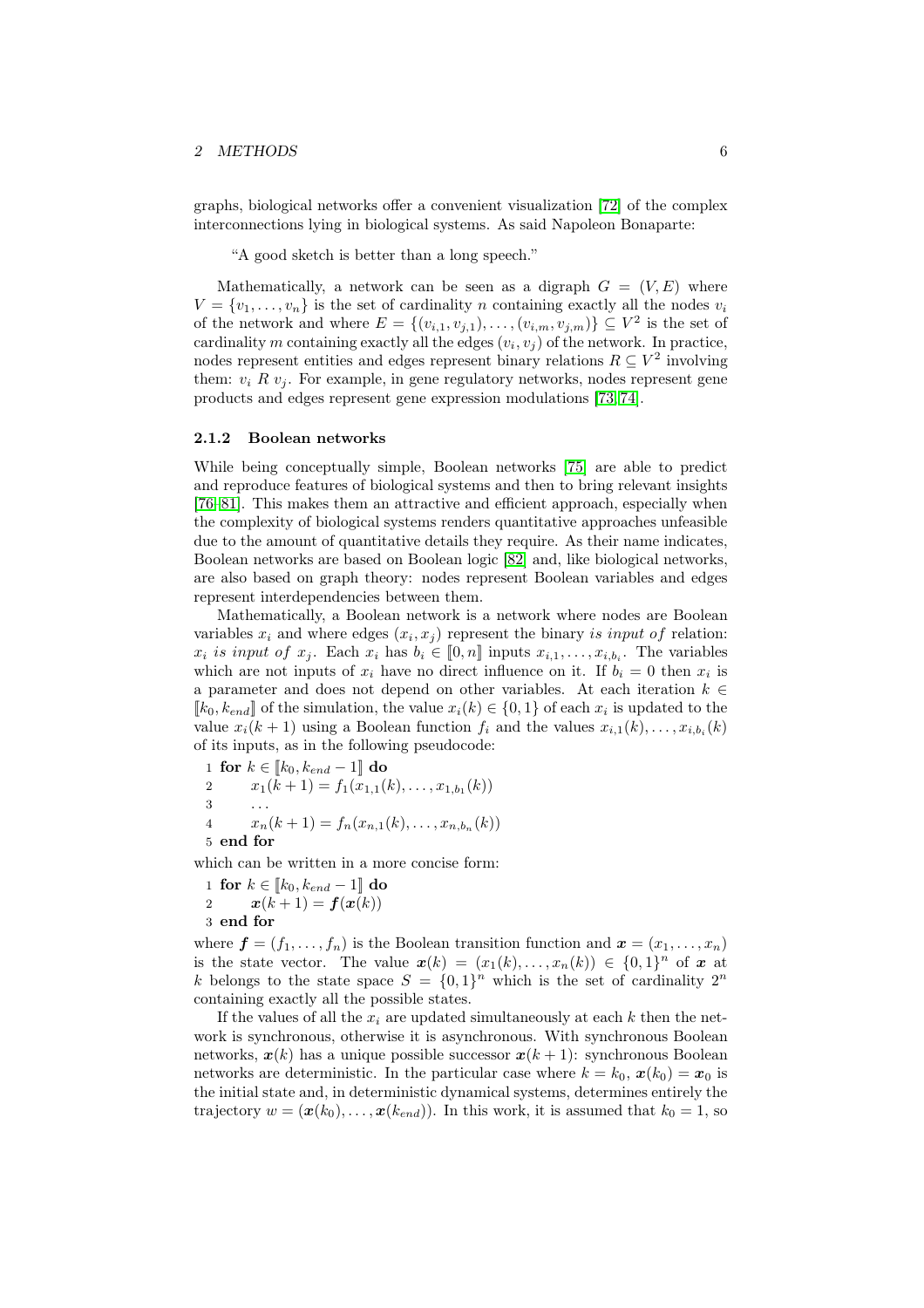w is a sequence of length  $k_{end}$  resulting from the iterative computation of  $x(k)$ from  $k_0$  up to  $k_{end}$ . This iterative computation can be seen as the discretization of a time interval: Boolean networks are discrete dynamical systems as they simulate discretely the time course of the state vector.

The set  $A = \{a_1, \ldots, a_p\}$  of cardinality p containing exactly all the attractors  $a_i$  is called the attractor set. Due to the determinism of synchronous Boolean networks, all the attractors are cycles. A cycle is a sequence  $(x_1, \ldots, x_n)$  of length q such that  $\forall j \in [1, q], \mathbf{x}_{j+1} = f(\mathbf{x}_j)$  and  $\mathbf{x}_{q+1} = \mathbf{x}_1$ : once the system reaches a state  $x_j$  belonging to a cycle, it successively visits its states  $x_{j+1}, \ldots, x_q, x_1, \ldots, x_j$  for infinity. In the particular case where  $q = 1, a_i$  is a point attractor. The set  $B_i \subseteq S$  containing exactly all the  $x \in S$  from which  $a_i$ can be reached is called its basin of attraction. With deterministic dynamical systems, the family of sets  $(B_1, \ldots, B_p)$  constitutes a partition of S.

# <span id="page-6-0"></span>2.2 Definitions

Some concepts used in this work should be formally defined.

- physiological phenotype: A phenotype which does not impair the life quantity/quality of the organism which exhibits it.
- pathological phenotype: A phenotype which impairs the life quantity/ quality of the organism which exhibits it.
- variant (of a biological network): Given a biological network of interest, a variant is one of its versions, namely the network plus eventually some modifications. It should be noted that this does not exclude the possibility that a variant can be the network of interest as is.
- physiological variant: A variant which produces only physiological phenotypes. It is the biological network of interest as it should be, namely the one of healthy organisms.
- pathological variant: A variant which produces at least one pathological phenotype or which fails to produce at least one physiological phenotype. It is a dysfunctional version of the biological network of interest, namely a version found in ill organisms.
- **physiological attractor set**: The attractor set  $A_{physio}$  of the physiological variant.
- pathological attractor set: The attractor set  $A_{patho}$  of the pathological variant.
- physiological Boolean transition function: The Boolean transition function  $f_{physio}$  of the physiological variant.
- pathological Boolean transition function: The Boolean transition function  $f_{patho}$  of the pathological variant.
- run: An iterative computation of  $x(k)$  starting from an  $x_0$  until an  $a_i$  is reached. It returns  $w = (\boldsymbol{x}(k_0), \ldots, \boldsymbol{x}(k_{end}))$  where  $k_{end}$  depends on when  $a_i$  is reached, and then on  $x_0$ .
- physiological attractor: An  $a_i$  such that  $a_i \in A_{physio}$ .
- **pathological attractor:** An  $a_i$  such that  $a_i \notin A_{physio}$ .
- modality: The functional perturbation  $\text{mod} a_i$  applied on a node  $v_j \in V$ of the network, either activating  $(mod a_i = 1)$  or inactivating  $(mod a_i = 0)$ : at each k, moda<sub>i</sub> overwrites  $f_j(\boldsymbol{x}(k))$  making  $x_j(k+1) = mod a_i$ .
- target: A node  $targ_i \in V$  of the network on which a  $moda_i$  is applied.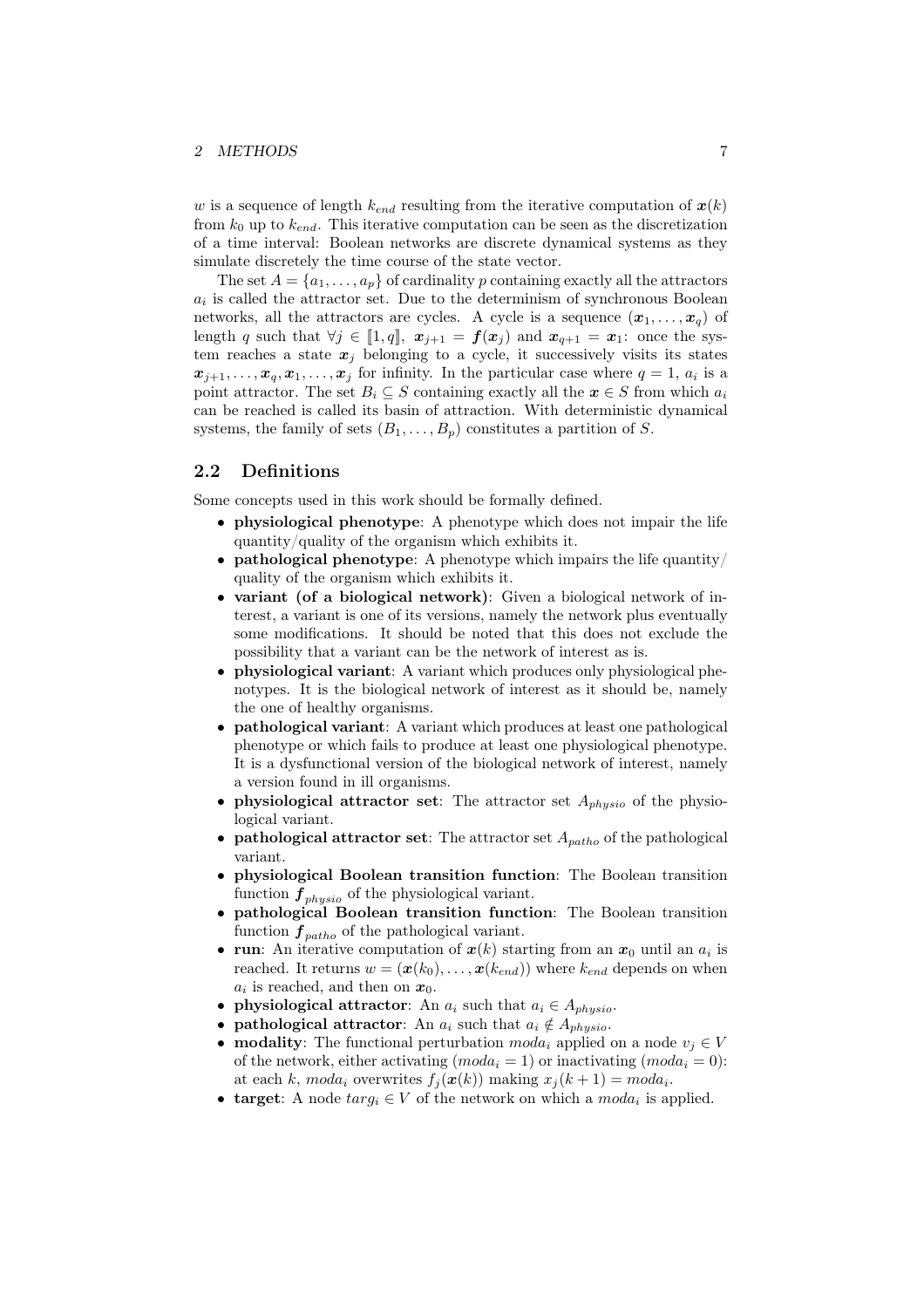- bullet: A couple  $(c_{targ}, c_{moda})$  where  $c_{targ} = (targ_1, \ldots, targ_r)$  is a combination without repetition of  $targ_i$  and where  $c_{mod a} = (mod a_1, \ldots, mod a_r)$ is an arrangement with repetition of  $\text{mod} a_i$ ,  $r \in [1, n]$  being the number of targets in the bullet. Here,  $\text{mod}a_i$  is intended to be applied on  $\text{targ}_i$ .
- therapeutic bullet: A bullet which makes  $A_{patho} \subseteq A_{physio}$ .
- silver bullet: A therapeutic bullet which makes  $A_{patho} \subsetneq A_{physio}$ .
- golden bullet: A therapeutic bullet which makes  $A_{patho} = A_{physio}$ .

The assumed link between phenotypes and attractors is the reason why attractors are qualified as either physiological or pathological according to the phenotype they produce. This is also the reason why, in this work, target identification aims at manipulating attractor sets of pathological variants.

# <span id="page-7-0"></span>2.3 Steps of the algorithm

The algorithm has two goals: i) finding therapeutic bullets, and ii) classifying them as either golden or silver. A therapeutic bullet makes the pathological variant unable at reaching pathological attractors, that is  $A_{\text{math}} \subseteq A_{\text{physical}}$ . If such a bullet is applied on a pathological variant, the organism bearing it no longer exhibits the associated pathological phenotypes. However, a therapeutic bullet does not necessarily preserve/restore the physiological attractors. If a therapeutic bullet preserves/restores the physiological attractors, that is if  $A_{patho} = A_{physio}$ , then it is a golden one, but if  $A_{patho} \subsetneq A_{physio}$  then it is a silver one.

Given a physiological and a pathological variant, that is  $f_{physio}$  and  $f_{patho}$ , the algorithm follows five steps:

- 1. with  $f_{physio}$  it computes the control attractor set  $A_{physio}$
- 2. it generates bullets and, for each of them, it performs the three following steps
- 3. with  $f_{patho}$  plus the bullet, it computes the variant attractor set  $A_{patho}$
- 4. it assesses the therapeutic potential of the bullet by comparing  $A_{physio}$ and  $A_{patho}$  to detect pathological attractors
- 5. if the bullet is therapeutic then it is classified as either golden or silver by comparing  $A_{physio}$  and  $A_{patho}$  for equality

These steps can be written in pseudocode as:

1 with  $f_{physio}$  compute  $A_{physio}$ 2 generate bullet\_set 3 for  $bullet \in bullet\_set$  do 4 with  $f_{patho}$  plus *bullet* compute  $A_{patho}$ 5 if  $A_{patho} \subseteq A_{physio}$  then 6 bullet is therapeutic 7 if  $A_{patho} = A_{physio}$  then 8 bullet is golden  $9 \qquad \qquad$ else 10 bullet is silver 11 end if 12 end if

13 end for

The algorithm is described step by step but can be found as one block of pseudocode in *[Appendix 6.1](#page-32-1)* page [33.](#page-32-1)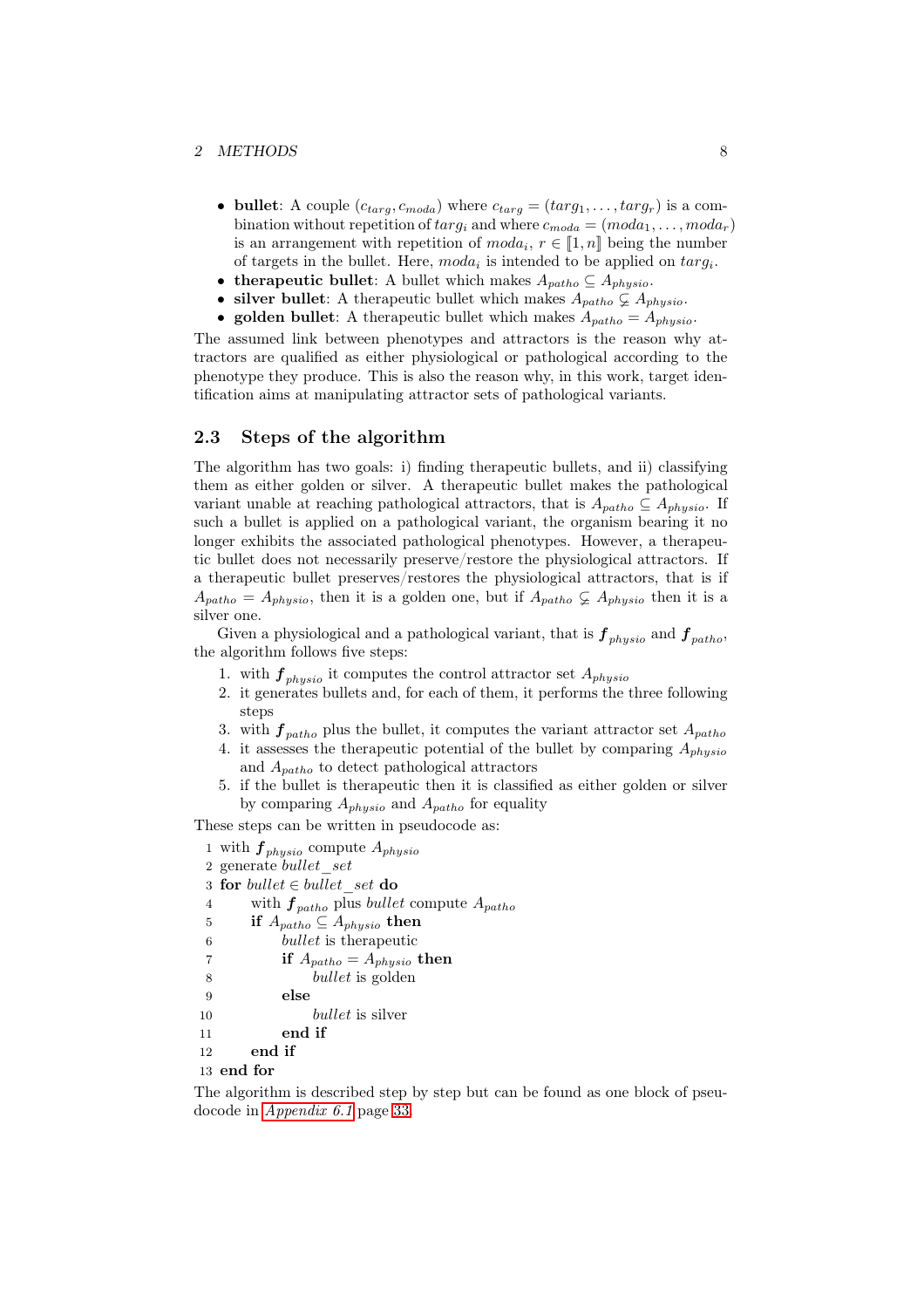#### <span id="page-8-0"></span>**2.3.1** Step 1: computing  $A_{physio}$

First of all, Aphysio has to be computed since it is the control and, as such, determines what is pathological. To do so, runs are performed with  $f_{physio}$  and the reached  $a_i$  are stored in  $A_{physio}$ . However,  $x_0 \in S$  and card S increases exponentially with n. Even for reasonable values of n, card  $S$  explodes: more than 1 000 000 possible  $x_0$  for  $n = 20$ . One solution ensuring that all the  $a_i$ are reached is to start a run from each of the possible  $x_0$ , that is from each of the  $x \in S$ . Practically, this is unfeasible for an arbitrary value of n since the required computational capacity can be too demanding. For example, assuming that a run requires 1 millisecond and that  $n = 50$ , performing a run from each of the  $2^{50}$   $x \in S$  requires nearly 36 000 years.

Given that with deterministic dynamical systems  $(B_1, \ldots, B_p)$  is a partition of S, a solution is to select a subset  $D \subseteq S$  of a reasonable cardinality containing the  $x_0$  to start from. In this work, D is randomly selected from a uniform distribution. The stumbling block of this solution is that it does not ensure that at least one  $x_0$  per  $B_i$  is selected and then does not ensure that all the  $a_i$ are reached. This stumbling block holds only if card  $D < \text{card } S$ .

Again given that synchronous Boolean networks are deterministic, if a run visits a state already visited during a previous run then its destination, that is the reached attractor, is already found. If so, the run can be stopped and the algorithm can jump to the next one. To implement this, the previous trajectories are stored in a set H, the history, and at each k the algorithm checks if  $\exists w \in \mathbb{R}$  $H: \mathbf{x}(k) \in \mathbf{w}$ . If this check is positive then the algorithm jumps to the next run.

To detect the attractors, since with deterministic dynamical systems they are cycles, the algorithm checks at each k if  $x(k+1)$  is an already visited state of the current run, namely if  $\exists k' \in [1, k] : \mathbf{x}(k+1) = \mathbf{x}(k')$ . If this check is positive then  $a_i = (\boldsymbol{x}(k'), \ldots, \boldsymbol{x}(k)).$ 

This step can be written in pseudocode as:

1 prompt card D 2 card  $D = min(card D, 2<sup>n</sup>)$ 3 generate  $D \subseteq S$ 4  $H = \{\}$ 5  $A_{physio} = \{\}$ 6 for  $x_0 \in D$  do 7  $k = 1$ 8  $\mathbf{x}(k) = x_0$ 9 while true do 10 if  $\exists w \in H : x(k) \in w$  then 11 break 12 end if 13  $\boldsymbol{x}(k+1) = \boldsymbol{f}_{physio}(\boldsymbol{x}(k))$ 14 if  $\exists k' \in [\![1,k]\!]$ :  $\mathbf{x}(k+1) = \mathbf{x}(k')$  then 15  $A_{physio} = A_{physio} \cup \{(\boldsymbol{x}(k'), \dots, \boldsymbol{x}(k))\}$ 16 break 17 end if 18  $k = k + 1$ 19 end while 20  $H = H \cup \{(\mathbf{x}(1), \dots, \mathbf{x}(k))\}$ 21 end for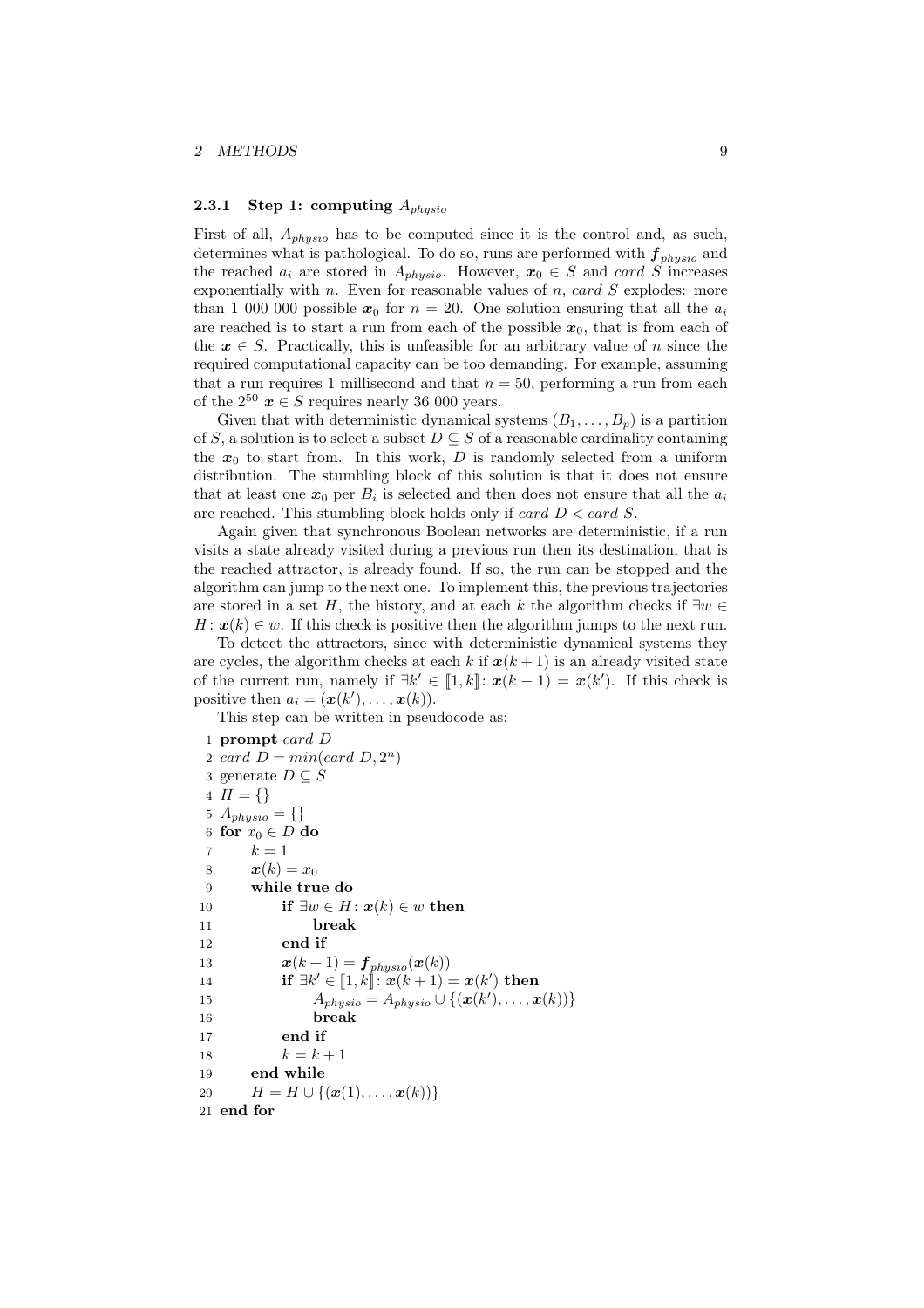22 return  $A_{physio}$ 23 do step 2

Line 2 catches the mistake card  $D > \text{card } S$ .

It should be noted that the purpose of this work is not to propose an algorithm for finding Boolean network attractors since advanced algorithms for such tasks are already published [\[83](#page-46-2)[–87\]](#page-46-3). The purpose is to propose a computational methodology exploiting Boolean network attractors for *in silico* target identification, a methodology which requires *de facto* these attractors to be found. This point is discussed in the *[Conclusion](#page-21-0)* section page [22.](#page-21-0)

#### <span id="page-9-0"></span>2.3.2 Step 2: generating bullets

Bullets are candidate perturbations to apply on the pathological variant to make it unable at reaching pathological attractors and then unable at producing pathological phenotypes. Generating a bullet requires a choice of  $targ_i \in V$ and associated  $\text{mod} a_i \in \{0, 1\}$ . In this work, there is no sequencing in target engagement nor in modality application. This means that, given a bullet and during a given run, all the  $\text{mod}a_i$  are applied on their corresponding  $\text{targ}_i$ throughout the run. As a consequence, for a given bullet, choosing the same  $targ_i$  more than once is senseless while it is possible to choose the same  $moda_i$ for more than one  $targ_i$ . Therefore, a bullet is a combination  $c_{targ}$  without repetition of  $targ_i$  together with an arrangement  $c_{moda}$  with repetition of  $moda_i$ .

If bullets containing r targets have to be generated then there are  $n!/(r! \cdot (n$ r)!) possible  $c_{targ}$  and, for each of them, there are  $2<sup>r</sup>$  possible  $c_{moda}$ . This raises the same computational difficulty than with the state space explosion since there are  $(n! \cdot 2^r)/(r! \cdot (n-r)!)$  possible bullets. For example, with  $n = 50$  and  $r = 3$ there are more than 150 000 possible bullets. Knowing that the algorithm, as explained below, computes one attractor set per bullet, the computation time becomes practically unfeasible.

To overcome this barrier, the algorithm asks for r as an interval  $[r_{min}, r_{max}]$ , asks for a maximum number  $max_{targ}$  of  $c_{targ}$  to generate and asks for a maximum number  $max_{moda}$  of  $c_{moda}$  to test for each  $c_{targ}$ . The algorithm then generates a set  $C_{targ}$  of  $c_{targ}$  with card  $C_{targ} \leq max_{targ}$  by randomly selecting, from a uniform distribution and without repetition, nodes in the network. In the same way, the algorithm generates a set  $C_{\text{mod}a}$  of  $c_{\text{mod}a}$  with card  $C_{\text{mod}a} \leq \text{max}_{\text{mod}a}$ by randomly choosing, from a uniform distribution and with repetition, modalities as either activating (1) or inactivating (0). The result is the bullets: per  $r \in [r_{min}, r_{max}]$ , a  $C_{targ}$  together with a  $C_{moda}$ . As with the state space explosion, the stumbling block of this method is that it does not ensure that all the possible  $c_{targ}$  together with all the possible  $c_{moda}$  are tested. This stumbling block holds only if  $max_{targ} < n!/(r! \cdot (n-r)!)$  or  $max_{moda} < 2^r$ .

This step can be written in pseudocode as:

1 prompt  $r_{min}, r_{max}, max_{targ}, max_{mod a}$ 2  $r_{max} = min(r_{max}, n)$ 3 golden  $set = \{\}$ 4 silver  $set = \{\}$ 5 for  $r \in [r_{min}, r_{max}]$  do 6  $max_{targ}^r = min(max_{targ}, n!/(r! \cdot (n-r)!))$ 7  $max_{moda}^r = min(max_{moda}, 2^r)$ 8  $C_{tara} = \{\}$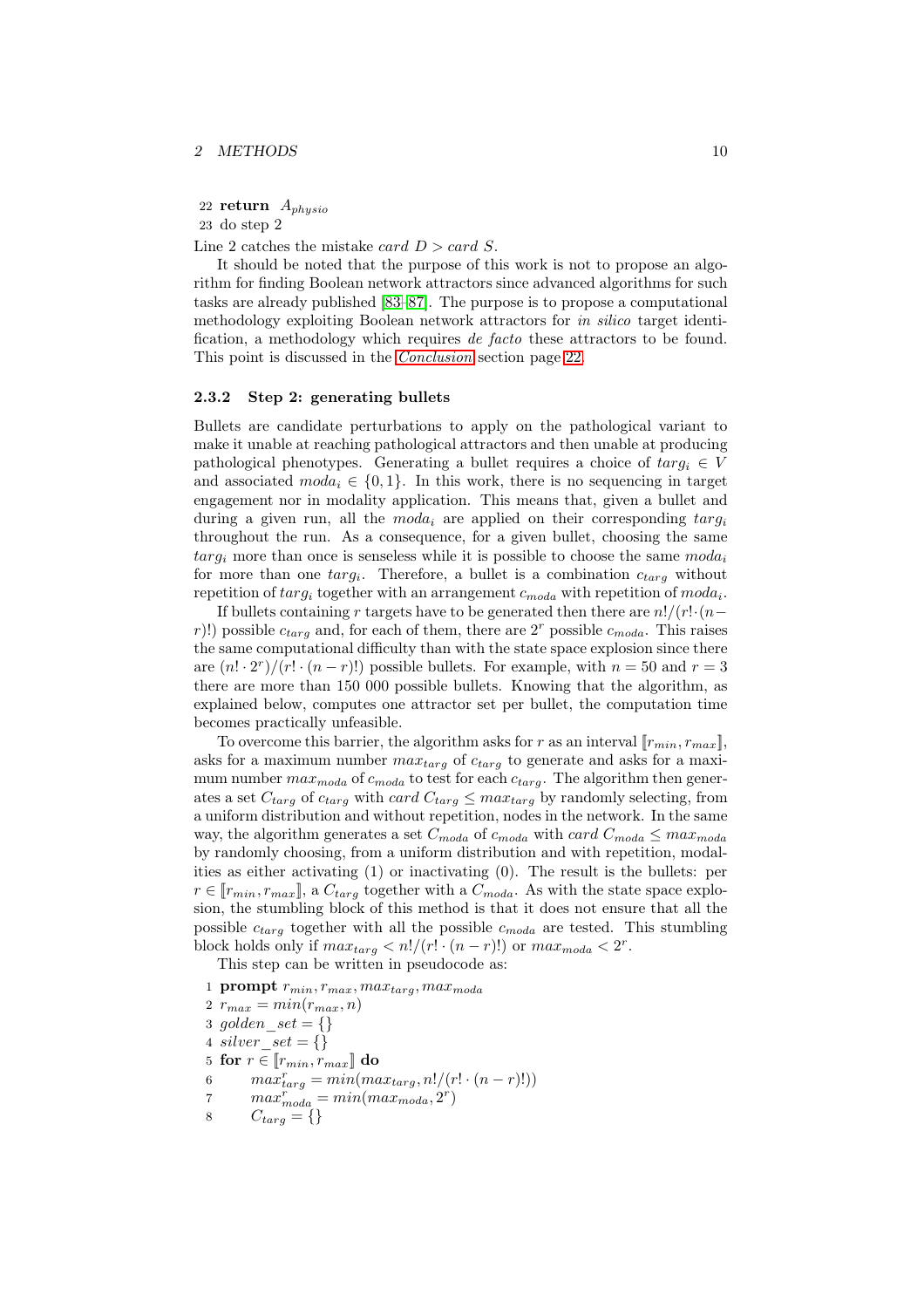| 9  | $C_{moda} = \{\}\$                       |
|----|------------------------------------------|
| 10 | while card $C_{targ} < max_{targ}^r$ do  |
| 11 | generate $c_{targ} \notin C_{targ}$      |
| 12 | $C_{targ} = C_{targ} \cup \{c_{targ}\}\$ |
| 13 | end while                                |
| 14 | while card $C_{moda} < max_{moda}^r$ do  |
| 15 | generate $c_{moda} \notin C_{moda}$      |
| 16 | $C_{moda} = C_{moda} \cup \{c_{moda}\}\$ |
| 17 | end while                                |
| 18 | do steps 3 to 5                          |
|    | 19 end for                               |

20 return golden\_set, silver\_set

Line 2 catches the mistake  $r > n$ . Lines 3 and 4 create the sets in which the therapeutic bullets found in step 4 are classified as either golden or silver in step 5. Lines 6 and 7 catch the mistake where  $max_{targ}$  or  $max_{moda}$  is greater than its maximum, which depends on r, hence the creation of  $max_{targ}^{r}$  and  $max_{moda}^{r}$ to preserve the initially supplied value. Lines 11 and 15 ensure that only new  $c_{targ}$  and  $c_{moda}$  are generated.

### <span id="page-10-0"></span>2.3.3 Step 3: computing  $A_{patho}$

Having the control attractor set  $A_{physio}$  and a bullet  $(c_{targ}, c_{moda}) \in C_{targ} \times$  $C_{moda}$ , the algorithm computes the variant attractor set  $A_{patho}$  under the effect of  $(c_{targ}, c_{moda})$  by almost the same way  $A_{physio}$  is computed in step 1. However,  $f_{patho}$  is used instead of  $f_{physio}$  and  $(c_{targ}, c_{model})$  is applied: at each k,  $f_j(\boldsymbol{x}(k))$  is overwritten by  $\mathit{mod} a_i \in c_{\mathit{mod} a_i}$ , that is  $x_j(k+1) = \mathit{mod} a_i$ , provided that  $v_j = \text{targ}_i \in c_{\text{targ}}$ . In order to apply all the generated bullets, the algorithm uses two nested for loops. For each  $c_{targ} \in C_{targ}$ , it uses successively all the  $c_{moda} \in C_{moda}$ . For each  $(c_{targ}, c_{moda})$ , the algorithm computes the corresponding  $A_{patho}$  and does steps 4 and 5.

This step can be written in pseudocode as:

1 for  $c_{targ} \in C_{targ}$  do 2 for  $c_{moda} \in C_{moda}$  do 3  $H = \{\}$ 4  $A_{patho} = \{\}$ 5 for  $x_0 \in D$  do 6  $k = 1$ 7  $\mathbf{x}(k) = x_0$ 8 while true do 9 if  $\exists w \in H : \mathbf{x}(k) \in w$  then 10 break 11 end if 12  $\bm{x}(k+1) = \bm{f}_{patho}(\bm{x}(k))$ 13 for  $targ_i \in c_{targ}$  do 14 for  $v_i \in V$  do 15 if  $v_j = \text{targ}_i$  then 16  $x_j (k + 1) = mod a_i$ 17 end if 18 end for 19 end for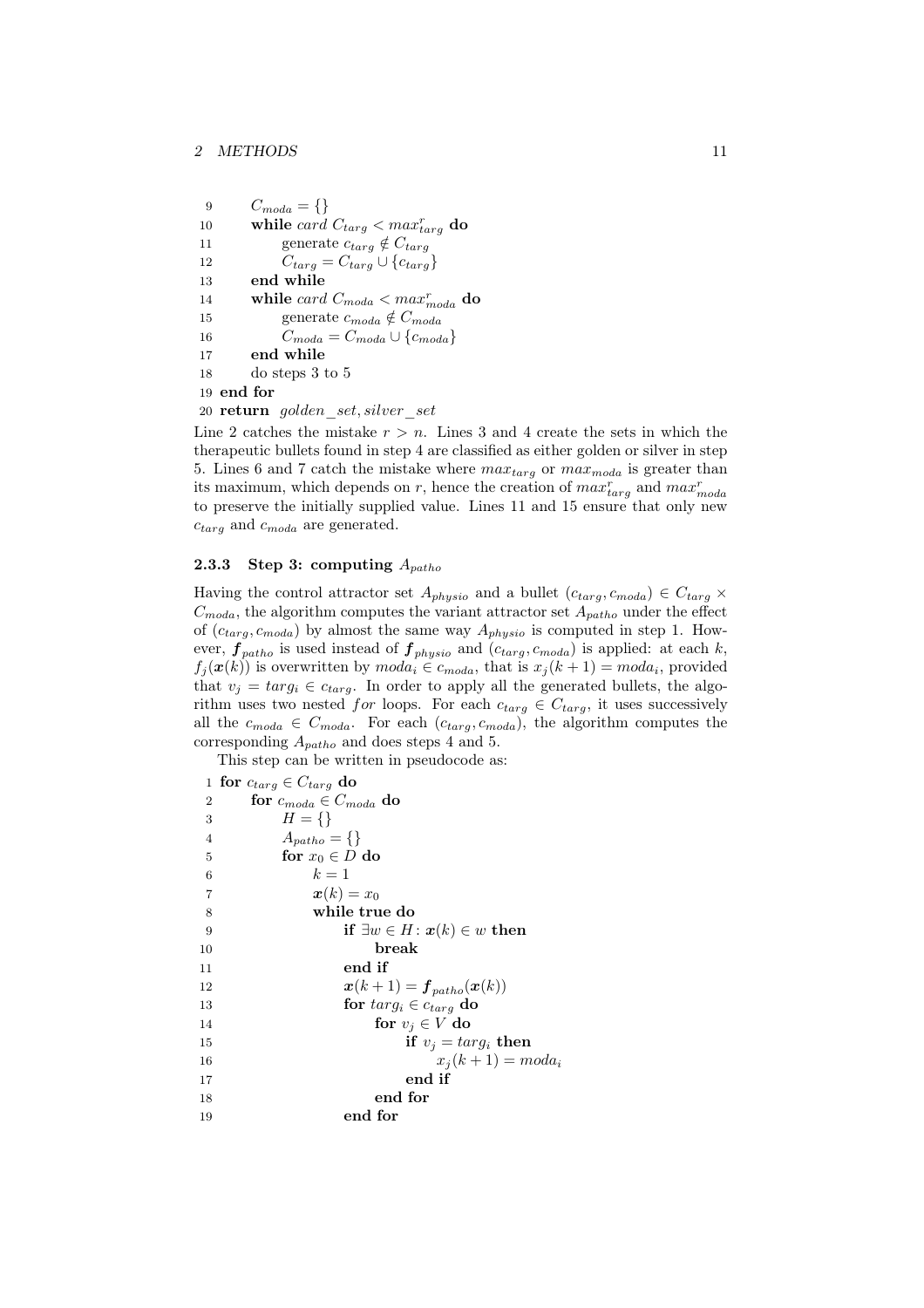| 20 | if $\exists k' \in [1, k] : x(k+1) = x(k')$ then                                   |
|----|------------------------------------------------------------------------------------|
| 21 | $A_{patho} = A_{patho} \cup \{ (\boldsymbol{x}(k'), \ldots, \boldsymbol{x}(k)) \}$ |
| 22 | break                                                                              |
| 23 | end if                                                                             |
| 24 | $k=k+1$                                                                            |
| 25 | end while                                                                          |
| 26 | $H = H \cup \{(\mathbf{x}(1), \ldots, \mathbf{x}(k))\}$                            |
| 27 | end for                                                                            |
| 28 | $\omega$ step 4 and 5                                                              |
| 29 | end for                                                                            |
|    | $30$ end for                                                                       |

Lines 13–19 are where bullets are applied.

### <span id="page-11-0"></span>2.3.4 Step 4: identifying therapeutic bullets

To identify therapeutic bullets among the generated ones, for each  $(c_{targ}, c_{moda})$ tested in step 3 and once the corresponding  $A_{patho}$  is obtained, the algorithm compares it with  $A_{physio}$  to check if  $A_{patho} \subseteq A_{physio}$ . This check ensures that the pathological attractors are removed and that if new attractors appear then they are physiological. If this check is positive then the bullet is therapeutic and the algorithm pursues with step 5.

This step can be written in pseudocode as:

1 if  $A_{patho} \subseteq A_{physio}$  then 2 do step 5 3 end if

#### <span id="page-11-1"></span>2.3.5 Step 5: assessing therapeutic bullets

Therapeutic bullets are qualified as either golden or silver according to their ability at making the pathological variant reaching the physiological attractors. All therapeutic bullets, being golden or silver, remove the pathological attractors without creating new ones, that is  $A_{patho} \subseteq A_{physio}$ . However, this does not imply that they preserve/restore the physiological attractors. A golden bullet preserves/restores the physiological attractors:  $A_{patho} = A_{physio}$  whereas a silver bullet does not:  $A_{patho} \subsetneq A_{physio}$ .

In this setting, golden bullets are perfect therapies whereas silver bullets are not. However, since precious things are rare and just as gold is rarer than silver, finding golden bullets is less likely than finding silver ones. Indeed, given that more constraints are required for a therapeutic bullet to be golden, it is more likely that the found therapeutic bullets are silver, except in one case: card  $A_{\text{thusion}} = 1$ .

<span id="page-11-2"></span>**Theorem 1.** *If* card  $A_{physio} = 1$  *then therapeutic bullets are golden.*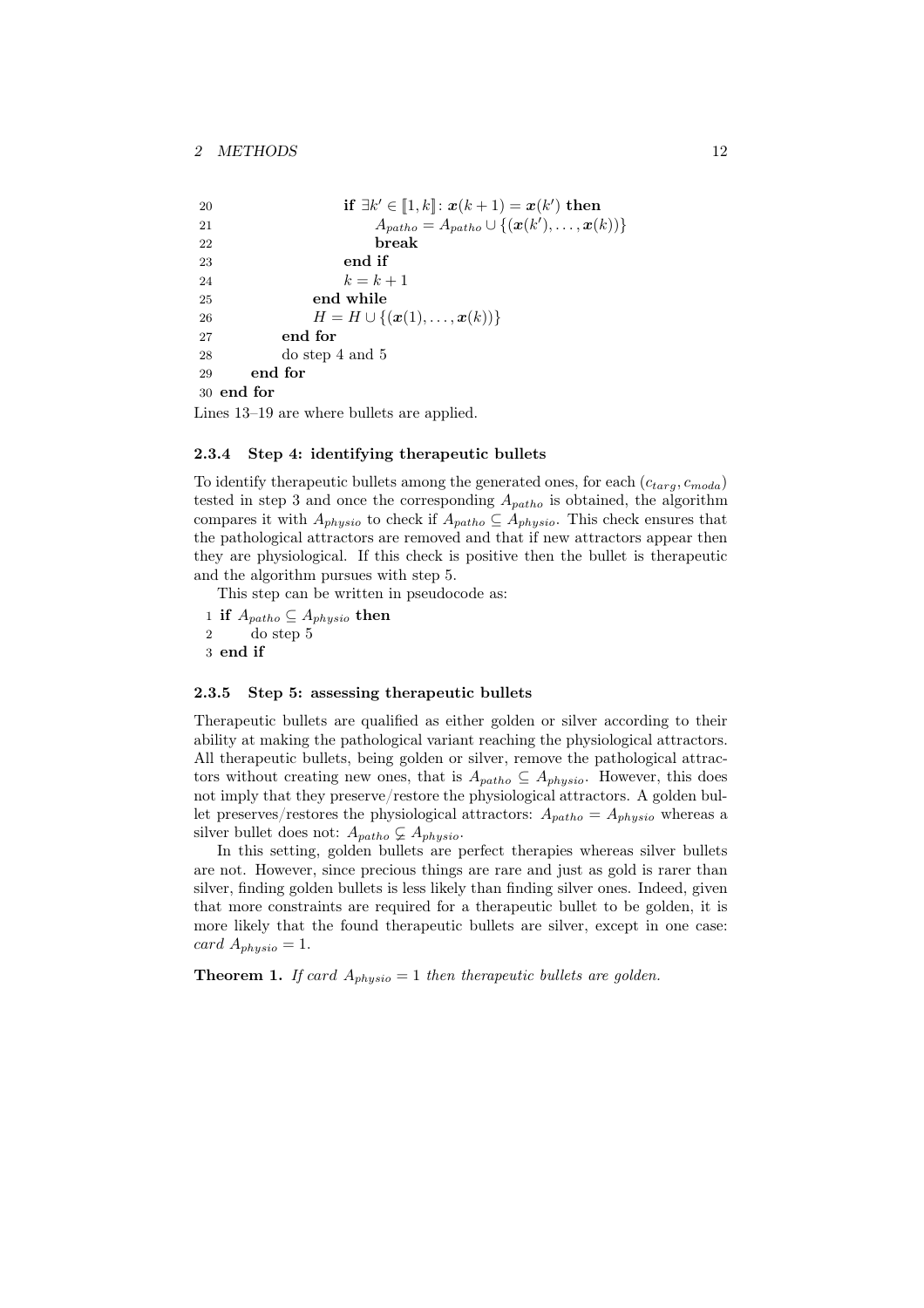*Proof.*

| (therapeutic bullet) $\Rightarrow$ $(A_{patho} \subseteq A_{physio})$                 | (1)  |
|---------------------------------------------------------------------------------------|------|
| $(1) \Rightarrow (A_{patho} \in \mathcal{P}(A_{physio}))$                             | (2)  |
| $(card A_{physio} = 1) \Rightarrow (A_{physio} = \{a\})$                              | (3)  |
| $(3) \Rightarrow (\mathcal{P}(A_{physio}) = {\emptyset, \{a\}\})$                     | (4)  |
| $((2) \wedge (4)) \Rightarrow ((A_{patho} = \{a\}) \vee (A_{patho} = \emptyset))$ (5) |      |
| (deterministic dynamical systems) $\Rightarrow (A \neq \emptyset)(6)$                 |      |
| $(6) \Rightarrow (A_{patho} \neq \emptyset)$                                          | (7)  |
| $((5) \wedge (7)) \Rightarrow (A_{patho} = \{a\})$                                    | (8)  |
| $((3) \wedge (8)) \Rightarrow (A_{patho} = A_{physio})$                               | (9)  |
| $(9) \Rightarrow$ (therapeutic bullet is golden)                                      | (10) |

Practically, an organism bearing a pathological variant treated with a therapeutic bullet no longer exhibits the associated pathological phenotypes. Moreover, if the therapeutic bullet is golden then the organism exhibits the same phenotypes than its healthy counterpart. However, if the therapeutic bullet is silver then the organism fails to exhibit at least one physiological phenotype. With a silver bullet this is a matter of choice: what is the less detrimental between a silver bullet and no therapeutic bullet at all?

This step can be written in pseudocode as:

1 if  $A_{patho} = A_{physio}$  then 2 golden\_set = golden\_set ∪ { $(c_{targ}, c_{moda})$ } 3 else 4  $silver\_set = silver\_set \cup \{(c_{targ}, c_{model})\}$ 5 end if

# <span id="page-12-0"></span>2.4 Example network

To illustrate the algorithm, it is used on a Boolean model of the mammalian cell cycle published by Faure *et al* [\[55\]](#page-44-5). This model is chosen for several reasons: i) a synchronous updating is performed: to date, the algorithm focuses on synchronous Boolean networks, ii) a mammalian biological system is modeled: the closer to human physiology the model is the better it illustrates the intended applications, iii) the cell cycle is a at the heart of cancer: this gives relevancy to the example network, iv) the network comprises ten nodes: easily computable in face of its state space, and v) attractors are already computed: useful to validate the algorithm in finding them. A graphical representation of the example network is shown in *[Figure 1](#page-14-0)* page [15.](#page-14-0) Below are the corresponding Boolean functions where, for the sake of readability,  $x_i$  stands for  $x_i(k)$  and  $x_{i+1}$ stands for  $x_i(k+1)$ :

 $\Box$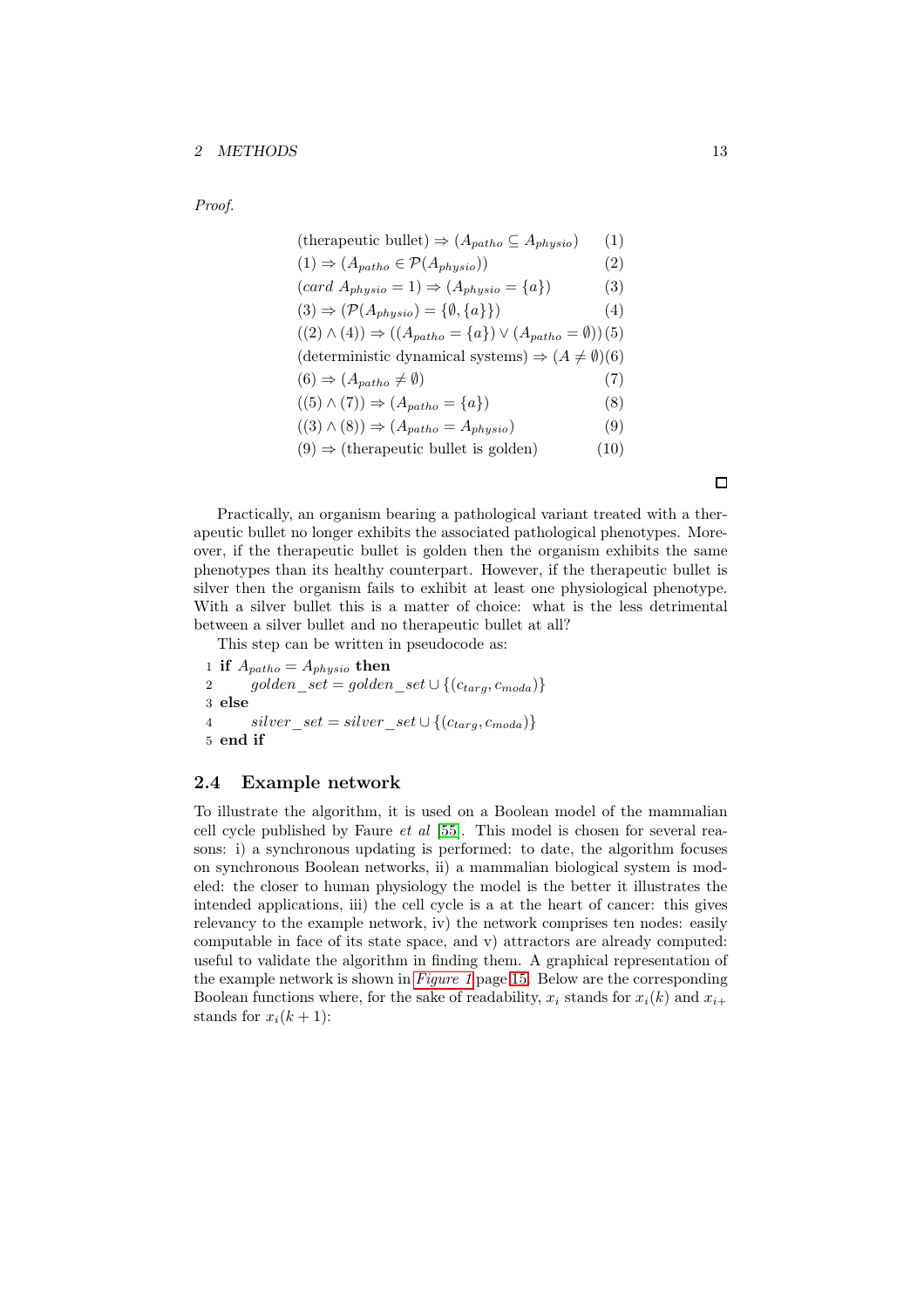```
CycD_+ = CycDRb_{+} = (\neg CycD \land \neg CycE \land \neg CycA \land \neg CycB) \lor (p27 \land \neg CycD \land \neg CycB)E2F_{+} = (\neg Rb \land \neg CycA \land \neg CycB) \lor (p27 \land \neg Rb \land \neg CycB)CycE_{+} = E2F \wedge \neg RbCycA_+ = (E2F \wedge \neg Rb \wedge \neg Cdc20 \wedge \neg (Cdh1 \wedge UbcH10))\vee(CycA ∧ ¬Rb ∧ ¬Cdc20 ∧ ¬(Cdh1 ∧ UbcH10))
      p27_{+} = (\neg CycD \land \neg CycE \land \neg CycA \land \neg CycB)\vee (p27 \wedge \neg (CycE \wedge CycA) \wedge \neg CycB \wedge \neg CycD)Cdc20_+ = CycBCdh1_+ = (\neg CycA \wedge \neg CycB) \vee Cdc20 \vee (p27 \wedge \neg CycB)UbcH10<sub>+</sub> = \neg Cdh1 \vee (Cdh1 \wedge UbcH10 \wedge (Cdc20 \vee CycA \vee CycB))CycB_+ = \neg Cdc20 \wedge \neg Cdh1
```
Having the example network, two variants are needed: the physiological one and the pathological one. The physiological variant is the network as is while the pathological variant is the network plus a constitutive activation/inactivation of at least one of its nodes. For simplicity, and given the relatively small number of entities, only one is chosen: the retinoblastoma protein Rb for which a constitutive inactivation is applied. To implement this, the corresponding  $f_i$ becomes:

### $Rb(k + 1) = 0$

in  $f_{patho}$ . Rb is chosen because its inactivation occurs in many cancers [\[88\]](#page-46-4). Therefore, a network bearing a constitutive inactivation of it should be a relevant example of a pathological variant.

#### <span id="page-13-0"></span>2.5 Case study

To illustrate the intended usage of the proposed methodology, the algorithm is used on a Boolean model of the Fanconi Anemia/Breast Cancer (FA/BRCA) pathway published by Rodriguez *et al* [\[46\]](#page-43-2). This model is chosen for several reasons: i) two pathological conditions are studied: required for a case study of an *in silico* target identification, ii) the physiological and pathological variants are clearly described: required by the algorithm, iii) it is nearly three times bigger than the example network: representative of a more comprehensive biological model while remaining computationally tractable, iv) synchronous updating is used: to date, the algorithm focuses on synchronous Boolean networks, and v) attractors are already interpreted in terms of phenotypes.

The FA/BRCA pathway is dedicated to DNA repair, more precisely to interstrand cross-link (ICL) removal. As expected with any DNA repair impairment, individuals suffering from FA/BRCA pathway malfunction are subjected to increased risk of cancer, such as in Fanconi anemia, a rare genetic disorder causing bone marrow failure, congenital abnormalities and increased risk of cancer [\[89](#page-46-5)[–91\]](#page-46-6). Rodriguez *et al* propose a Boolean model comprising the FA/BRCA pathway and three types of DNA damages commonly observed in Fanconi anemia, namely ICLs, double-strand breaks (DSBs) and DNA adducts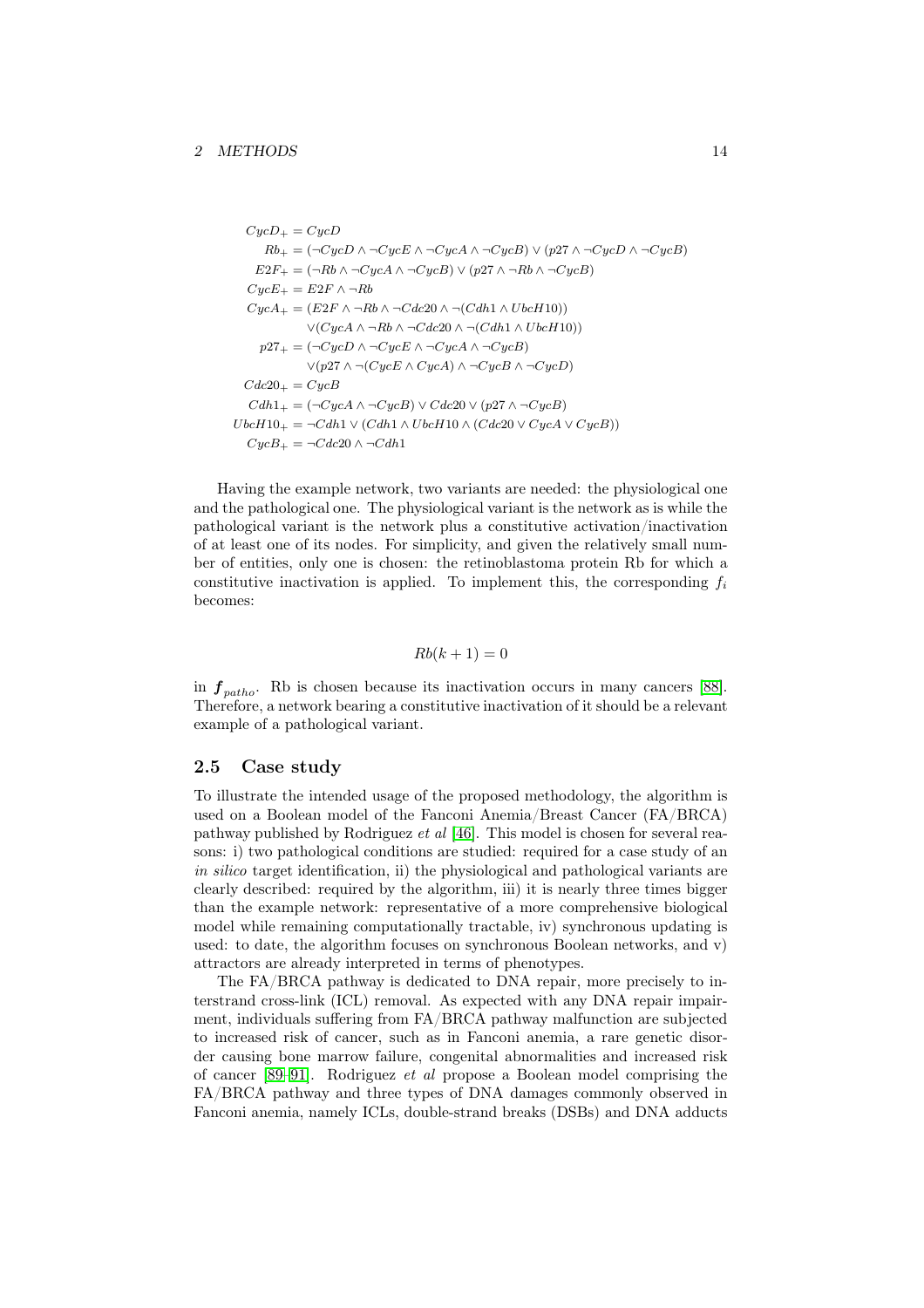<span id="page-14-0"></span>

Figure 1: Graphical representation of the example network adapted from [\[55\]](#page-44-5). CDKs (cyclindependent kinases) are the catalytic partners of cyclins and, in this model, are not explicitly shown since the activity of CDK-cyclin complexes essentially depends on cyclins. Furthermore, the inhibition of E2F by Rb is modeled by opposing Rb to the effects of E2F on its targets. The same applies to the inhibition of CycE and CycA by p27. For a complete description of the model, see [\[55\]](#page-44-5). CycD: CDK4/6-cyclin D complex, input of the model, initiates the cell cycle, activated by positive signals such as growth factors; CycE: CDK2-cyclin E complex; CycA: CDK2-cyclin A complex; CycB: CDK1-cyclin B complex; Rb: retinoblastoma protein, a tumor suppressor; E2F: a family of transcription factors divided into activator and repressor members, in this model E2F represents the activator members; p27: p27/Kip1, a CKI (CDK inhibitor); Cdc20: an APC (Anaphase Promoting Complex, an E3 ubiquitin ligase) activator; Cdh1: an APC activator; UbcH10: an E2 ubiquitin conjugating enzyme.

(ADDs). It should be noted that the ICL repair process creates DSBs and ADDs before removing them, thus leaving an undamaged DNA ready for the cell cycle. For a complete description of the model, see [\[46\]](#page-43-2). Below are the corresponding Boolean functions where, for the sake of readability,  $x_i$  stands for  $x_i(k)$  and  $x_{i+1}$ stands for  $x_i(k+1)$ :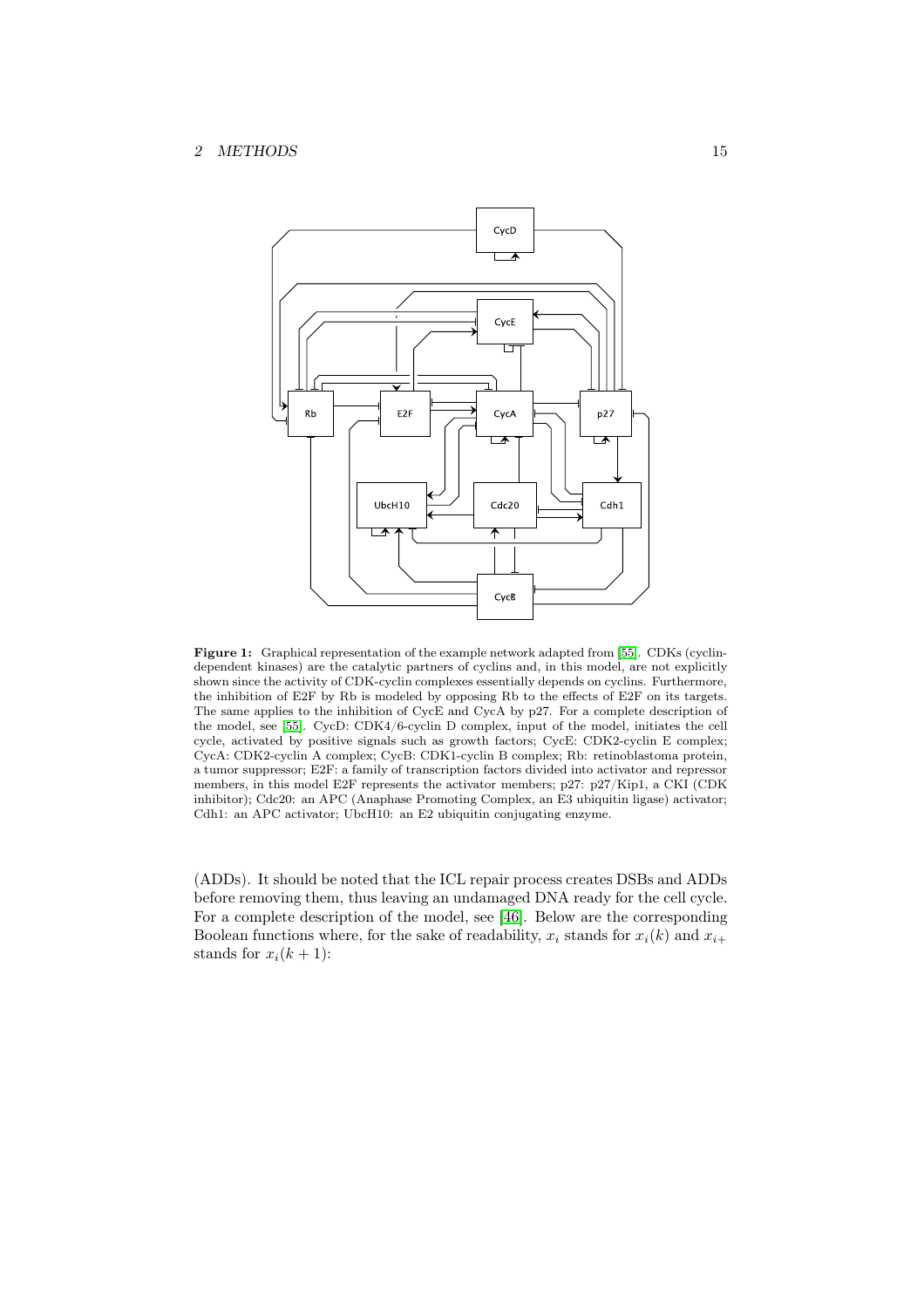$ICL_{+} = ICL \wedge \neg DSB$  $FANCM_{+} = ICL \wedge \neg CHKREC$  $FAcore_+ = FANCM \wedge (ATR \vee ATM) \wedge \neg CHKREC$  $FANCD2I_{+} = FAcore \wedge ((ATM \vee ATR) \vee (H2AX \wedge DSB)) \wedge \neg USP1$  $MUS81_+ = ICL$  $FANCJBRCA1<sub>+</sub> = (ICL \vee ssDNARPA) \wedge (ATM \vee ATR)$  $XPF_+ = (MUS81 \land p53 \land \neg (FAcore \land FANCD2I \land FAN1))$  $\vee$ (*MUS*81 ∧ ¬*FANCM*)  $FAN1_+ = MUS81 \wedge FANCD2I$  $ADD_+ = (ADD \vee (MUS81 \wedge (FAN1 \vee XPF))) \wedge \neg PCNATLS$  $DSB_+ = (DSB \vee FAN1 \vee XPF) \wedge \neg (NHEJ \vee HRR)$  $PCNATLS_{+} = (ADD \vee (ADD \wedge FAcore)) \wedge \neg (USP1 \vee FAN1)$  $MRN_+ = DSB \wedge ATM \wedge \neg((KU \wedge FANCD2I) \vee RAD51 \vee CHKREC)$  $B RCA1_+ = DSB \wedge (ATM \vee CHK2 \vee ATR) \wedge \neg CHKREC$ ssDNARP $A_+ = DSB \wedge ((FANCD2I \wedge FANCJBRCA1) \vee MRN) \wedge \neg (RAD51 \vee KU)$  $FANCD1N_{+} = (FANCD2I \wedge ssDNARPA \wedge \neg CHKREC)$  $\vee$ (ssDNARPA  $\wedge$  BRCA1)  $RAD51<sub>+</sub> = ssDNARPA \wedge FANCD1N \wedge \neg CHKREC$  $HRR_+ = DSB \wedge RAD51 \wedge FANCD1N \wedge BRCA1 \wedge \neg CHKREC$  $USP1_+ = ((FANCD1N \wedge FANCD2I) \vee PCNATLS) \wedge \neg FANCM$  $KU_+ = DSB \wedge \neg (MRN \vee FANCD2I \vee CHKREC)$  $DNAPK<sub>+</sub> = (DSB \wedge KU) \wedge \neg CHKREC$  $NHEJ_{+} = ((DSB \wedge DNAPK \wedge KU) \wedge \neg (ATM \wedge ATR))$  $\vee (¬((FANCJBRCA1 ∧ ssDNARPA) ∨ CHKREC))$  $\wedge DSB \wedge DNAPK \wedge XPF$  $ATR_+ = (ssDNARPA \vee FANCM \vee ATM) \wedge \neg CHKREC$  $ATM_+ = (ATR \vee DSB) \wedge \neg CHKREC$  $p53_+ = (((ATM \wedge CHK2) \vee (ATR \wedge CHK1)) \vee DNAPK) \wedge \neg CHKREC$  $CHK1_+ = (ATM \vee ATR \vee DNAPK) \wedge \neg CHKREC$  $CHK2_+ = (ATM \vee ATR \vee DNAPK) \wedge \neg CHKREC$  $H2AX_+ = DSB \wedge (ATM \vee ATR \vee DNAPK) \wedge \neg CHKREC$  $CHKREC_{+} = ((PCNATLS \vee NHEJ \vee HRR) \wedge \neg DSB)$  $\vee ((\neg ADD) \wedge (\neg ICL) \wedge (\neg DSB) \wedge \neg CHKREC)$ 

The physiological variant is the FA/BRCA pathway model as is. To it, Rodriguez *et al* propose two pathological variants, here called *patho1* and *patho2*, modeling two mutations involving genes of the FA/BRCA pathway. These mutations are observed in patients suffering from Fanconi anemia [\[92\]](#page-46-7). The first one involves the FANCA gene, corresponding to the F Acore variable, and the second one involves the FANCD1/BRCA2 or FANCN/PALB2 gene, corresponding to the  $FANCD1N$  variable. These mutations are of loss-of-function kind: to simulate them, the corresponding  $f_i$  become

 $FAcore(k+1)=0$ 

for FANCA gene null mutation in  $f_{patho1}$  and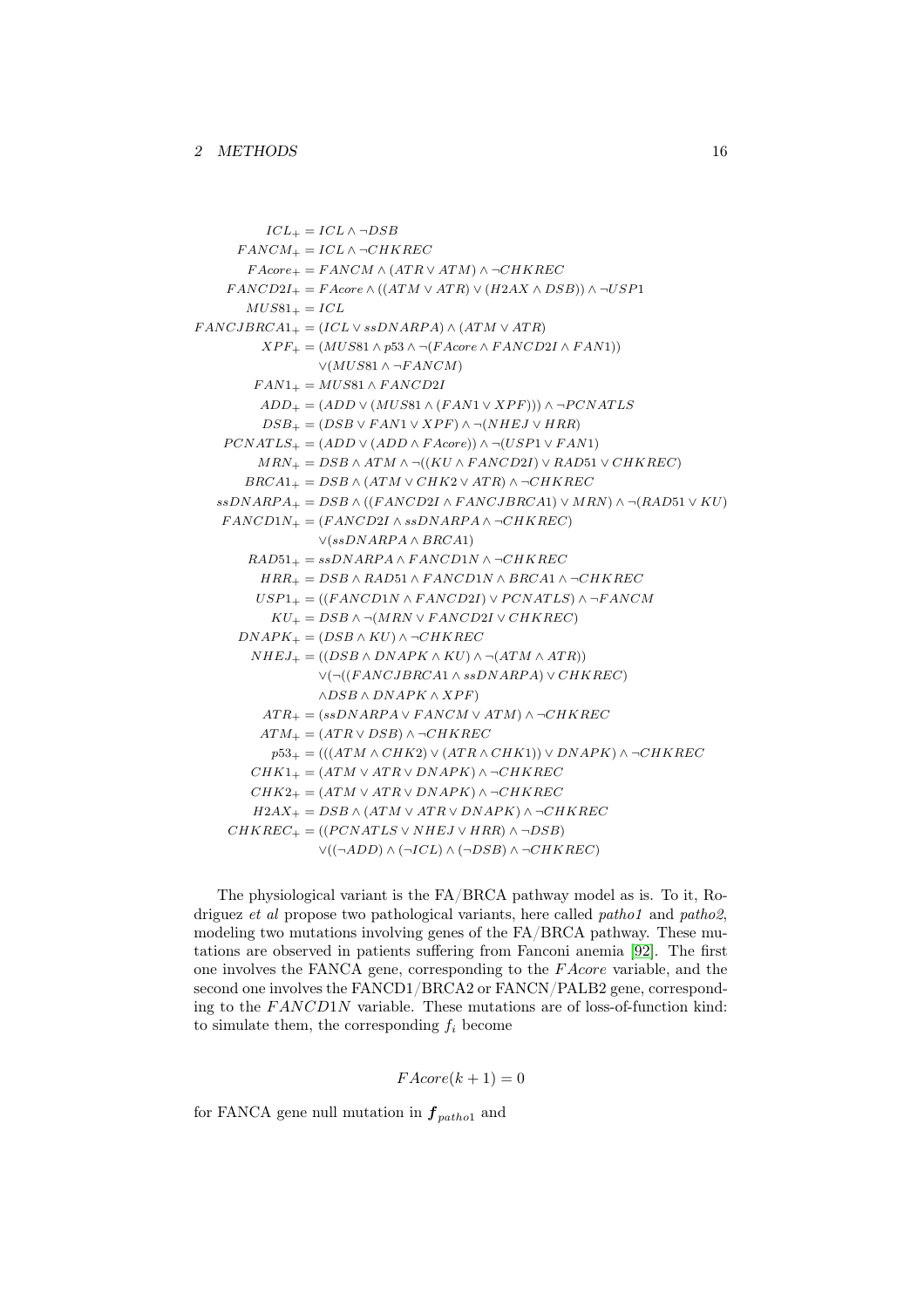#### $FANCD1N(k+1) = 0$

for FANCD1/BRCA2 or FANCN/PALB2 gene null mutation in  $\boldsymbol{f}_{patho2}$ .

# <span id="page-16-0"></span>2.6 Implementation

The algorithm is implemented in Fortran compiled with GFortran<sup>[1](#page-16-3)</sup>. The code is available on  $GitHub<sup>2</sup>$  $GitHub<sup>2</sup>$  $GitHub<sup>2</sup>$  at  $https://github.com/arnaudport/kali-target$ 

# <span id="page-16-1"></span>3 Results

In this section, results produced with the algorithm on the example network are exposed to illustrate how it works. Next, results produced with the algorithm on the case study are exposed to illustrate its intended applications for target identification.

# <span id="page-16-2"></span>3.1 Results of step 1

Owing to the relatively small size of the example network, card D is set to card  $S = 1024$ . Since card  $D = card S$ , all the attractors are found. Attractors are presented as matrices where, for an attractor of length  $q$ , lines correspond to the  $x_i(k)$ ,  $k \in [1, q]$ , and columns to  $x(k)$ . The algorithm returns the following attractors:

| $CycD$                                                                                   | 1 | 1 | 1 | 1 | 1 | 1 |   |   |
|------------------------------------------------------------------------------------------|---|---|---|---|---|---|---|---|
| $Rb$                                                                                     | 0 | 0 | 0 | 0 | 0 | 0 |   |   |
| $CycE$                                                                                   | 0 | 1 | 1 | 1 | 0 | 0 |   |   |
| $CycA$                                                                                   | 0 | 0 | 1 | 1 | 1 | 0 | 0 |   |
| $Cdc20$                                                                                  | 0 | 0 | 0 | 1 | 1 | 1 | 1 |   |
| $Cdc20$                                                                                  | 1 | 0 | 0 | 0 | 0 | 0 | 0 |   |
| $Cdc20$                                                                                  | 1 | 0 | 0 | 0 | 0 | 0 | 1 |   |
| $CbcH10$                                                                                 | 1 | 1 | 1 | 0 | 0 | 0 | 1 | 1 |
| $CycD$                                                                                   | 0 | 0 | 0 | 0 | 1 | 1 |   |   |
| $E2F$                                                                                    | 0 |   |   |   |   |   |   |   |
| $Rb$                                                                                     | 1 | 1 |   |   |   |   |   |   |
| $E2F$                                                                                    | 0 |   |   |   |   |   |   |   |
| $CycE$                                                                                   | 0 |   |   |   |   |   |   |   |
| $a_2 = \begin{array}{c} CycA \\ p27 \\ p27 \\ r2620 \\ cdc20 \\ cdc41 \\ 1 \\ 1 \\ 1 \\$ |   |   |   |   |   |   |   |   |

<span id="page-16-4"></span><span id="page-16-3"></span><sup>1</sup><http://www.gnu.org/software/gcc/fortran/> <sup>2</sup><https://github.com/>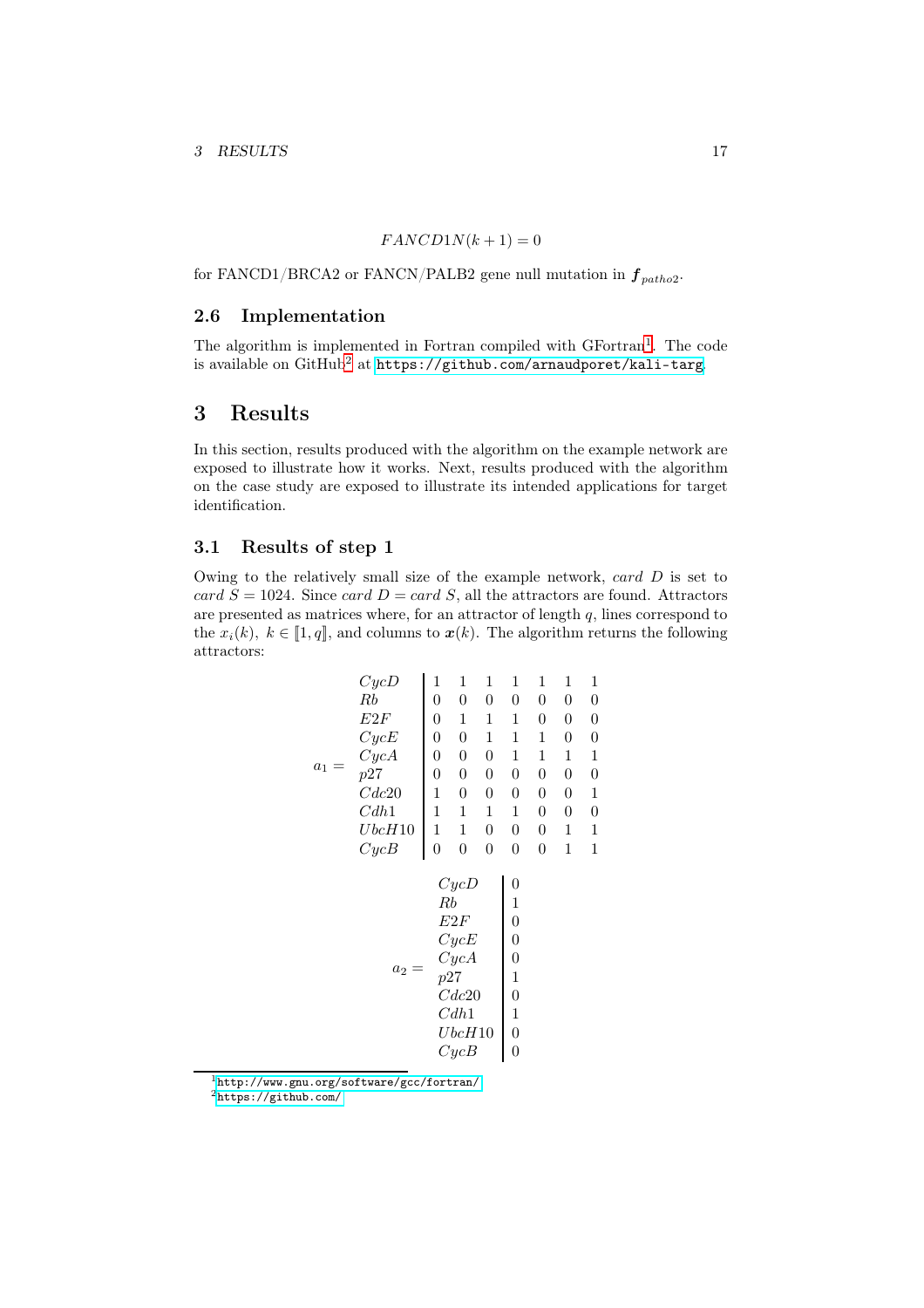each of them attracting 50% of the  $x \in S$  under  $f_{physio}$ . Then,  $A_{physio} =$ {a1, a2} and corresponds to the results obtained by Faure *et al*. In terms of phenotypes,  $a_1$  corresponds to cell cycle whereas  $a_2$  corresponds to quiescence.

### <span id="page-17-0"></span>3.2 Results of steps 2 to 5

Results of steps 2 to 5 are grouped since only the therapeutic bullets found in step 4 and classified in step 5 are returned. The algorithm is launched with  $r_{min} = 1$  and  $r_{max} = 2$ . Due to the relatively small size of the example network,  $max_{targ}$  and  $max_{moda}$  are set to their maximum, namely  $max_{targ} = 45$  and  $max_{moda} = 4$ . Consequently, all the possible bullets made of 1 to 2 targets are tested. The algorithm returns the following therapeutic bullets:

| $+ CycD$ |        | silver |
|----------|--------|--------|
| $+ CycD$ | $-p27$ | silver |
| $-CycD$  | $+ Rb$ | silver |
| $+CucD$  | $-Rb$  | silver |

where + means therapeutic activation and − means therapeutic inactivation. It should be noted that no golden bullets are found, an unsurprising result since they are rarer than silver ones.

Given these results, therapeutic activation of Rb, which is inactivated in the pathological variant, is not enough to remove the pathological attractors. Indeed, as seen in the third bullet, therapeutic activation of Rb must be accompanied by therapeutic inactivation of CycD. To better illustrate what is performed to obtain these therapeutic bullets, below is  $A_{patho}$  without any bullet:

|         | CycD   | 0                | 0                | 0                | 0                |                | 0                | 0                | 0                | 0                |
|---------|--------|------------------|------------------|------------------|------------------|----------------|------------------|------------------|------------------|------------------|
|         | Rb     | 0                | 0                | 0                | 0                |                | 0                | 0                | 0                | 0                |
|         | E2F    | 1                | 1                | 1                | 1                |                | 0                | $\overline{0}$   | $\overline{0}$   | $\boldsymbol{0}$ |
|         | CycE   | $\overline{0}$   | 1                | 1                | 1                |                | 1                | $\overline{0}$   | $\overline{0}$   | $\boldsymbol{0}$ |
|         | CycA   | 0                | $\overline{0}$   | $\mathbf{1}$     | 1                |                | 1                | 1                | 1                | $\boldsymbol{0}$ |
| $a_3 =$ | p27    | 1                | 1                | 1                | $\boldsymbol{0}$ |                | 0                | $\boldsymbol{0}$ | $\boldsymbol{0}$ | $\boldsymbol{0}$ |
|         | Cdc20  | $\boldsymbol{0}$ | $\overline{0}$   | 0                | $\overline{0}$   |                | 0                | $\overline{0}$   | 1                | 1                |
|         | Cdh1   | 1                | 1                | 1                | 1                |                | 0                | $\overline{0}$   | $\overline{0}$   | 1                |
|         | UbcH10 | 1                | $\boldsymbol{0}$ | $\boldsymbol{0}$ | $\boldsymbol{0}$ |                | 0                | 1                | 1                | 1                |
|         | CycB   | $\overline{0}$   | $\overline{0}$   | $\overline{0}$   | $\overline{0}$   |                | $\overline{0}$   | 1                | 1                | $\overline{0}$   |
|         | CycD   |                  | 1                | 1                | 1                | 1              | 1                | 1                | 1                |                  |
|         | Rb     |                  | $\boldsymbol{0}$ | 0                | $\overline{0}$   | 0              | $\boldsymbol{0}$ | $\boldsymbol{0}$ | $\boldsymbol{0}$ |                  |
|         | E2F    |                  | $\mathbf 1$      | 1                | 1                | 0              | $\overline{0}$   | 0                | $\boldsymbol{0}$ |                  |
|         |        |                  |                  |                  |                  |                |                  |                  |                  |                  |
|         | CycE   |                  | $\boldsymbol{0}$ | 1                | 1                | 1              | $\overline{0}$   | 0                | $\boldsymbol{0}$ |                  |
| $a_4 =$ | CycA   |                  | 0                | 0                | 1                | 1              | 1                | 1                | 0                |                  |
|         | p27    |                  | $\boldsymbol{0}$ | 0                | $\overline{0}$   | 0              | $\overline{0}$   | $\boldsymbol{0}$ | $\boldsymbol{0}$ |                  |
|         | Cdc20  |                  | $\boldsymbol{0}$ | 0                | $\overline{0}$   | $\overline{0}$ | $\overline{0}$   | 1                | 1                |                  |
|         | Cdh1   |                  | 1                | 1                | 1                | $\overline{0}$ | $\boldsymbol{0}$ | $\boldsymbol{0}$ | $\mathbf 1$      |                  |
|         | UbcH10 |                  | 1                | 0                | $\overline{0}$   | 0              | 1                | 1                | $\mathbf{1}$     |                  |
|         | CycB   |                  | $\overline{0}$   | 0                | $\overline{0}$   | $\overline{0}$ | 1                | 1                | $\boldsymbol{0}$ |                  |

each of these two attractors attracting 50% of the  $x \in S$  under  $f_{patho}$ . It should be noted that  $a_4 = a_1 \in A_{physio}: a_4$  is a physiological attractor which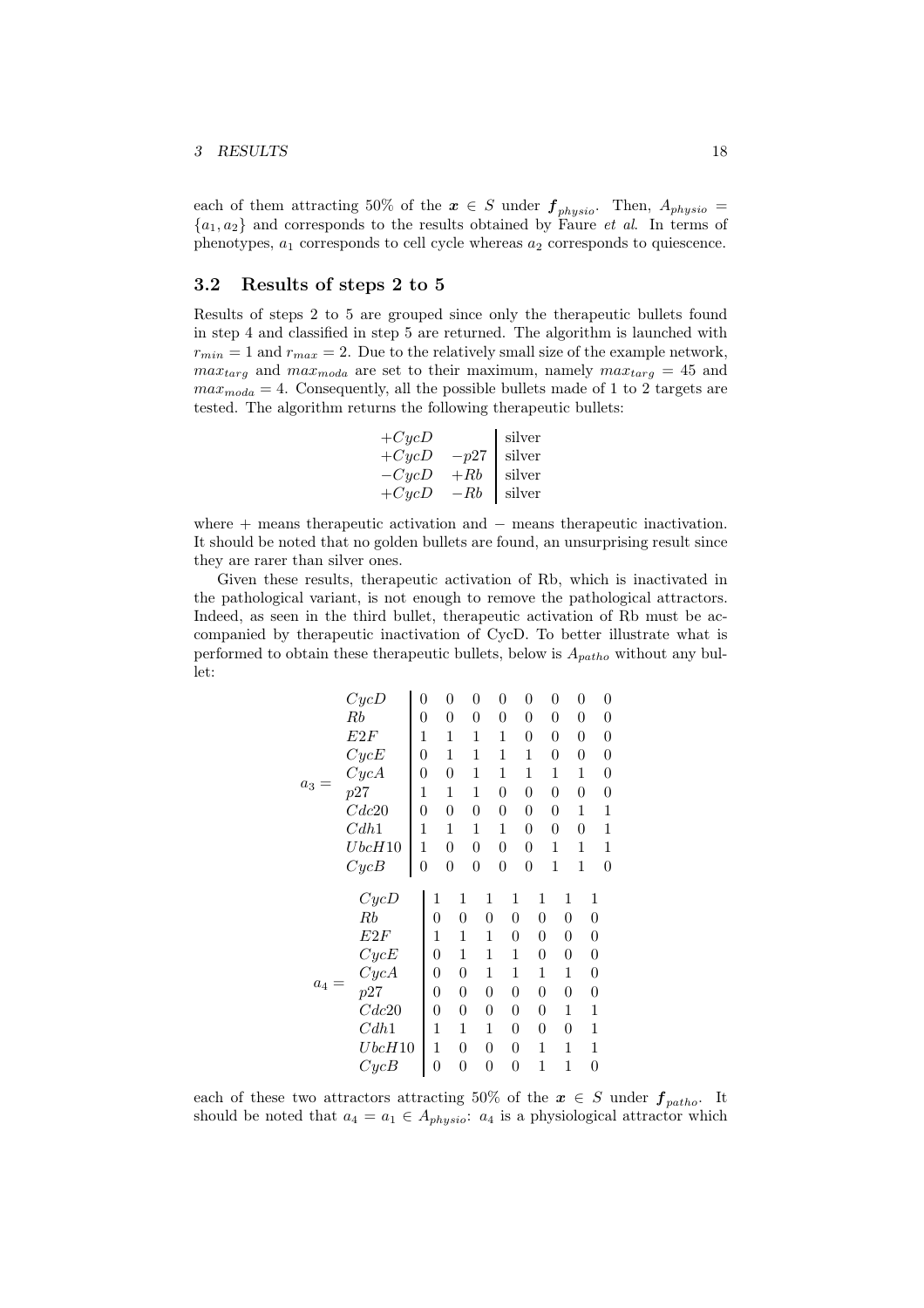also belongs to  $A_{patho}$ . Indeed, it is possible that the pathological variant exhibits physiological attractors:  $A_{patho}$  is not the set containing exactly all the pathological attractors, it is the attractor set of the pathological variant, so  $A_{physio} \cap A_{patho} \neq \emptyset$  is possible. However,  $a_3 \notin A_{physio}$ : it is a pathological attractor and is what a therapeutic bullet, being golden or silver, is intended to remove.

Again to better illustrate what is performed to obtain these therapeutic bullets, below is  $A_{patho}$  under the third bullet:

```
CucDRb 1
E2F \qquad \qquad 0CycE \qquad 0CycA \qquad \qquad \vert \; 0p27 1
Cdc20 \quad | \quad 0Cdh1 | 1
UbcH10 0
CycB \t 0
```
which is  $a_2$ . As expected for a therapeutic bullet, the pathological attractor  $a_3$ is removed. However, the physiological attractor  $a_1$  is not restored: the third therapeutic bullet is silver. Consequently, with this therapeutic bullet no cell cycle occurs and the only reachable phenotype is quiescence. While disabling the cell cycle of cancer cells is beneficial, disabling the cell cycle of healthy cells is not. As mentioned above, with silver bullets this is a matter of choice.

### <span id="page-18-0"></span>3.3 Results of the case study

With the case study, card  $S = 268 435 456$ : computing attractors from all the  $x \in S$  becomes too demanding. Indeed, it should be recalled that the algorithm computes one attractor set per bullet, namely  $A_{patho}$  under the tested bullet. Consequently, card D is set to a more reasonable value: card  $D = 10000$ . Despite that card  $D < \text{card } S$ , it seems sufficient for the algorithm to find all the attractors, just as Rodriguez *et al* whose the computation covers the whole state space. Below are the computed attractors:

- $A_{physio} = \{a_1\}$
- $A_{patho1} = \{a_1\}$
- $A_{patho2} = \{a_1, a_2\}$ ,  $a_1$  and  $a_2$  attracting respectively 29.5% and 70.5% of the  $x \in D$  under  $\mathbf{f}_{patho2}$

where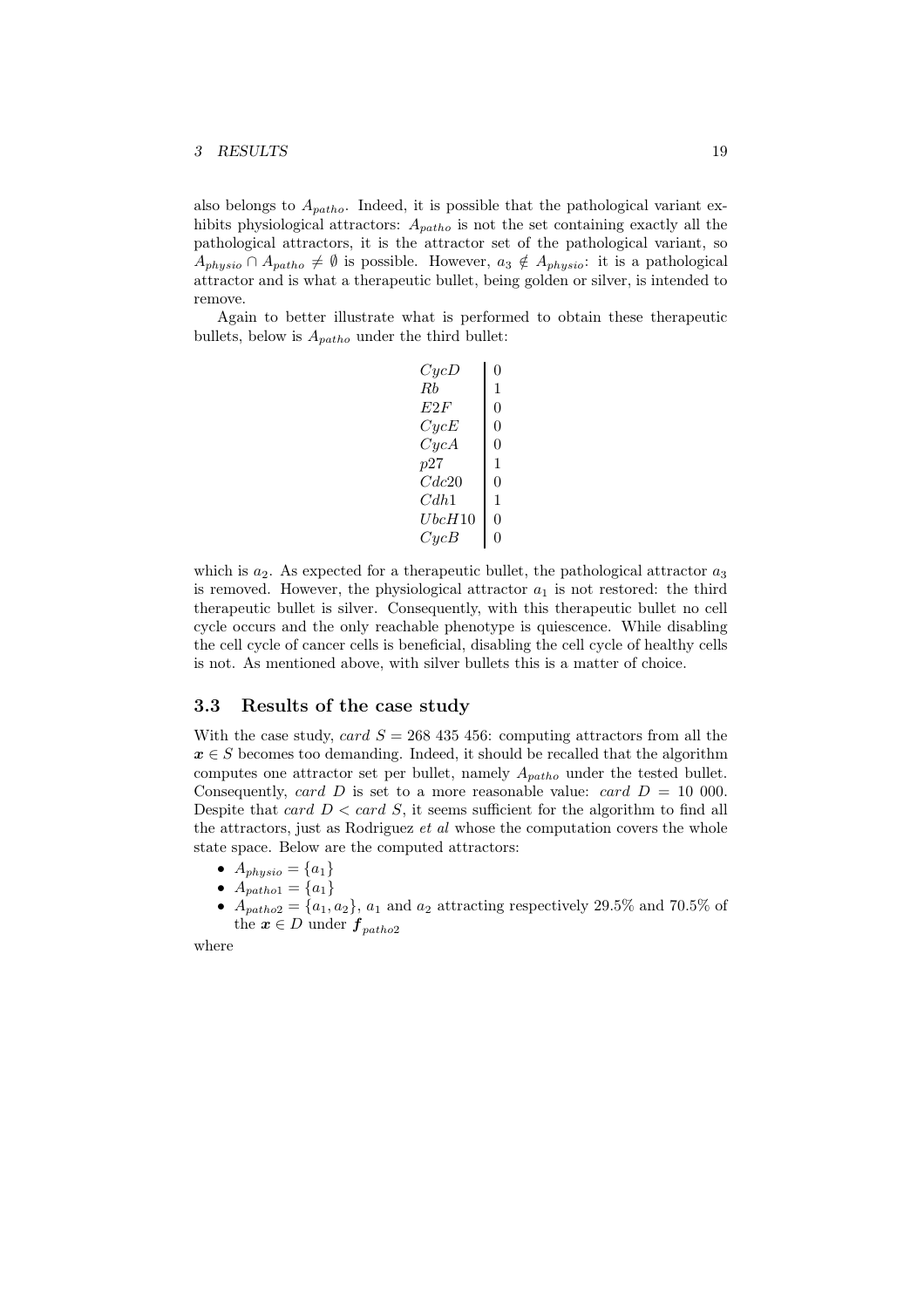|         | ICL             | $\theta$       | $\theta$       |         | ICL             | $\boldsymbol{0}$ |
|---------|-----------------|----------------|----------------|---------|-----------------|------------------|
|         | $FANCM$         | $\theta$       | $\overline{0}$ |         | <b>FANCM</b>    | $\theta$         |
|         | <i>F Acore</i>  | $\Omega$       | $\overline{0}$ |         | <i>F</i> Acore  | $\theta$         |
|         | FANCD2I         | $\theta$       | $\theta$       |         | FANCD2I         | $\theta$         |
|         | <i>MUS8</i> 1   | $\theta$       | $\theta$       |         | $MUS81$         | $\Omega$         |
|         | FANCJBRCA1      | $\theta$       | $\overline{0}$ |         | FANCJBRCA1      | 1                |
|         | XPF             | $\theta$       | $\overline{0}$ |         | XPF             | $\overline{0}$   |
|         | FAN1            | $\theta$       | $\theta$       |         | FAN1            | $\Omega$         |
|         | ADD             | $\Omega$       | $\overline{0}$ |         | ADD             | $\theta$         |
|         | DSB             | $\theta$       | $\overline{0}$ |         | DSB             | $\mathbf{1}$     |
|         | <b>PCNATLS</b>  | $\Omega$       | $\overline{0}$ |         | <b>PCNATLS</b>  | $\Omega$         |
|         | MRN             | $\theta$       | $\theta$       |         | MRN             | $\mathbf{1}$     |
|         | BRCA1           | $\theta$       | $\theta$       |         | BRCA1           | $\mathbf{1}$     |
|         | <i>ssDNARPA</i> | $\theta$       | $\theta$       |         | <i>ssDNARPA</i> | $\mathbf{1}$     |
| $a_1 =$ | FANCD1N         | $\Omega$       | $\overline{0}$ | $a_2 =$ | FANCD1N         | $\theta$         |
|         | RAD51           | $\theta$       | $\theta$       |         | RAD51           | $\theta$         |
|         | HRR             | $\theta$       | $\overline{0}$ |         | HRR             | $\overline{0}$   |
|         | USP1            | $\Omega$       | $\overline{0}$ |         | USP1            | $\theta$         |
|         | KU              | $\theta$       | $\theta$       |         | KU              | $\theta$         |
|         | DNAPK           | $\theta$       | $\overline{0}$ |         | DNAPK           | $\theta$         |
|         | NHEJ            | $\theta$       | $\overline{0}$ |         | NHEJ            | $\overline{0}$   |
|         | ATR             | $\theta$       | $\overline{0}$ |         | ATR             | $\mathbf{1}$     |
|         | ATM             | $\theta$       | $\overline{0}$ |         | ATM             | $\mathbf{1}$     |
|         | p53             | $\Omega$       | $\overline{0}$ |         | p53             | $\mathbf{1}$     |
|         | CHK1            | $\theta$       | $\theta$       |         | CHK1            | $\mathbf{1}$     |
|         | CHK2            | $\theta$       | $\theta$       |         | CHK2            | $\mathbf{1}$     |
|         | H2AX            | $\theta$       | $\overline{0}$ |         | H2AX            | $\mathbf{1}$     |
|         | <b>CHKREC</b>   | $\overline{0}$ | $\mathbf{1}$   |         | <b>CHKREC</b>   | $\boldsymbol{0}$ |

and their biological interpretation:

- $a_1$ : cell cycle progression
- $a_2$ : cell cycle arrest

In physiological conditions, in case of a damaged DNA, cells repair it before performing the cell cycle, or die if repair fails. Such checkpoints enable cells to ensure genomic integrity by preventing damaged DNA to be replicated and then propagated [\[93,](#page-46-8) [94\]](#page-46-9). Otherwise, genetic instability may appears, potentially leading to cancer [\[95\]](#page-47-0). The results show that the physiological variant is able to ensure genomic integrity since its unique attractor is  $a_1$  where  $ICL = DSB = ADD = 0$ : DNA damages are repaired, if any, and the cell cycle can safely occur. Interestingly, the same physiological phenotype is computed for *patho1* where  $A_{patho1} = A_{physio}$ . This suggests that cells bearing FANCA gene null mutation are nonetheless able to repair DNA. With *patho2*, a pathological attractor appears:  $a_2$ , where  $DSB = 1$ . This suggests that cells bearing FANCD1/BRCA2 or FANCN/PALB2 gene null mutation are unable to repair DSBs, explaining why  $a_2$  corresponds to cell cycle arrest: DNA remains damaged. It should be noted that  $a_1 \in A_{patho2}$ , suggesting that from some  $x_0$ , that is under some conditions, such cells could be able to repair DNA. However,  $a_1$  attracts only 29.5% of the  $x \in D$  under  $f_{patho2}$ , indicating that the pathological phenotype associated with  $a_2$  is the most likely.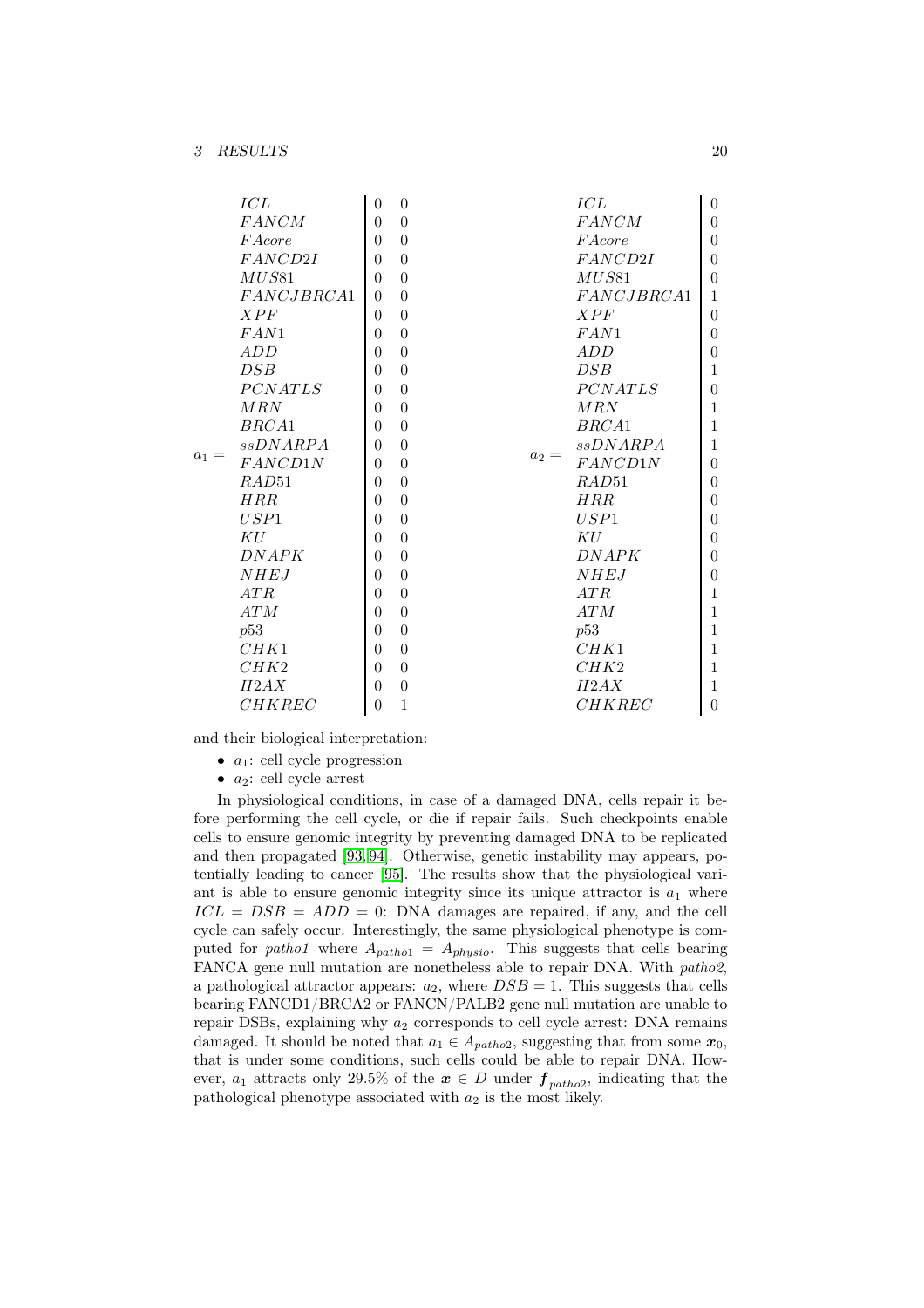#### 3 RESULTS 21

Altogether, according to the computed attractors and their phenotypic interpretation, and limited to the scope studied by the model of Rodriguez *et al*, FANCA gene null mutation may not induce pathological phenotypes. However, with FANCD1/BRCA2 or FANCN/PALB2 gene null mutation, two phenotypes are predicted: a physiological one and a pathological one, the latter being the most likely. Therefore, the algorithm has to operate on *patho2* to find bullets able to remove the pathological attractor  $a_2$ . By comprehensively testing all the bullets made of 1 to 3 targets, the algorithm returns the following results:

|       | number of all possible bullets   number of the rapeutic bullets |                 |
|-------|-----------------------------------------------------------------|-----------------|
| $r=1$ | 56                                                              | $1(1.786\%)$    |
| $r=2$ | 1.512                                                           | $20(1.323\%)$   |
| $r=3$ | 26 208                                                          | 191 $(0.729\%)$ |

all therapeutic bullets being golden since *card*  $A_{physio} = 1$ , as demonstrated in the *[Theorem 1](#page-11-2)* page [12.](#page-11-2) A list of the computed therapeutic bullets can be found in *[Appendix 6.2](#page-34-0)* page [35.](#page-34-0) Given that in  $a_1$ , what the pathological variant is forced to reach by means of therapeutic bullets, almost all variables are valued at 0, it is unsurprising that all targets in the computed therapeutic bullets have to be inhibited, that is set to 0.

Below is the frequency of each node in the found therapeutic bullets:

| node             | frequency in the found therapeutic bullets |
|------------------|--------------------------------------------|
| $\overline{ATM}$ | 87.736\%                                   |
| ICL              | 22.170\%                                   |
| BRCA1            | 18.396%                                    |
| DSB              | 11.792%                                    |
| MRN              | 10.377%                                    |
| <b>FANCM</b>     | 9.906%                                     |
| ADD              | 9.906%                                     |
| FANCJBRCA1       | $9.434\%$                                  |
| ssDNARPA         | 9.434\%                                    |
| FANCD1N          | 9.434\%                                    |
| RAD51            | 9.434\%                                    |
| HRR              | 9.434\%                                    |
| USP1             | 9.434\%                                    |
| CHK2             | 9.434\%                                    |
| H2AX             | 9.434\%                                    |
| <i>F Acore</i>   | 8.019%                                     |
| FANCD2I          | 8.019\%                                    |
| FAN1             | 8.019\%                                    |
| p53              | 8.019%                                     |
| CHK1             | 8.019\%                                    |
| XPF              | 7.547%                                     |
| ATR              | 2.358\%                                    |
| MUS81            | $0.943\%$                                  |
| <b>PCNATLS</b>   | 0.472\%                                    |
| ΚU               | $0.472\%$                                  |
| DNAPK            | 0.472%                                     |
| <i>NHEJ</i>      | $0.472\%$                                  |
| <b>CHKREC</b>    | $0\%$                                      |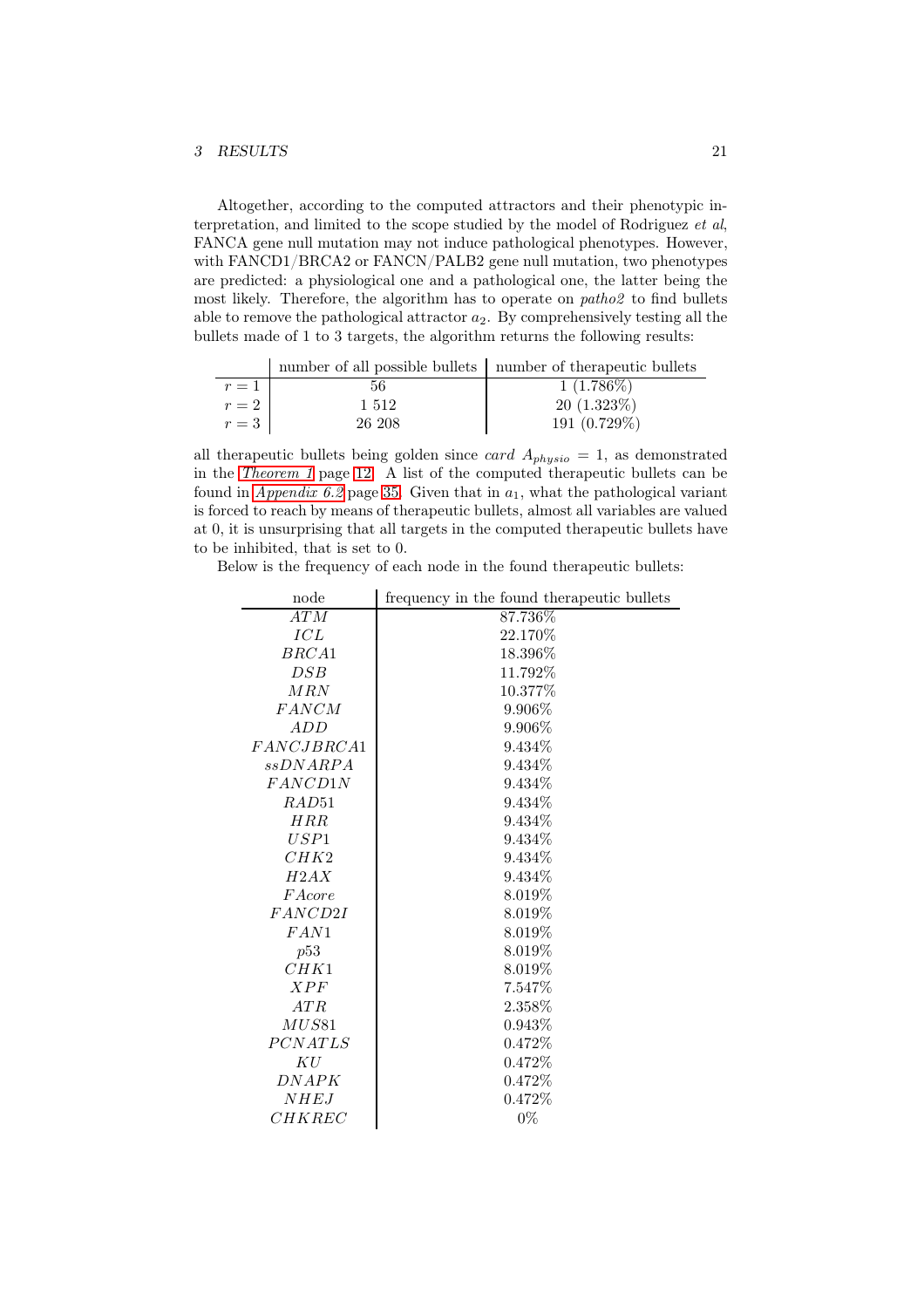In this case study, DNA damages such as ICLs and DSBs are the pathological events. Unsurprisingly, the algorithm suggests them to be targeted: this is a logical consequence. However, DNA damages are not biomolecules in themselves and directly targeting them by means of drugs appears senseless. What is relevant are the biomolecules of the FA/BRCA pathway suggested as therapeutic targets. Interestingly, ATM dominates all the other candidates, predicting it to be a pivotal therapeutic target for the *patho2* condition, namely the FA/BRCA pathway bearing FANCD1/BRCA2 or FANCN/PALB2 gene null mutation, as observed in Fanconi anemia.

# <span id="page-21-0"></span>4 Conclusion

Under the assumption that attractors of dynamical systems and phenotypes of biological networks are linked when the former models the latter, the results show that the algorithm succeeds in performing the proposed *in silico* target identification. It returns therapeutic bullets for a pathological variant of the mammalian cell cycle relevant in cancer and for a pathological variant modeling Fanconi anemia. Consequently, the algorithm can be used on other synchronous Boolean models of biological networks involved in diseases for *in silico* target identification. It is intended to be of use in the early steps of target identification by providing an efficient way to identify candidate targets prior to costly wet lab experiments. However, both the physiological and pathological variants have to be known. This can constitute a limit of the proposed methodology since not all the pathophysiologies are known.

Target identification, whether performed *in silico* or not, is a step belonging to a wider process: drug discovery. Having demonstrated a potential target *in silico*, or even *in vitro*, is far from having a medication. Further work and many years are necessary before obtaining a drug which is effective *in vivo*. For example, and among other characteristics, such a drug has to be absorbed by the organism, has to reach its target and has to be non-toxic at therapeutic dosages. Furthermore, as with any *in silico* evidence, it should be validated through wet lab experiments: there is a bridge to cross between theory and practice. Indeed, mathematical models approximate reality without reproducing it and theory must meet practice. For example, targeting ATM should restore a physiological running of the FA/BRCA pathway bearing FANCD1/BRCA2 or FANCN/PALB2 gene null mutation. However, if ATM operates in other pathways, targeting it may disturb them, thus potentially creating *de novo* non-physiological conditions. Nevertheless, it is expected that the algorithm is of interest for target identification, notably by exploiting the inexpensiveness and predictive power of computational approaches to optimize the efficiency of costly wet lab experiments..

While finding Boolean network attractors of biological networks is not the purpose of this work, it is a necessary step which is in itself a challenging field of computational biology. Therefore, incorporating advances made in this field could be an interesting improvement. Another possible improvement could be to extend the algorithm for asynchronous Boolean networks since such models are likely to more accurately describe the dynamics of biological systems [\[96,](#page-47-1)[97\]](#page-47-2). Indeed, in biological systems, events may be subjected to stochasticity, may not occur simultaneously or may not belong to the same time scale, three points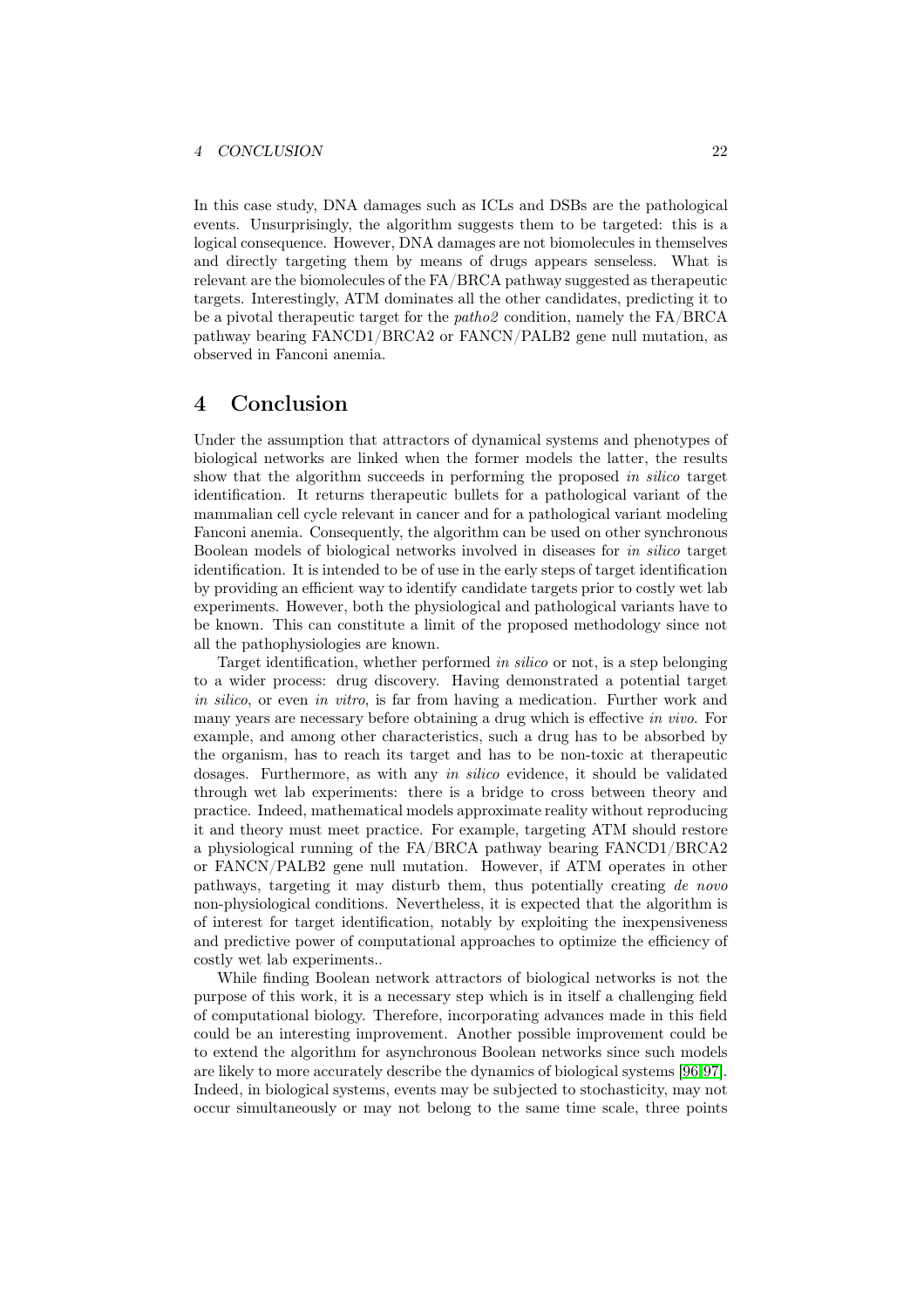#### 5 ADDITIONAL IMPROVEMENTS 23

that a synchronous updating scheme does not take into account.

Yet another possible improvement could be to use a finer logic, such as multivalued logic. One of the main limitations of Boolean models is that variables can take only two values. In reality, things are not necessarily binary and variables should be able to take more values. Multivalued logic enables it in a discrete manner where variables can take a finite number of values between 0 (false) and 1 (true). For example, one can state that Rb is partly impaired rather than totally. Such a statement is not implementable with Boolean models but is with multivalued ones such as, for example, a three-valued logic where  $true = 1$ , moderate  $= 0.5$  and  $false = 0$ .

Finally, considering the basin of attraction of the pathological attractors could be an interesting extension of the criterion for selecting therapeutic bullets. In that case, the therapeutic potential of bullets could be assessed by estimating their ability at reducing the basin of the pathological attractors, as performed by Fumia *et al* with their Boolean model of cancer pathways [\[42\]](#page-43-3). Such a criterion enables to consider the particular case where pathological attractors are removed, that is where pathological basins are reduced to the empty set, but also the other cases where pathological basins are not necessarily reduced to the empty set. Such a less restrictive selection of therapeutic bullets would enable to consider more targeting strategies for counteracting diseases.

# <span id="page-22-0"></span>5 Additional improvements

First of all, some additional definitions should be stated:

- physiological state space: The state space  $S_{physio}$  of the physiological variant.
- pathological state space: The state space  $S_{patho}$  of the pathological variant.
- testing state space: The state space  $S_{test}$  of the pathological variant under the effect of a bullet.
- physiological basin: The basin of attraction  $B_{physio,i}$  of a physiological attractor  $a_{physio,i}$ .
- pathological basin: The basin of attraction  $B_{patho,i}$  of a pathological attractor apatho,i.
- *n*-bullet: A bullet made of *n* targets.

Among the possible improvements mentioned in the *[Conclusion](#page-21-0)* section page [22,](#page-21-0) two are done: extending the algorithm for multivalued logic and considering pathological basins for selecting therapeutic bullets.

# <span id="page-22-2"></span><span id="page-22-1"></span>5.1 Multivalued logic

#### 5.1.1 Introduction

One of the main limitations of Boolean networks is that variables can take only two values, which can be quite simplistic. Depending on what variables model, such as activity level of enzymes or abundance of gene products, considering more than two possible levels should enable models to be more realistic. Without leaving the logic-based modeling formalism, one solution is to extend Boolean logic to multivalued logic [\[98\]](#page-47-3). As with Boolean logic, variables of multivalued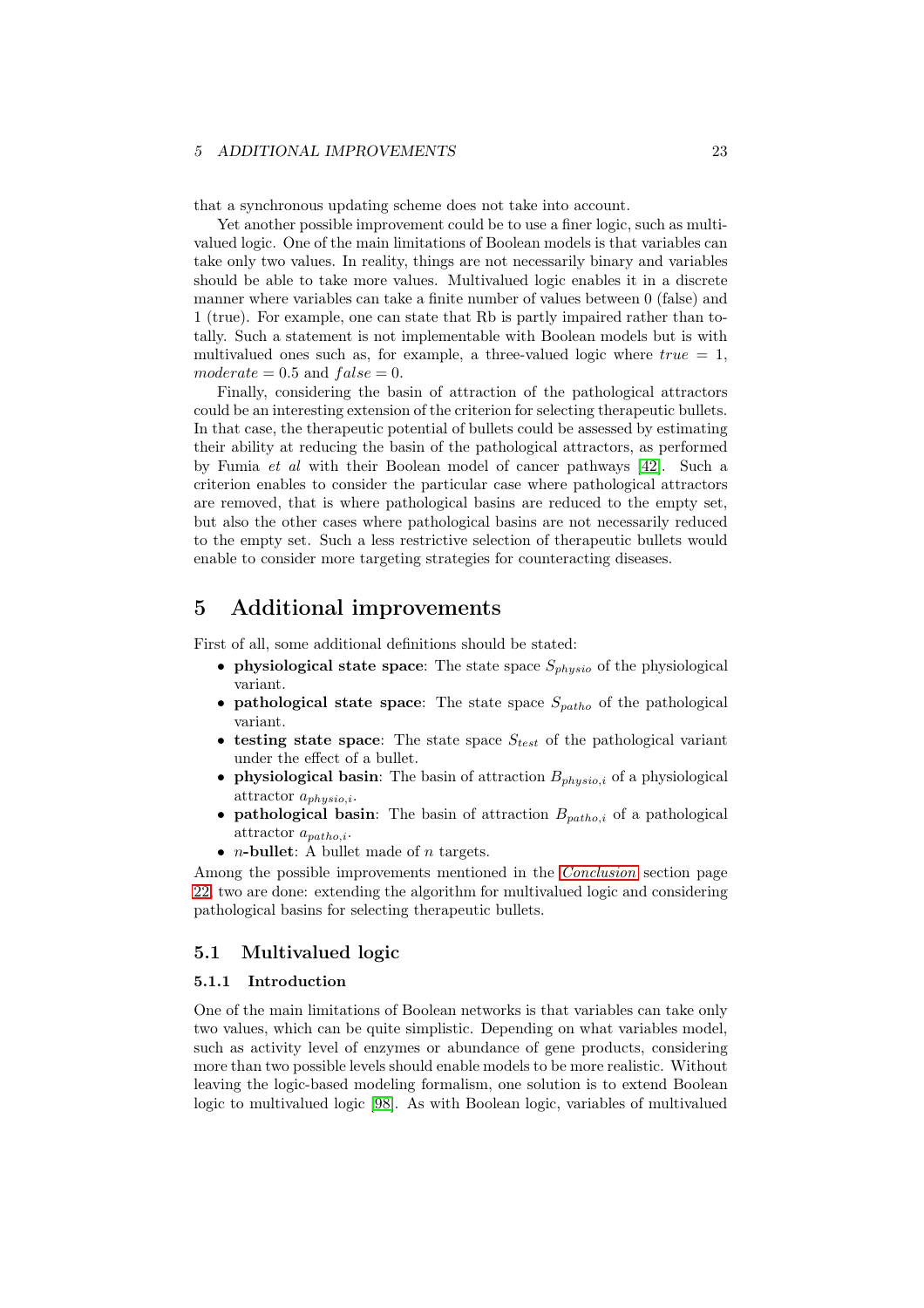#### 5 ADDITIONAL IMPROVEMENTS 24

logic are discrete, their value belonging to  $[0; 1]$  where 0 means false and 1 means true. With Boolean logic, only 0 and 1 can be used to valuate variables. With multivalued logic, an arbitrary finite number h of values in  $[0; 1]$  can be used. Therefore, variables of multivalued logic can model more than only two possible levels, enabling models to be more realistic than those based on Boolean logic.

#### <span id="page-23-0"></span>5.1.2 Methods

Boolean logic can be seen as a particular case of multivalued logic: it is a bivalued logic where variables take their value in  $\{0, 1\}$ . While Boolean operators work well in this case, multivalued logic requires suitable logical operators to be introduced. One solution is to use a mathematical formulation of the Boolean operators which also works with any multivalued logic, just as the Zadeh operators. These logical operators are a mathematical generalization of the Boolean ones proposed for fuzzy logic by its pioneer Lotfi Zadeh. Their mathematical formulation is as follow:

$$
AND(x, y) = min(x, y)
$$

$$
OR(x, y) = max(x, y)
$$

$$
NOT(x) = 1 - x
$$

With a *h*-valued logic, *card*  $S = h<sup>n</sup>$ . If  $h = 2$  then this is the Boolean case, where card S already raises computational difficulties. With an arbitrary  $h > 2$ , card S raises even more computational difficulties. The same applies to the testable bullets since there are  $h^r$  possible  $c_{moda}$  and then  $(n! \cdot h^r)/(r! \cdot (n-r)!)$ possible bullets. To illustrate how the algorithm works with a multivalued logic without overloading it, a 3-valued logic is used with  $\{0, 0.5, 1\}$  as domain of value:  $x_i(k) \in \{0, 0.5, 1\}$ . 0 and 1 have the same meaning as in Boolean logic, namely false and true respectively. 0.5 is an intermediate truth degree which can be seen as an intermediate level of activity or abundance, depending on what is modeled. Consequently,  $S = \{0, 0.5, 1\}^n$  implying  $\mathbf{x}_0, \mathbf{x}(k) \in \{0, 0.5, 1\}^n$ ,  $D \subseteq \{0, 0.5, 1\}^n$  and  $moda_i \in \{0, 0.5, 1\}$ . Moreover, the Boolean operators of the  $f_i$  are replaced by the Zadeh operators. This results in the following minor changes in the pseudocode of the algorithm described in *[Appendix 6.1](#page-32-1)* page [33:](#page-32-1)

| line <sub>1</sub> | Boolean logic                                                                      | h-valued logic              |
|-------------------|------------------------------------------------------------------------------------|-----------------------------|
| $\overline{2}$    | card $D = min(card D, 2n)$                                                         | card $D = min(card D, h^n)$ |
|                   | 29   $max_{moda}^r = min(max_{moda}, 2^r)$   $max_{moda}^r = min(max_{moda}, h^r)$ |                             |

How the algorithm works with this 3-valued logic is illustrated with the example network, whose the logical functions become: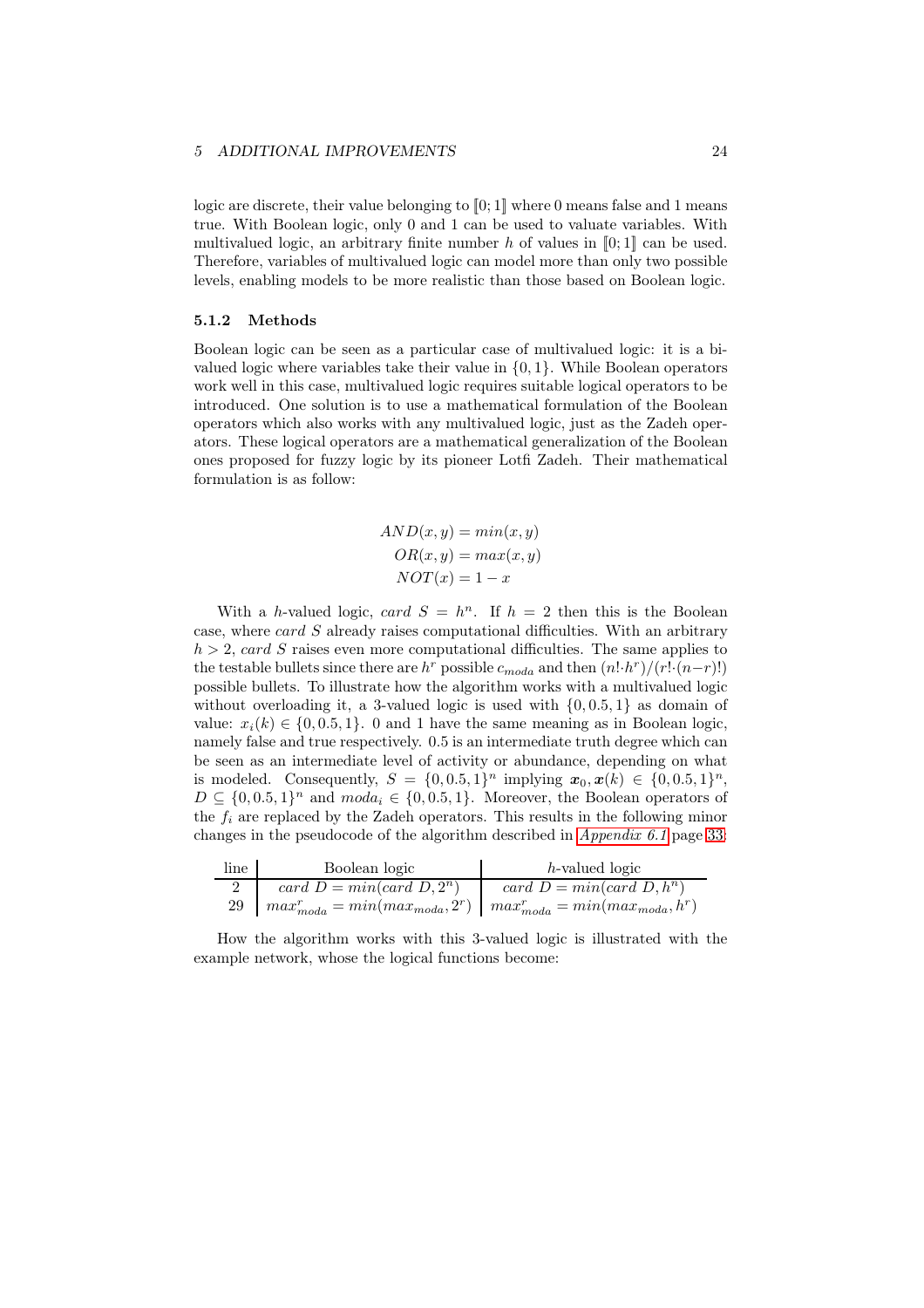```
CycD_+ = CycDRb_+ = max(min(1 - CycD, 1 - CycE, 1 - CycA, 1 - CycB),min(p27, 1 - CycD, 1 - CycB))E2F_+ = max(min(1 - Rb, 1 - CycA, 1 - CycB), min(p27, 1 - Rb, 1 - CycB))CycE_+ = min(E2F, 1 - Rb)CycA_+ = max(min(E2F, 1 - Rb, 1 - Cdc20, 1 - min(Cdh1, UbcH10)),min(CycA, 1 - Rb, 1 - Cdc20, 1 - min(Cdh1, UbcH10)))p27_{+} = max(min(1 - CycD, 1 - CycE, 1 - CycA, 1 - CycB),min(p27, 1 - min(CycE, CycA), 1 - CycB, 1 - CycD))Cdc20_+ = CycBCdh1_ + = max(min(1 - CycA, 1 - CycB), Cdc20, min(p27, 1 - CycB))UbcH10_{+} = max(1 - Cdh1, min(Cdh1, UbcH10, max(Cdc20, CycA, CycB)))CycB_+ = min(1 - Cdc20, 1 - Cdh1)
```
which is  $f_{\text{physio}}$ . For  $f_{\text{patho}}$ , owing to this 3-valued logic, a constitutive but partial inactivation of Rb is simulated. The corresponding  $f_i$  becomes:

$$
Rb_+ = 0.5
$$

in  $f_{\text{patho}}$ .

### <span id="page-24-0"></span>5.1.3 Results

With the example network modeled by this 3-valued logic, card  $S = 59049$ , which remains computationally tractable. Therefore, card  $D = card S$ : all the attractors are found. With the physiological variant, the algorithm returns:

 $A_{physio} = \{a_{physio1}, a_{physio2}, a_{physio3}, a_{physio4}, a_{physio5}, a_{physio6}\}$ 

where

|                 | CycD   | $\overline{0}$ |                 | CycD    | $\overline{0}$ |
|-----------------|--------|----------------|-----------------|---------|----------------|
|                 | Rb     | 0.5            | $a_{physio2} =$ | $_{Rb}$ |                |
|                 | E2F    | 0.5            |                 | E2F     | $\theta$       |
|                 | CycE   | 0.5            |                 | CycE    | $\theta$       |
|                 | CycA   | 0.5            |                 | CycA    | $\overline{0}$ |
| $a_{physio1} =$ | p27    | 0.5            |                 | p27     |                |
|                 | Cdc20  | 0.5            |                 | Cdc20   | $\overline{0}$ |
|                 | Cdh1   | 0.5            |                 | Cdh1    |                |
|                 | UbcH10 | 0.5            |                 | UbcH10  | $\overline{0}$ |
|                 | CycB   | 0.5            |                 | CycB    | $\theta$       |
|                 |        |                |                 |         |                |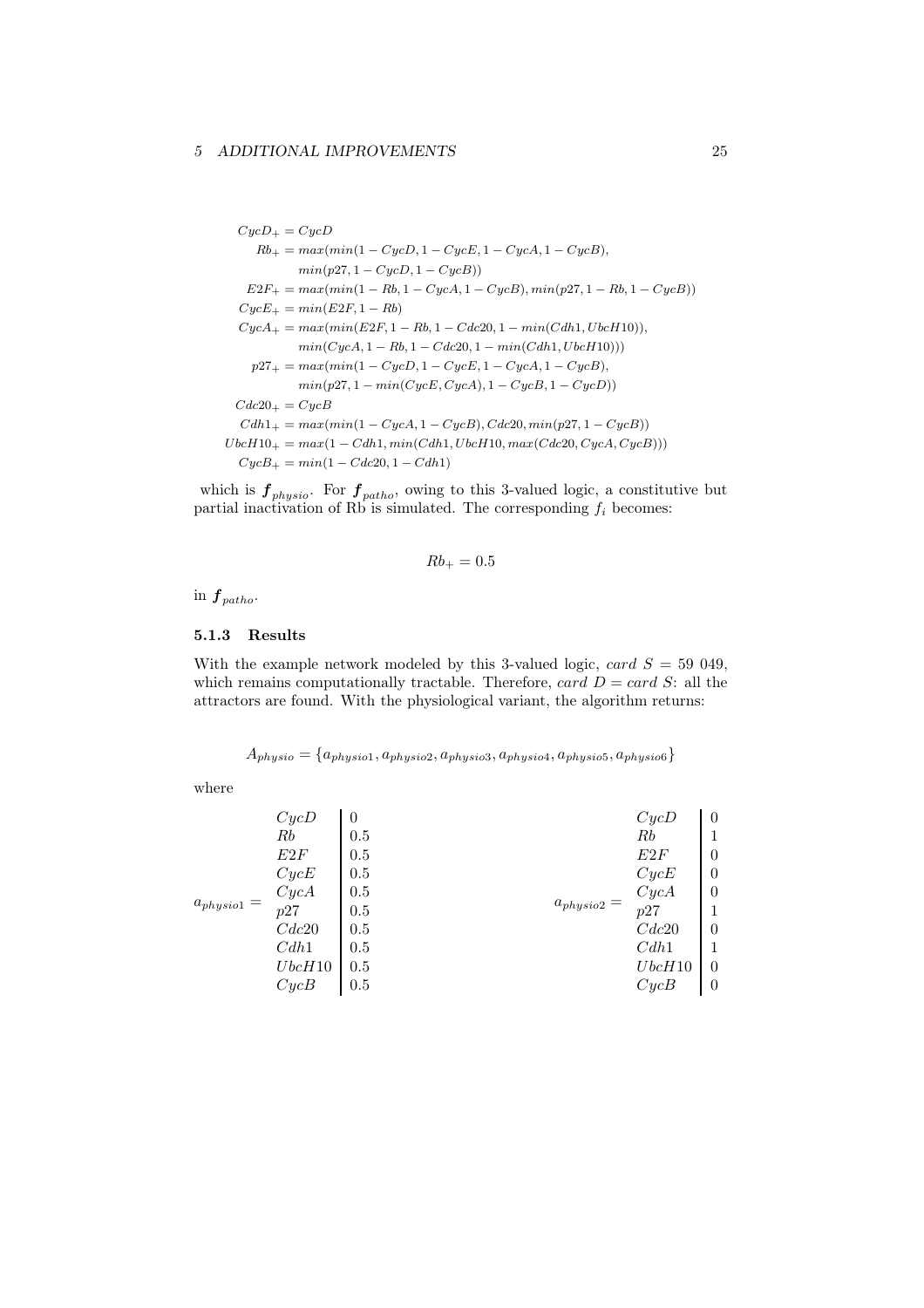| $a_{physio3} =$ | CycD<br>Rb<br>E2F<br>$CycE$<br>CycA<br>p27<br>Cdc20<br>Cdh1<br>UbcH10<br>CycB | 0.5<br>0.5<br>0.5<br>0.5<br>0.5<br>0.5<br>0.5<br>0.5<br>0.5<br>0.5 |                                                                             |           |                                                                                                                                                        |                                                                                                                                                 |                                                                                                                                                                           |                                                                                                                                                                        | $a_{physio4} =$                                                                                                                                                                        |                                                                                                                                                                                      |                                                                                                                                                                                 | CycD<br>Rb<br>E2F<br>CycE<br>CycA<br>p27<br>Cdc20<br>Cdh1<br>UbcH10<br>CycB | $\mathbf{1}$<br>$\boldsymbol{0}$<br>0.5<br>0.5<br>0.5<br>$\boldsymbol{0}$<br>0.5<br>0.5<br>0.5<br>0.5 |
|-----------------|-------------------------------------------------------------------------------|--------------------------------------------------------------------|-----------------------------------------------------------------------------|-----------|--------------------------------------------------------------------------------------------------------------------------------------------------------|-------------------------------------------------------------------------------------------------------------------------------------------------|---------------------------------------------------------------------------------------------------------------------------------------------------------------------------|------------------------------------------------------------------------------------------------------------------------------------------------------------------------|----------------------------------------------------------------------------------------------------------------------------------------------------------------------------------------|--------------------------------------------------------------------------------------------------------------------------------------------------------------------------------------|---------------------------------------------------------------------------------------------------------------------------------------------------------------------------------|-----------------------------------------------------------------------------|-------------------------------------------------------------------------------------------------------|
|                 |                                                                               |                                                                    | $a_{physio5} =$                                                             | Rb<br>p27 | CycD<br>E2F<br>$CycE$<br>CycA<br>Cdc20<br>Cdh1<br>UbcH10<br>CycB                                                                                       |                                                                                                                                                 | $\boldsymbol{0}$<br>0.5<br>$\theta$<br>$\overline{0}$<br>$\boldsymbol{0}$<br>0.5<br>0.5<br>0.5<br>0.5<br>$\boldsymbol{0}$                                                 |                                                                                                                                                                        | $\boldsymbol{0}$<br>$\,1\,$<br>0.5<br>$\boldsymbol{0}$<br>$\boldsymbol{0}$<br>$\mathbf{1}$<br>$\boldsymbol{0}$<br>$\mathbf{1}$<br>$0.5\,$<br>0.5                                       |                                                                                                                                                                                      |                                                                                                                                                                                 |                                                                             |                                                                                                       |
|                 | $a_{physio6} =$                                                               |                                                                    | CycD<br>Rb<br>E2F<br>CycE<br>CycA<br>p27<br>Cdc20<br>Cdh1<br>UbcH10<br>CycB |           | 1<br>$\boldsymbol{0}$<br>$\theta$<br>$\boldsymbol{0}$<br>$\boldsymbol{0}$<br>$\theta$<br>$\mathbf{1}$<br>$\mathbf 1$<br>$\mathbf{1}$<br>$\overline{0}$ | 1<br>$\boldsymbol{0}$<br>$\mathbf{1}$<br>$\theta$<br>$\boldsymbol{0}$<br>$\theta$<br>$\theta$<br>$\mathbf{1}$<br>$\mathbf{1}$<br>$\overline{0}$ | $\mathbf{1}$<br>$\boldsymbol{0}$<br>$\mathbf{1}$<br>$\mathbf{1}$<br>$\boldsymbol{0}$<br>$\theta$<br>$\boldsymbol{0}$<br>$\mathbf 1$<br>$\boldsymbol{0}$<br>$\overline{0}$ | $\mathbf{1}$<br>$\boldsymbol{0}$<br>$\mathbf{1}$<br>$\mathbf{1}$<br>$\mathbf{1}$<br>$\theta$<br>$\boldsymbol{0}$<br>$\mathbf{1}$<br>$\boldsymbol{0}$<br>$\overline{0}$ | $\mathbf{1}$<br>$\boldsymbol{0}$<br>$\boldsymbol{0}$<br>$\mathbf{1}$<br>$\mathbf{1}$<br>$\boldsymbol{0}$<br>$\boldsymbol{0}$<br>$\boldsymbol{0}$<br>$\boldsymbol{0}$<br>$\overline{0}$ | $\mathbf{1}$<br>$\boldsymbol{0}$<br>$\overline{0}$<br>$\boldsymbol{0}$<br>$\mathbf{1}$<br>$\boldsymbol{0}$<br>$\boldsymbol{0}$<br>$\boldsymbol{0}$<br>$\mathbf{1}$<br>$\overline{1}$ | $\mathbf 1$<br>$\boldsymbol{0}$<br>$\boldsymbol{0}$<br>$\boldsymbol{0}$<br>$\mathbf{1}$<br>$\boldsymbol{0}$<br>$\mathbf{1}$<br>$\boldsymbol{0}$<br>$\mathbf{1}$<br>$\mathbf{1}$ |                                                                             |                                                                                                       |

and their corresponding basin of attraction:

| $a_i$           | $B_i$ (in % of card $S_{physio}$ ) |
|-----------------|------------------------------------|
| $a_{physio1}$   | $9.9\%$                            |
| $a_{physio2}$   | $20.1\%$                           |
| $a_{physio3}$   | $33.3\%$                           |
| $a_{physio4}$   | 24.5%                              |
| $a_{physio5}\,$ | $3.4\%$                            |
| $a_{physio6}$   | 8.8%                               |

It should be noted that  $a_{physio2}$  and  $a_{physio6}$  are the two physiological attractors found in the Boolean case. Indeed, since  $\{0,1\} \subset \{0,0.5,1\}$  and since the Zadeh operators also work with Boolean logic, Boolean logic is included in this three-valued logic. This means that results obtainable with the former are also obtainable with the latter. With the pathological variant, where Rb is constitutively but partially inactivated, the algorithm returns:

 $A_{patho} = \{a_{physio1}, a_{physio3}, a_{patho1}\}$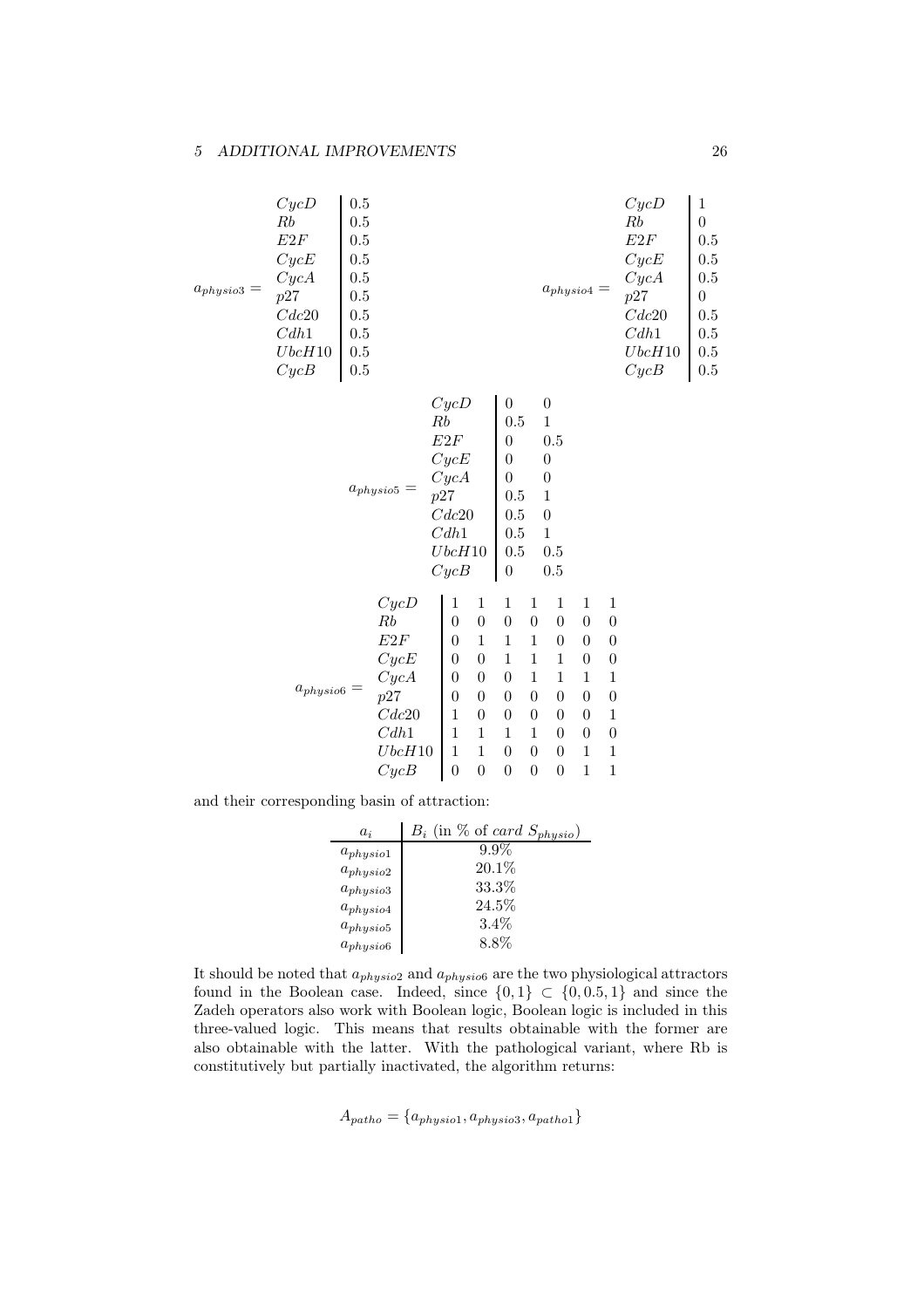where

$$
CycD \n\nRb \n\nCycE \n\n0.5\nCycE \n\n0.5\n0.6\n0.20\n0.6\n0.7\n0.6\n0.7\n0.8\n0.8\n0.9\n0.9\n0.9\n0.5\n0.9\n0.5\n0.9\n0.5\n0.6\n0.6\n0.7\n0.8\n0.9\n0.9\n0.8\n0.9\n0.9\n0.9\n0.9\n0.9\n0.9\n0.9\n0.9\n0.9\n0.9\n0.9\n0.9\n0.9\n0.9\n0.9\n0.9\n0.9\n0.9\n0.9\n0.9\n0.9\n0.9\n0.9\n0.9\n0.9\n0.9\n0.9\n0.9\n0.9\n0.9\n0.9\n0.9\n0.9\n0.9\n0.9\n0.9\n0.9\n0.9\n0.9\n0.9\n0.9\n0.9\n0.9\n0.9\n0.9\n0.9\n0.9\n0.9\n0.9\n0.9\n0.9\n0.9\n0.9\n0.9\n0.9\n0.9\n0.9\n0.9\n0.9\n0.9\n0.9\n0.9\n0.9\n0.9\n0.9\n0.9\n0.9\n0.9\n0.9\n0.9\n0.9\n0.9\n0.9\n0.9\n0.9\n0.9\n0.9\n0.9\n0.9\n0.9\n0.9\n0.9\n0.9\n0.9\n0.9\n0.9\n0.9\n0.9\n0.9\n0.9\n0.9\n0.9\n0.9\n0.9\n0.9\n0.9\n0
$$

ans their corresponding basin of attraction:

| $a_i$         | $B_i$ (in % of card $S_{patho}$ ) |
|---------------|-----------------------------------|
| $a_{physio1}$ | 33.3%                             |
| $a_{physio3}$ | 33.3\%                            |
| $a_{patho1}$  | 33.3%                             |

Only  $a_{physio1}$  and  $a_{physio3}$  remain, while  $a_{patho1}$  appears and is what therapeutic bullets have to remove from  $S_{test}$ .

As in the Boolean case, the algorithm is launched with  $r_{min} = 1$  and  $r_{max} =$ 2.  $max_{targ}$  and  $max_{moda}$  are set to their maximum, namely  $max_{targ} = 45$ and  $max_{\text{mod}a} = 9$ : all the 1,2-bullets are tested. The algorithm returns the following therapeutic bullets:

| CycD[0]   |             | silver |
|-----------|-------------|--------|
| CycD[0.5] |             | silver |
| CycD[0]   | Rb[0.5]     | silver |
| CycD[0.5] | Rb[0.5]     | silver |
| CycD[1]   | Rb[0]       | silver |
| CycD[0]   | E2F[0.5]    | silver |
| CycD[0.5] | E2F[0.5]    | silver |
| CycD[0]   | CycE[0.5]   | silver |
| CycD[0.5] | CycE[0.5]   | silver |
| CycD[0]   | CycA[0.5]   | silver |
| CycD[0.5] | CycA[0.5]   | silver |
| CycD[0]   | p27[0.5]    | silver |
| CycD[0.5] | p27[0.5]    | silver |
| CycD[0]   | Cdc20[0.5]  | silver |
| CycD[0.5] | Cdc20[0.5]  | silver |
| CycD[0]   | Cdh1[0.5]   | silver |
| CycD[0.5] | Cdh1[0.5]   | silver |
| CycD[0]   | UbcH10[0.5] | silver |
| CycD[0.5] | UbcH10[0.5] | silver |
| CycD[0]   | CycB[0.5]   | silver |
| CycD[0.5] | CycB[0.5]   | silver |
|           |             |        |

where  $X[y]$  means that the node  $X \in V$  has to be set to the value  $y \in \{0, 0.5, 1\}$ . For example, the third therapeutic bullet is made of the targets CycD and Rb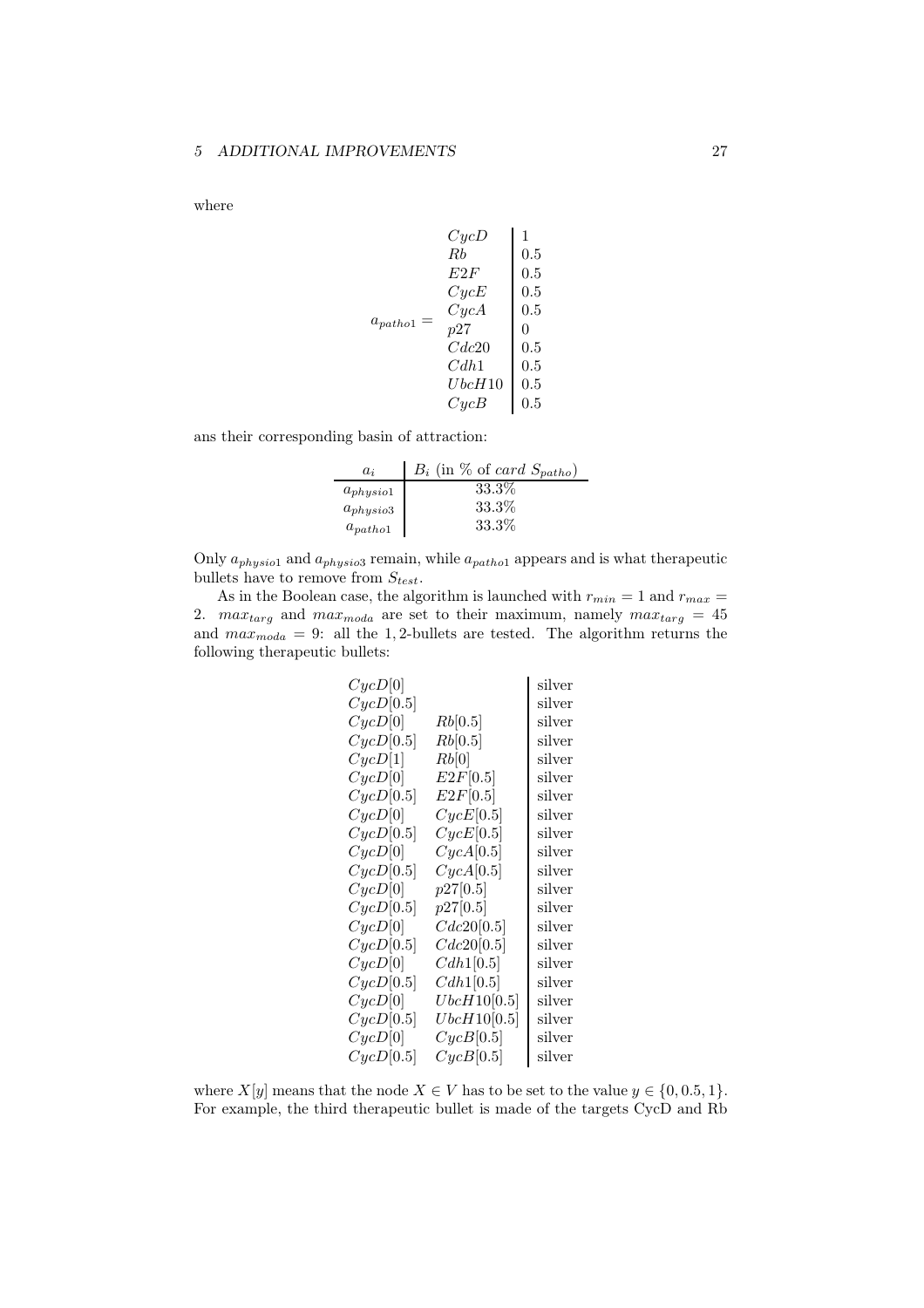#### 5 ADDITIONAL IMPROVEMENTS 28

whose the value has to be set to 0 and 0.5 respectively. As in the Boolean case, it should be noted that no golden bullets are found, an unsurprising result since they are rarer than silver ones.

#### <span id="page-27-0"></span>5.1.4 Conclusion

The algorithm is now extended for multivalued logic, which includes the Boolean one. This means that the previous strictly Boolean version of the algorithm is included in this new one. Moreover, allowing variables to take an arbitrary finite number of values should enable to more accurately model biological processes and produce more fine-tuned therapeutic bullets. However, this accuracy and fine-tuning are at the cost of an increased computational requirement. Indeed, in this work, the computational requirement essentially depends on the cardinality of the state space, which itself depends on the size of the model and the used multivalued logic. Therefore, the size of the model and the used multivalued logic should be balanced: the smaller the model is, the more variables should be finely valued. For example, for a fine therapeutic investigation, the model should only contain the essential and specific pieces of the pathophysiology of interest, modeled by a finely valued logic. On the other hand, for a gross therapeutic investigation, an exhaustive model could be used but modeled by a coarse-grained logic, such as the Boolean one. Finally, it should be noted that the ultimate multivalued logic is the infinitely valued one, which is fuzzy logic. With fuzzy logic, the whole  $[0; 1] \subset \mathbb{R}$  is used to valuate variables, which should bring the best accuracy for the qualitative modeling formalism [\[99\]](#page-47-4).

# <span id="page-27-2"></span><span id="page-27-1"></span>5.2 Therapeutic bullet assessment

#### 5.2.1 Introduction

Till now, the algorithm requires therapeutic bullets to remove all the pathological attractors from the pathological state space, so that the pathological variant no longer exhibits pathological phenotypes. This criterion for selecting therapeutic bullets can appear somewhat drastic since it is all or nothing. A less strict criterion should enable to consider more targeting strategies, and then more possibilities for counteracting diseases. Certainly, a less restrictive criterion could bring less "powerful" therapeutic bullets, but being too demanding potentially leads to no results and loss of nonetheless interesting findings.

The therapeutic potential of bullets could be assessed by estimating their ability at reducing the cardinality of the pathological basins. This is a more permissive criterion since therapeutic bullets no longer have to necessarily remove the pathological attractors. Reducing the cardinality of a pathological basin renders the corresponding pathological attractor less reachable, and then the associated pathological phenotype less likely. This new criterion includes the previous one: removing an attractor means reducing its basin of attraction to the empty set. Therefore, therapeutic bullets obtainable with the previous criterion are also obtainable with this new one.

### <span id="page-27-3"></span>5.2.2 Methods

To implement this new criterion for selecting therapeutic bullets, the algorithm considers a bullet as therapeutic if it increases card  $\bigcup B_{physio,i}$  in  $S_{test}$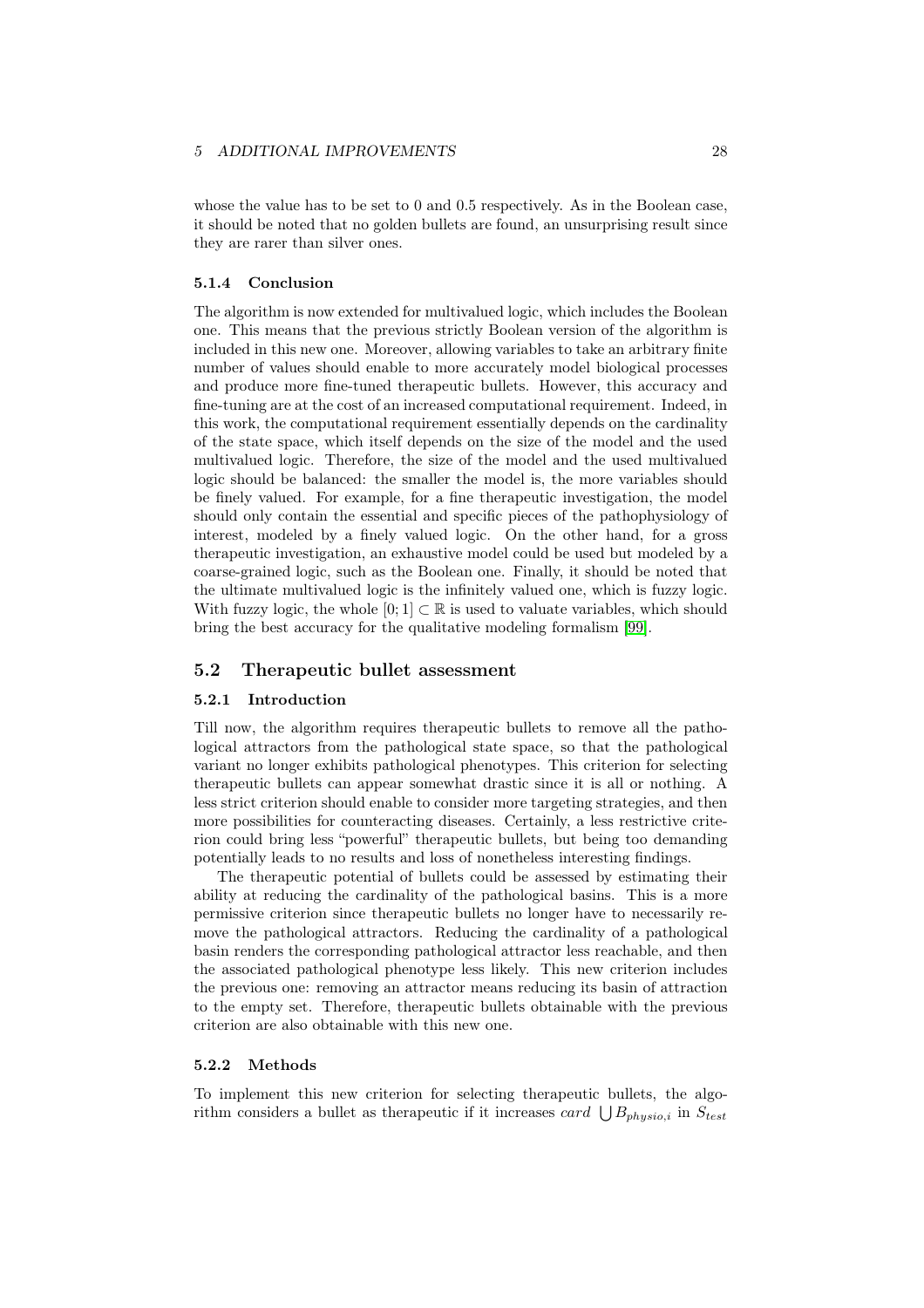without creating *de novo* attractors. Since the attractors are either physiological or pathological, increasing card  $\bigcup B_{physio,i}$  is equivalent to decreasing card  $\bigcup B_{patho,i}$ . The goal of this new criterion is to increase the physiological part of  $S_{test}$ , which is equivalent to decreasing its pathological part. Consequently, a pathological variant treated by such a therapeutic bullet tends to, but not necessarily reaches, an overall physiological behavior. However, as with the previous criterion, it does not ensure that the  $a_{physio,i}$  are preserved/restored. *A fortiori*, it does not ensure that the  $B_{physio,i}$  in  $S_{test}$  are as in  $S_{physio}$ . This means that it does not ensure that the reachability of the  $a_{physio,i}$  is  $\mathrm{preserved}/$ restored. Nevertheless, as with the previous criterion, this is a matter of choice between a therapeutic bullet or not. To assist this choice and better visualize the effects of therapeutic bullets, the card  $B_{physio,i}$  and card  $B_{patho,i}$  in  $S_{test}$ are computed.

Implementing this new criterion for selecting therapeutic bullets is a major change. Therefore, the pseudocode of the algorithm presented in *[Appendix 6.1](#page-32-1)* page [33](#page-32-1) is rewritten and structured into three modules:

- the *compute* A function, which computes  $A_{physio}$  or  $A_{patho}$ , depending on which of the  $f_{physio}$  or  $f_{patho}$  is passed
- the *compute* cover function, which for two attractor sets  $A_1$  and  $A_2$ computes the covering of  $S_2$  by  $\bigcup B_{1,i}$ , expressed in percents of *card*  $S_2$
- the *compute*  $T$  function, which computes a set  $T$  of therapeutic bullets Below is the corresponding pseudocode:

function  $A = compute A(f, c_{targ}, c_{moda}, D, V)$ 

```
1 \; A = \{\}2 for x_0 \in D do
3 k = 14 \boldsymbol{x}(k) = \boldsymbol{x}_05 while true do
6 x(k+1) = f(x(k))7 for targ_i \in c_{targ} do
8 for v_i \in V do
9 if v_i = \text{targ}_i then
10 x_i (k + 1) = mod a_i11 end if
12 end for
13 end for
14 if \exists k' \in [1, k] : \bm{x}(k+1) = \bm{x}(k') then
15 a_i \, seq = (\mathbf{x}(k'), \ldots, \mathbf{x}(k))16 if \exists a_j \in A: a_i-seq = a_j-seq then
17 a_j.freq = a_j.freq + 1
18 else
19 a_ia_i.freq = 1
20 A = A \cup \{a_i\}21 end if
22 break
23 end if
24 k = k + 125 end while
```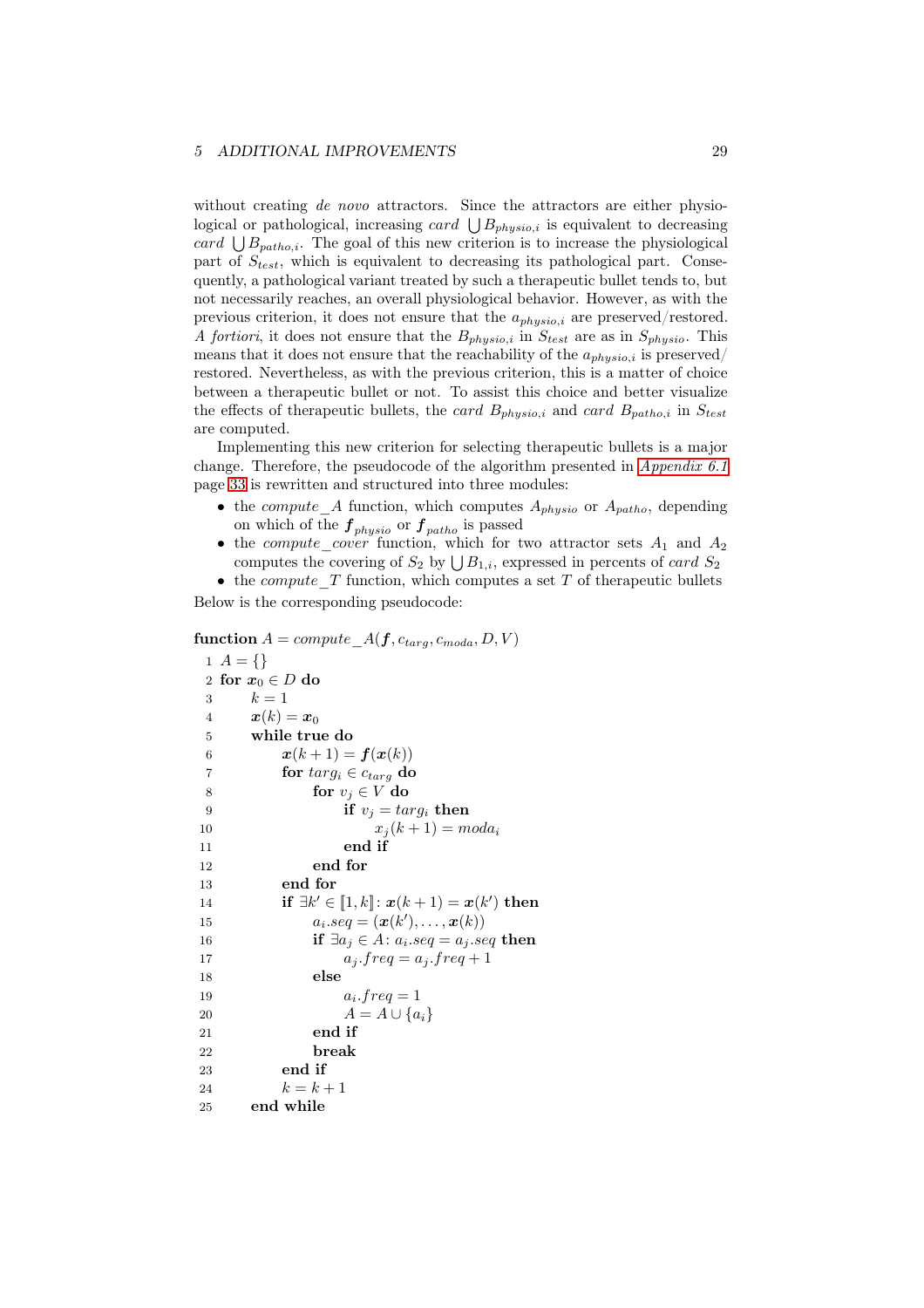#### 5 ADDITIONAL IMPROVEMENTS 30

26 end for

27 for  $a \in A$  do 28 a.freq = a.freq  $\cdot$  100/card D 29 end for 30 return A

### end function

For  $A_{physio}$  and  $A_{patho}$ , which are computed without bullet, the empty bullet  $((\cdot,))$  has to be passed. The  $a_i$  are represented as structures composed of two fields:  $a_i \, \text{seq}$ , which is the sequence of  $a_i$  (line 15), and  $a_i \, \text{freq}$ , which is the corresponding card  $B_i$ , expressed in percents of card D. To compute  $a_i$ . freq, the algorithm counts the number of times  $a_i$  is reached (line 19 if this is the first time  $a_i$  is reached, line 17 otherwise) and then, once all the  $x_0 \in D$  are computed, translates  $a_i$ . freq in percents of card D (line 28).

function  $y = compute \ cover(A_1, A_2)$ 

1  $cover = 0$ 2 for  $a_1 \in A_1$  do 3 if  $\exists a_2 \in A_2 : a_1 \text{.} seq = a_2 \text{.} seq$  then 4  $cover = cover + a_2. freq$ 5 end if 6 end for 7 return cover

#### end function

If  $a_1$  also belongs to  $A_2$  (line 3) then the cardinality of its basin in  $S_2$  is used to compute the covering of  $S_2$  by  $\bigcup B_{1,i}$  (line 4).

function  $T = compute\_T (\boldsymbol{f}_{physio}, \boldsymbol{f}_{patho}, r_{min}, r_{max}, max_{targ}, max_{moda},$ 

```
max_D, h, V1\,n = card\,V2 D = \{\}3 while card D < max_D do
 4 generate x_0 \notin D5 D = D \cup \{x_0\}6 end while
 7 A_{physio} = compute_A(f_{physio},(),(),D, V)8 A_{patho} = compute_A(f_{patho},(),(),D, V)9 T = \{\}10 cover_{patho} = compute\_cover(A_{physio}, A_{patho})11 for r \in [r_{min}, r_{max}] do
12 C_{targ} = \{\}13 C_{mod a} = \{\}\14 while card C_{targ} < min(max_{targ}, n!/(r! \cdot (n-r)!)) do
15 generate c_{targ} \notin C_{targ}16 C_{targ} = C_{targ} \cup \{c_{targ}\}17 end while
 18 while card C_{moda} < min(max_{moda}, h^r) do
19 generate c_{moda} \notin C_{moda}20 C_{moda} = C_{moda} \cup \{c_{moda}\}21 end while
```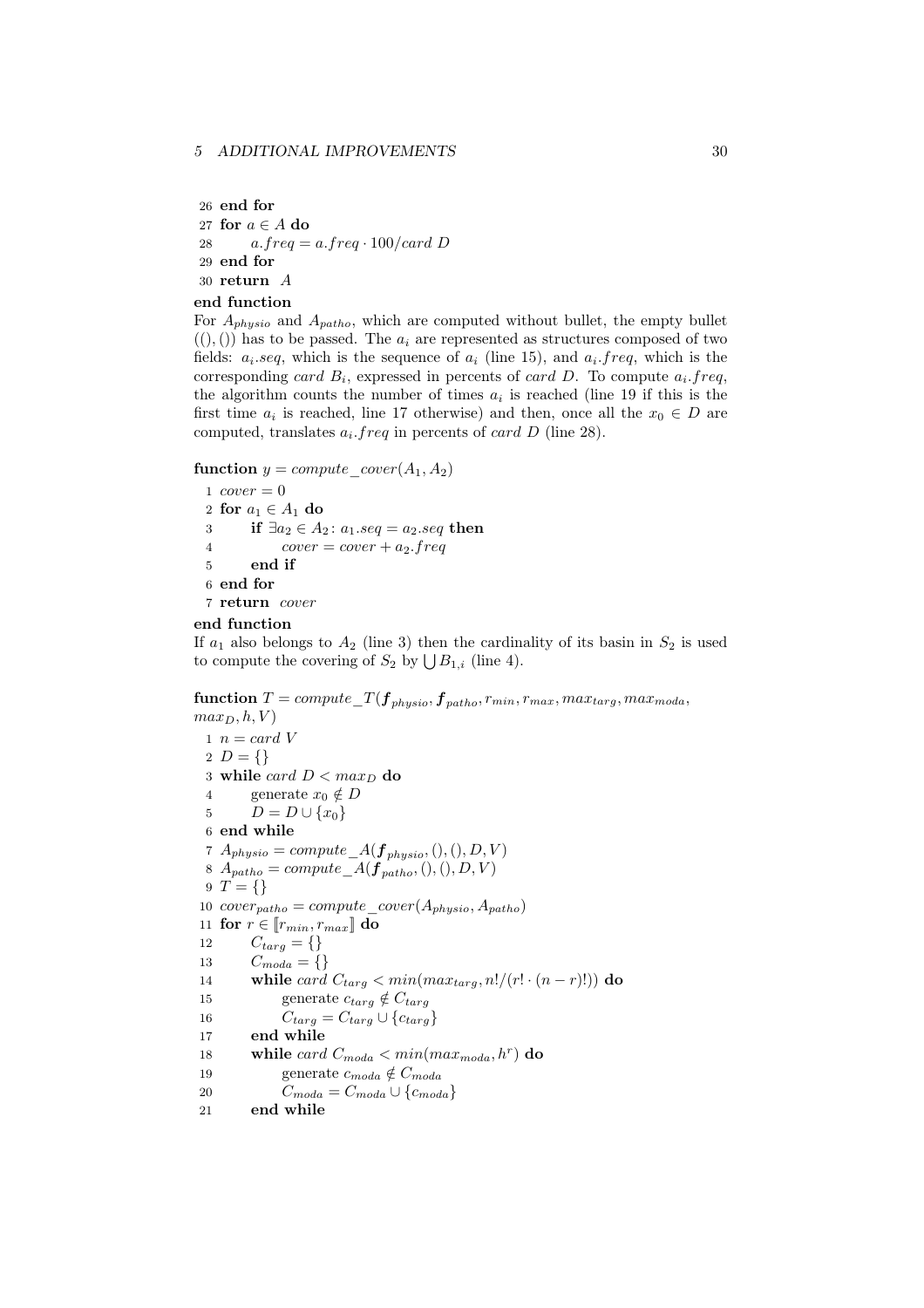#### 5 ADDITIONAL IMPROVEMENTS 31

| 22 | for $c_{targ} \in C_{targ}$ do                                             |  |
|----|----------------------------------------------------------------------------|--|
| 23 | for $c_{moda} \in C_{moda}$ do                                             |  |
| 24 | $A_{test} = compute\_A(\boldsymbol{f}_{patho}, c_{targ}, c_{model}, D, V)$ |  |
| 25 | if $A_{test} \subseteq A_{physio} \cup A_{patho}$ then                     |  |
| 26 | $cover_{test} = compute \ cover(A_{physio}, A_{test})$                     |  |
| 27 | if $cover_{test} > cover_{patho}$ then                                     |  |
| 28 | $T = T \cup \{(c_{targ}, c_{model})\}$                                     |  |
| 29 | end if                                                                     |  |
| 30 | end if                                                                     |  |
| 31 | end for                                                                    |  |
| 32 | end for                                                                    |  |
|    | 33 end for                                                                 |  |
|    | 34 return $T$                                                              |  |
|    | end function                                                               |  |

 $max_D$  is the desired *card* D and h is the cardinality of the domain of value, which depends on the used multivalued logic.  $A_{physio}$  and  $A_{patho}$  are computed without bullet, so the empty bullet  $((),))$  is passed to *compute*  $A$  (lines 7 and 8). cover<sub>patho</sub> is the covering of  $S_{patho}$  by  $\bigcup B_{physio,i}$  (line 10) and cover<sub>test</sub> is the covering of  $S_{test}$  by  $\bigcup B_{physio,i}$  (line 26).  $A_{test}$  is the pathological attractor set under the effect of the tested bullet (line 24). A therapeutic bullet has to avoid the appearance of *de novo* attractors (line 25) and has to increase the covering of  $S_{test}$  by  $\bigcup B_{physio,i}$  (line 27).

#### <span id="page-30-0"></span>5.2.3 Results

This new criterion for selecting therapeutic bullets is illustrated on the case study modeled by Boolean logic:  $h = 2$ . Since *patho1* has the same attractor set than the physiological variant, only *patho2* is computed. As previously, wholly computing  $S$  is too demanding. Therefore,  $D$  is intended to have a reasonable cardinality:  $max_D = 100 000$ . All the 1, 2-bullets are tested:  $r_{min} =$ 1,  $r_{max} = 2$ ,  $max_{targ} = 378$  and  $max_{mod} = 4$ . However, their therapeutic potential is no longer expressed as golden or silver but by their gain. It is displayed as follow:  $x\% \to y\%$  where card  $\bigcup B_{physio,i} = x\%$  in  $S_{patho}$  and  $y\%$ in  $S_{test}$ . Consequently, in order to increase the physiological part of  $S_{test}$ , a therapeutic bullet has to make  $y > x$ . The card  $B_{physio,i}$  and card  $B_{patho,i}$  in  $S_{test}$  are also computed and expressed in percents of *card*  $S_{test}$ . The algorithm returns 59 therapeutic bullets whose the list can be found in *[Appendix 6.3](#page-38-0)* page [39.](#page-38-0)

A therapeutic bullet as defined by the previous criterion, that is which removes all the  $a_{patho,i}$  from  $S_{test}$ , makes *de facto card*  $\bigcup B_{physio,i} = 100\%$  in  $S_{test}$ . As already mentioned, the previous criterion is included in this new one: therapeutic bullets obtainable with the former are also obtainable with the latter. This can be checked by noting that the 1, 2-therapeutic bullets found with the previous criterion are also found with this new one.

With this case study,  $A_{physio} = \{a_{physio1}\}\$ , so  $\bigcup B_{physio,i} = B_{physio1}$ . Therefore, in this particular case where *card*  $A_{physio} = 1$ , therapeutic bullets have to increase card  $B_{physio1}$  in  $S_{test}$ . It should be recalled that card  $B_{physio1} = 29.4\%$ in  $S_{patho}$ , so therapeutic bullets have to make card  $B_{physio1} > 29.4\%$  in  $S_{test}$ . For example, below are the computed 1-therapeutic bullets: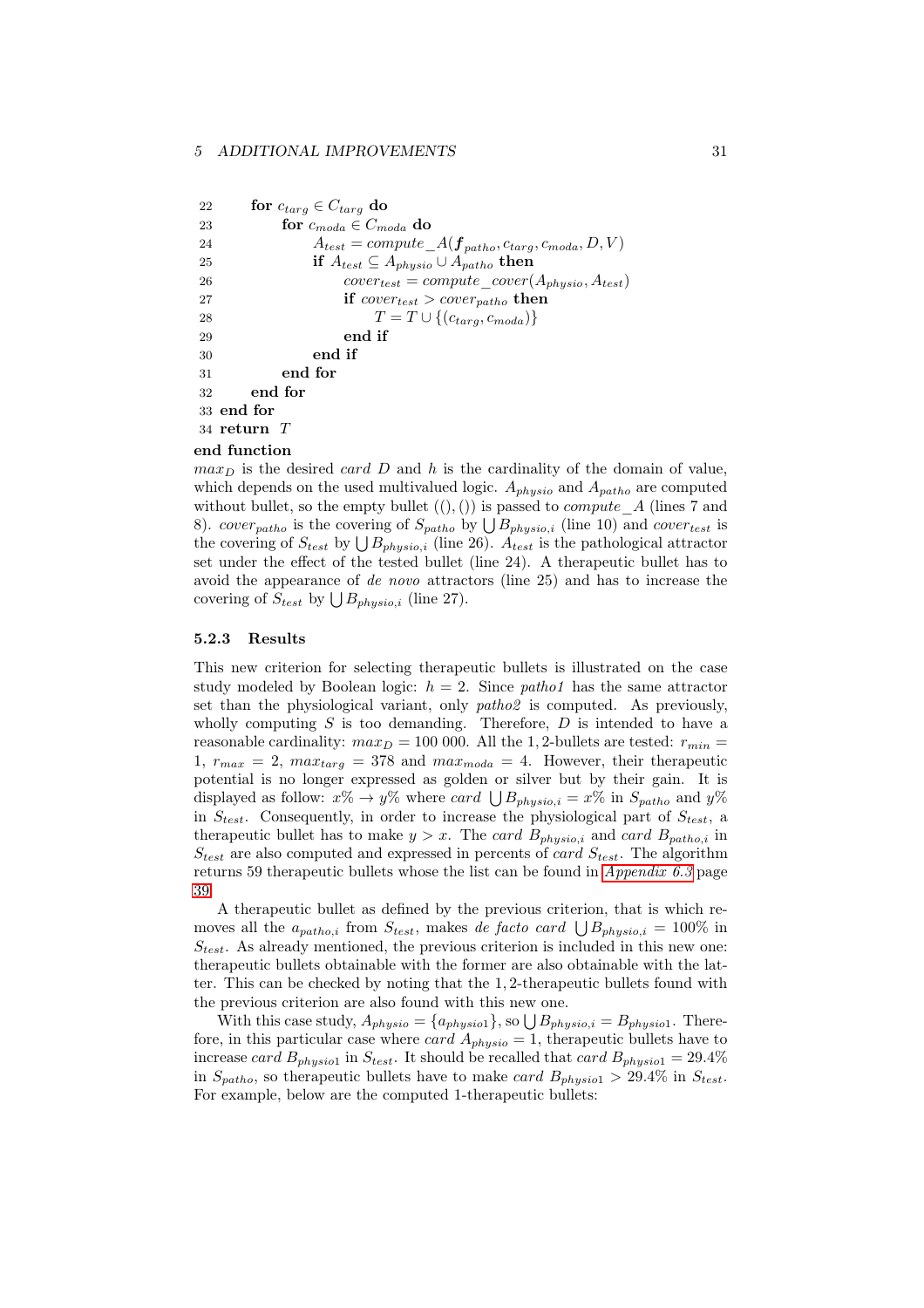| bullet     |          | gain |          | $B_{physio1}$ | $B_{patho1}$ |
|------------|----------|------|----------|---------------|--------------|
| $-FANCM$   | 29.4%    |      | 44.6\%   | 44.6\%        | 55.4\%       |
| $-FANCD2I$ | $29.4\%$ |      | $30.4\%$ | $30.4\%$      | 69.6%        |
| $-XPF$     | 29.4%    |      | $46.2\%$ | 46.2%         | 53.8%        |
| $-FAN1$    | 29.4%    |      | 32.9%    | 32.9%         | 67.1\%       |
| $-ATM$     | 29.4%    |      | $100\%$  | 100%          | $0\%$        |

 $-ATM$  is a therapeutic bullet also found with the previous criterion since it removes all the  $a_{patho,i}$ , namely  $a_{patho1}$ , from  $S_{test}$ . However, the other four therapeutic bullets are only obtainable with this new criterion since they do not remove  $a_{patho1}$  from  $S_{test}$ . Nevertheless, as therapeutic bullets, they increase card  $B_{physical}$  in  $S_{test}$ . This highlight the ability of this new criterion to unravel more therapeutic bullets of varying therapeutic potential, thus opening the way for more targeting strategies of varying theoretical efficacy. Of course, therapeutic bullets of poor potential are also unraveled, such as  $-FANCD2I$  which only increases card  $B_{physio1}$  from 29.4% in  $S_{patho}$  to 30.4% in  $S_{test}$ . However, *in silico* tools should not restrict their predictions to only those exhibiting a high theoretical potency since predicted does not necessarily mean true. Indeed, a prediction of apparently poor interest can reveal itself of great interest in practice, and *vice versa*.

#### <span id="page-31-0"></span>5.2.4 Conclusion

The algorithm now uses a new criterion for selecting therapeutic bullets which brings a wider range of targeting strategies intended to push pathological behaviors toward physiological ones with varying predicted efficacy. Moreover, no information is lost from the previous criterion since results obtainable with the previous one are also obtainable with this new one. This new criterion is based on a more permissive assumption stating that reducing the reachability of pathological attractors is therapeutic. For an *in silico* tool such as this algorithm, a more permissive assumption is important since theoretical findings have to outlive the bottleneck separating prediction to reality. With a too strict criterion, the risk of highlighting too few candidate targets or to miss some interesting ones is too hight. Indeed, results predicted *in silico* have to be validated *in vitro* and/or *in vivo*. Therefore, requiring only perfect predictions such as therapeutic bullets removing all the pathological attractors could left insufficient results after validation. All the more so that a prediction of apparently poor interest could reveal itself as an insight of great interest and *vice versa*.

This new criterion for selecting therapeutic bullets also brings a finer assessment of their potential since all the percentages between card  $\bigcup B_{physio,i}$  in  $S_{patho}$  and 100% are considered. With the previous criterion, the only therapeutic potential is *card*  $\bigcup B_{physio,i} = 100\%$  in  $S_{test}$ , thus reducing the assessment to therapeutic or not. However, things are not necessarily black or white but rather a continuum of gray nuances, so the assessment of therapeutic potentials should be nuanced too, just as it is now.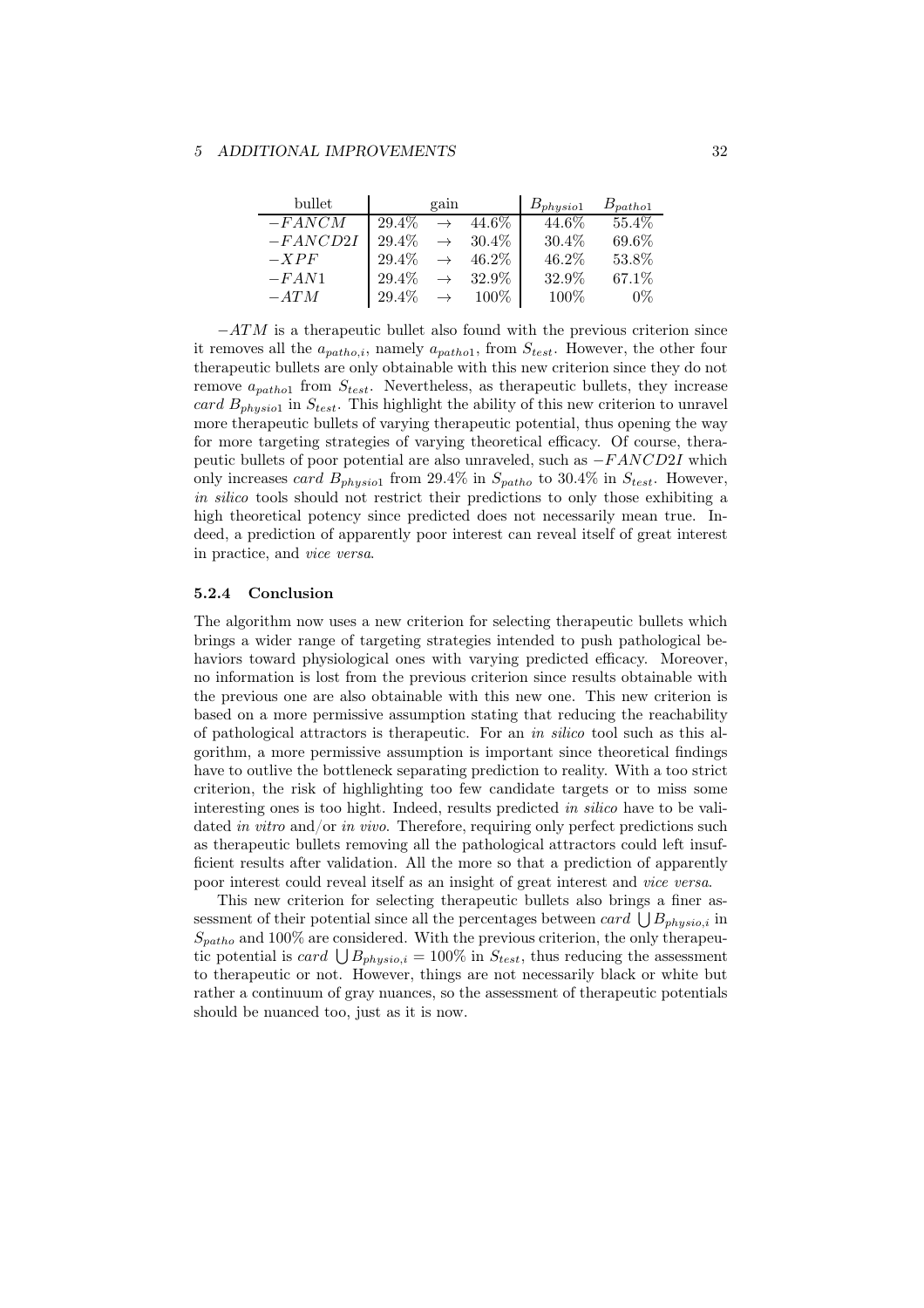# <span id="page-32-0"></span>6 Appendices

### <span id="page-32-1"></span>6.1 Appendix 1

The algorithm in one block of pseudocode.

```
1 prompt card D
 2 card D = min(card D, 2<sup>n</sup>)3 generate D \subseteq S4 H = \{\}5 A_{physio} = \{\}6 for x_0 \in D do
 7 k = 18 \boldsymbol{x}(k) = x_09 while true do
10 if \exists w \in H : \mathbf{x}(k) \in w then
11 break
12 end if
13 \boldsymbol{x}(k+1) = \boldsymbol{f}_{physio}(\boldsymbol{x}(k))14 if \exists k' \in [\![1,k]\!]: \mathbf{x}(k+1) = \mathbf{x}(k') then
15 A_{physio} = A_{physio} \cup \{(\boldsymbol{x}(k'), \dots, \boldsymbol{x}(k))\}16 break
17 end if
18 k = k + 119 end while
20 H = H \cup \{(\bm{x}(1), \dots, \bm{x}(k))\}21 end for
22 return A_{physio}23 prompt r_{min}, r_{max}, max_{targ}, max_{moda}24 r_{max} = min(r_{max}, n)25 \text{golden}\_\text{set} = \{\}26 silver\_set = \{\}27 for r \in [r_{min}, r_{max}] do
28 max_{targ}^r = min(max_{targ}, n!/(r! \cdot (n-r)!))29 max_{moda}^r = min(max_{moda}, 2^r)30 C_{targ} = \{\}31 C_{mod a} = \{\}32 while card C_{targ} < max_{targ}^r do
33 generate c_{targ} \notin C_{targ}34 C_{targ} = C_{targ} \cup \{c_{targ}\}35 end while
36 while card\ C_{moda} < max_{moda}^r do
37 generate c_{moda} \notin C_{moda}38 C_{moda} = C_{moda} \cup \{c_{moda}\}39 end while
40 for c_{targ} \in C_{targ} do
41 for c_{moda} \in C_{moda} do
42 H = \{\}43 A_{patho} = \{\}44 for x_0 \in D do
45 k = 1
```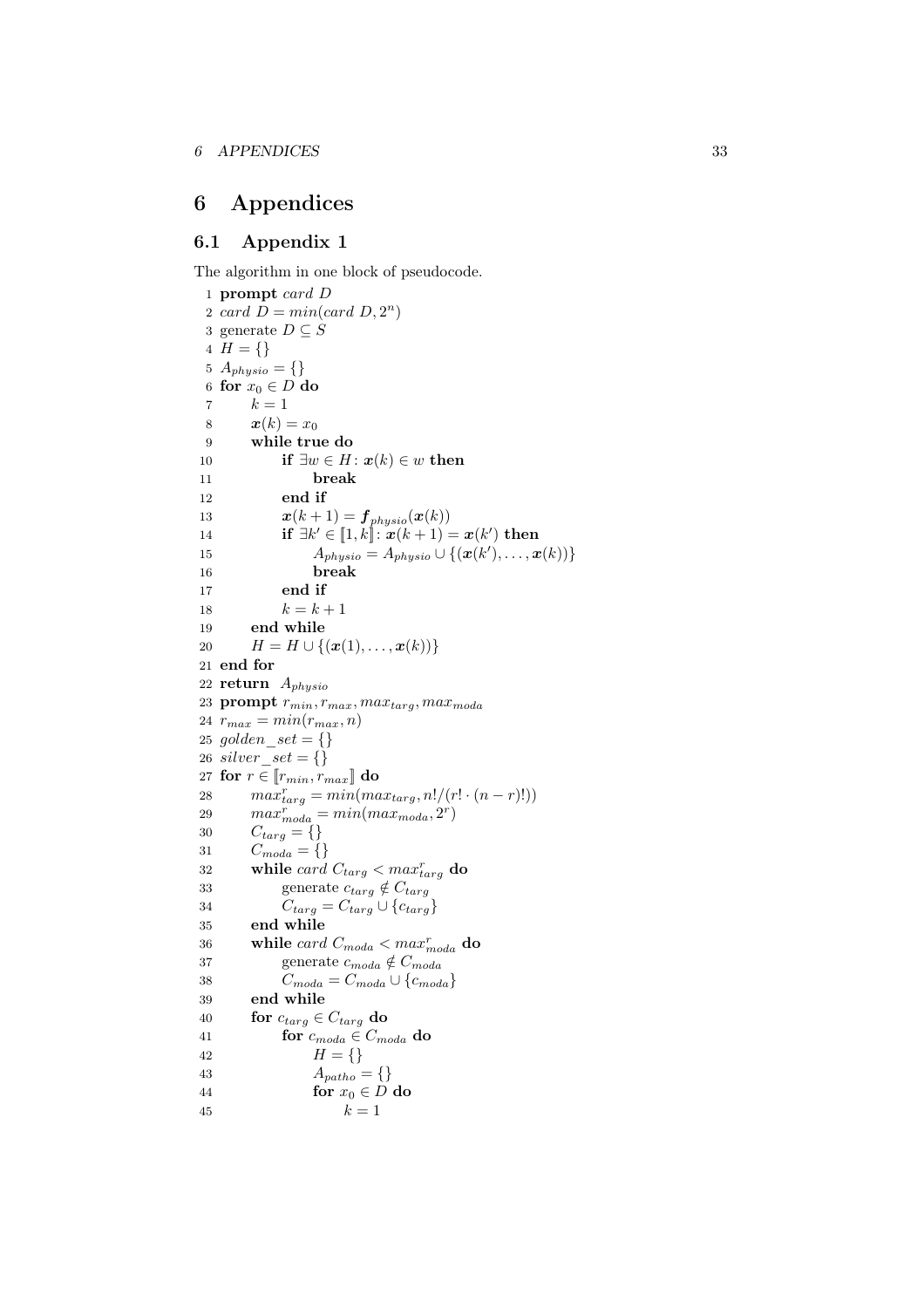| 46 | $\boldsymbol{x}(k) = x_0$                                                          |
|----|------------------------------------------------------------------------------------|
| 47 | while true do                                                                      |
| 48 | if $\exists w \in H : \boldsymbol{x}(k) \in w$ then                                |
| 49 | break                                                                              |
| 50 | end if                                                                             |
| 51 | $\boldsymbol{x}(k+1) = \boldsymbol{f}_{patho}(\boldsymbol{x}(k))$                  |
| 52 | for $targ_i \in c_{targ}$ do                                                       |
| 53 | for $v_j \in V$ do                                                                 |
| 54 | if $v_i = \text{targ}_i$ then                                                      |
| 55 | $x_i(k+1) = mod a_i$                                                               |
| 56 | end if                                                                             |
| 57 | end for                                                                            |
| 58 | end for                                                                            |
| 59 | if $\exists k' \in [1, k] : \mathbf{x}(k+1) = \mathbf{x}(k')$ then                 |
| 60 | $A_{patho} = A_{patho} \cup \{ (\boldsymbol{x}(k'), \ldots, \boldsymbol{x}(k)) \}$ |
| 61 | break                                                                              |
| 62 | end if                                                                             |
| 63 | $k=k+1$                                                                            |
| 64 | end while                                                                          |
| 65 | $H = H \cup \{(\bm{x}(1), \ldots, \bm{x}(k))\}$                                    |
| 66 | end for                                                                            |
| 67 | if $A_{patho} \subseteq A_{physio}$ then                                           |
| 68 | if $A_{patho} = A_{physio}$ then                                                   |
| 69 | golden set = golden set $\cup \{(c_{targ}, c_{moda})\}$                            |
| 70 | else                                                                               |
| 71 | silver $set = silver \ set \cup \{(c_{targ}, c_{moda})\}$                          |
| 72 | end if                                                                             |
| 73 | end if                                                                             |
| 74 | end for                                                                            |
| 75 | end for                                                                            |
|    | 76 end for                                                                         |
|    | 77 return golden set, silver set                                                   |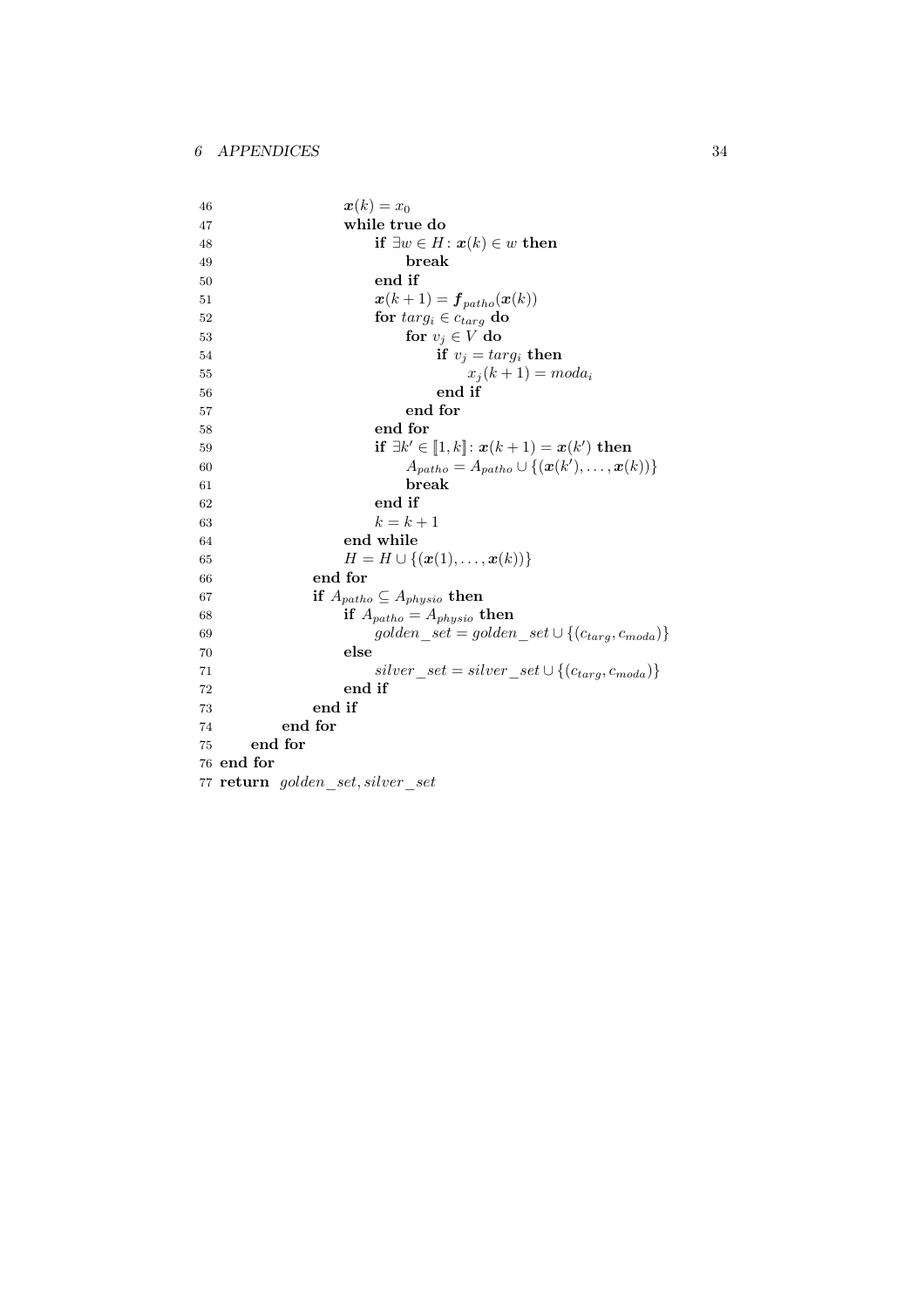# <span id="page-34-0"></span>6.2 Appendix 2

Therapeutic bullets found for the case study.

| $-ATM$        |             |         | golden |
|---------------|-------------|---------|--------|
| $-ATM$        | $-CHK2$     |         | golden |
| $-HRR$        | $-ATM$      |         | golden |
| $-ssDNARPA$   | $-ATM$      |         | golden |
| $-BRCA1$      | $-ATM$      |         | golden |
| $-MRN$        | $-ATM$      |         | golden |
| $-FAN1$       | $-ATM$      |         | golden |
| $-ICL$        | $-DSB$      |         | golden |
| $-FAcore$     | $-ATM$      |         | golden |
| $-USP1$       | $-ATM$      |         | golden |
| $-ATM$        | $-H2AX$     |         | golden |
| $-ADD$        | $-ATM$      |         | golden |
| $-RAD51$      | $-ATM$      |         | golden |
| $-XPF$        | $-ATM$      |         | golden |
| $-FANCM$      | $-ATM$      |         | golden |
| $-FANCD1N$    | $-ATM$      |         | golden |
| $-ATM$        | $-CHK1$     |         | golden |
| $-ICL$        | $-ATM$      |         | golden |
| $-ATM$        | $-p53$      |         | golden |
| $-FANCJBRCA1$ | $-ATM$      |         | golden |
| $-FANCD2I$    | $-ATM$      |         | golden |
| $-ICL$        | $-FANCD1N$  | $-ATM$  | golden |
| $-ICL$        | $-FAcore$   | $-DSB$  | golden |
| $-BRCA1$      | $-USP1$     | $-ATM$  |        |
| $-BRCA1$      | $-ssDNARPA$ | $-ATM$  | golden |
|               |             |         | golden |
| $-BRCA1$      | $-ATM$      | $-CHK1$ | golden |
| $-ADD$        | $-ATM$      | $-H2AX$ | golden |
| $-FAN1$       | $-MRN$      | $-ATM$  | golden |
| $-ATM$        | $-CHK2$     | $-H2AX$ | golden |
| $-ICL$        | $-DSB$      | $-MRN$  | golden |
| $-XPF$        | $-MRN$      | $-ATM$  | golden |
| $-FAcore$     | $-FANCD2I$  | $-ATM$  | golden |
| $-FANCM$      | $-ATM$      | $-CHK2$ | golden |
| $-RAD51$      | $-ATM$      | $-p53$  | golden |
| $-ICL$        | $-ssDNARPA$ | $-ATM$  | golden |
| $-FANCM$      | $-ATR$      | $-ATM$  | golden |
| $-RAD51$      | $-ATM$      | $-H2AX$ | golden |
| $-ADD$        | $-FANCD1N$  | $-ATM$  | golden |
| $-ICL$        | $-USP1$     | $-ATM$  | golden |
| $-FANCM$      | $-MRN$      | $-ATR$  | golden |
| $-MRN$        | $-USP1$     | $-ATM$  | golden |
| $-FAN1$       | $-HRR$      | $-ATM$  | golden |
| $-BRCA1$      | $-ATM$      | $-H2AX$ | golden |
| $-FANCJBRCA1$ | $-ADD$      | $-ATM$  | golden |
| $-MRN$        | $-ssDNARPA$ | $-ATM$  | golden |
| $-FAcore$     | $-ssDNARPA$ | $-ATM$  | golden |
| $-FAcore$     | $-FANCD1N$  | $-ATM$  | golden |
| $-FANCD2I$    | $-BRCA1$    | $-ATM$  | golden |
| $-ADD$        | $-MRN$      | $-ATM$  | golden |
| $-ATM$        | $-p53$      | $-CHK2$ | golden |
| $-RAD51$      | $-ATM$      | $-CHK2$ | golden |
| $-FANCM$      | $-ATM$      | $-H2AX$ | golden |
| $-ADD$        | $-PCNATLS$  | $-ATM$  | golden |
| $-FANCJBRCA1$ | $-ATM$      | $-p53$  | golden |
| $-FANCM$      | $-MRN$      | $-ATM$  | golden |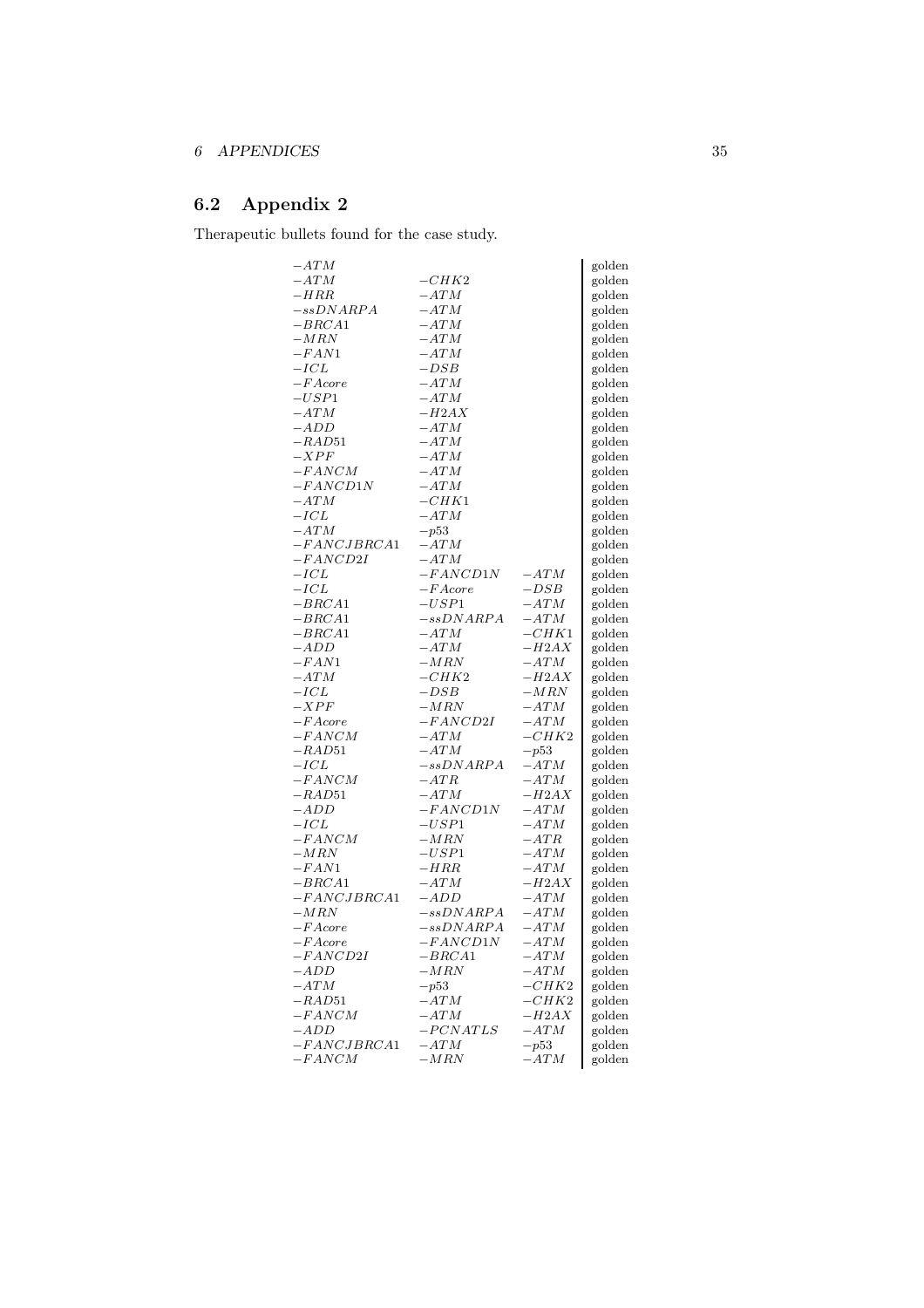| $-FANCJBRCA1$       | $-ATM$        | $-CHK2$                 | golden |
|---------------------|---------------|-------------------------|--------|
| $-FANCD2I$          | $-USP1$       | $-ATM$                  | golden |
| $-ADD$              | $-ATM$        | $-CHK2$                 | golden |
| $-FANCD2I$          | $-FANCD1N$    | $-ATM$                  | golden |
| $-MRN$              | $-HRR$        | $-ATM$                  | golden |
| $-ICL$              | $-DSB$        | $-USP1$                 | golden |
| $-FAN1$             | $-FANCD1N$    | $-ATM$                  | golden |
| $-FAN1$             | $-ATM$        | $-H2AX$                 | golden |
| $-FANCJBRCA1$       | $-FAN1$       | $-ATM$                  | golden |
| $-ssDNARPA$         | $-ATM$        | $-H2AX$                 | golden |
| $-ATM$              | $-CHK1$       | $-CHK2$                 | golden |
| $-ADD$              | $-HRR$        | $-ATM$                  | golden |
| $-ATM$              | $-p53$        | $-CHK1$                 | golden |
| $-FAcore$           | $-ATM$        | $-H2AX$                 | golden |
| $-FANCD2I$          | $-ATM$        | $-CHK2$                 | golden |
| $-FAN1$             | $-RAD51$      | $-ATM$                  | golden |
| $-FANCD2I$          | $-RAD51$      | $-ATM$                  | golden |
| $-FANCJBRCA1$       | $-XPF$        | $-ATM$                  | golden |
| $-ICL$              | $-FANCJBRCA1$ | $-DSB$                  | golden |
| $-ssDNARPA$         | $-HRR$        | $-ATM$                  | golden |
| $-MRN$              | $-BRCA1$      | $-ATM$                  | golden |
| $-FANCM$            | $-FAN1$       | $-ATM$                  | golden |
| $-ssDNARPA$         | $-ATM$        | $-p53$                  | golden |
| $-FAN1$             | $-ATM$        | $-CHK2$                 | golden |
| $-FANCD2I$          | $- s sDNARPA$ | $-ATM$                  | golden |
| $-FANCD2I$          | $-FAN1$       | $-ATM$                  | golden |
| $-XPF$              | $-HRR$        | $-ATM$                  | golden |
| $-FAN1$             | $-BRCA1$      | $-ATM$                  | golden |
| $-ADD$              | $-ATM$        | $-CHK1$                 | golden |
|                     |               |                         |        |
| $-FAcore$<br>$-XPF$ | $-HRR$        | $-ATM$                  | golden |
|                     | $-ATM$        | $-CHK1$                 | golden |
| $-ADD$              | $-BRCA1$      | $-ATM$                  | golden |
| $-ICL$              | $-FAN1$       | $-DSB$                  | golden |
| $-ADD$<br>$-ICL$    | $-ATM$        | $-p53$<br>$-A{\cal T}M$ | golden |
|                     | $-MUS81$      |                         | golden |
| $-FAcore$           | $-RAD51$      | $-ATM$                  | golden |
| $-ATM$              | $-CHK1$       | $-H2AX$                 | golden |
| $-ICL$              | $-MRN$        | $-ATM$                  | golden |
| $-ssDNARPA$         | $-ATM$        | $-CHK2$                 | golden |
| $-XPF$              | $-RAD51$      | $-ATM$                  | golden |
| $-FANCM$            | $-ATM$        | $-CHK1$                 | golden |
| $-ICL$              | $-DSB$        | $-KU$                   | golden |
| $-ICL$              | $-MRN$        | $-ATR$                  | golden |
| $-ssDNARPA$         | $-RAD51$      | $-ATM$                  | golden |
| $-FANCJBRCA1$       | $- s sDNARPA$ | $-ATM$                  | golden |
| $-XPF$              | $-ATM$        | $-p53$                  | golden |
| $-FAcore$           | $-MRN$        | $-ATM$                  | golden |
| $-HRR$              | $-ATM$        | $-H2AX$                 | golden |
| $-HRR$              | $-ATM$        | $-p53$                  | golden |
| $-FANCJBRCA1$       | $-FANCD1N$    | $-ATM$                  | golden |
| $-FANCM$            | $-ADD$        | $-ATM$                  | golden |
| $-FAcore$           | $-ATM$        | $-CHK2$                 | golden |
| $-ICL$              | $-ATM$        | $-CHK1$                 | golden |
| $-MRN$              | $-FANCD1N$    | $-ATM$                  | golden |
| $-ADD$              | $- s sDNARPA$ | $-ATM$                  | golden |
| $-MRN$              | $-RAD51$      | $-ATM$                  | golden |
| $-FANCD1N$          | $-ATM$        | $-p53$                  | golden |
| $-FANCD1N$          | $-RAD51$      | $-ATM$                  | golden |
| $-BRCA1$            | $-ATM$        | $-CHK2$                 | golden |
| $-ADD$              | $-RAD51$      | $-ATM$                  | golden |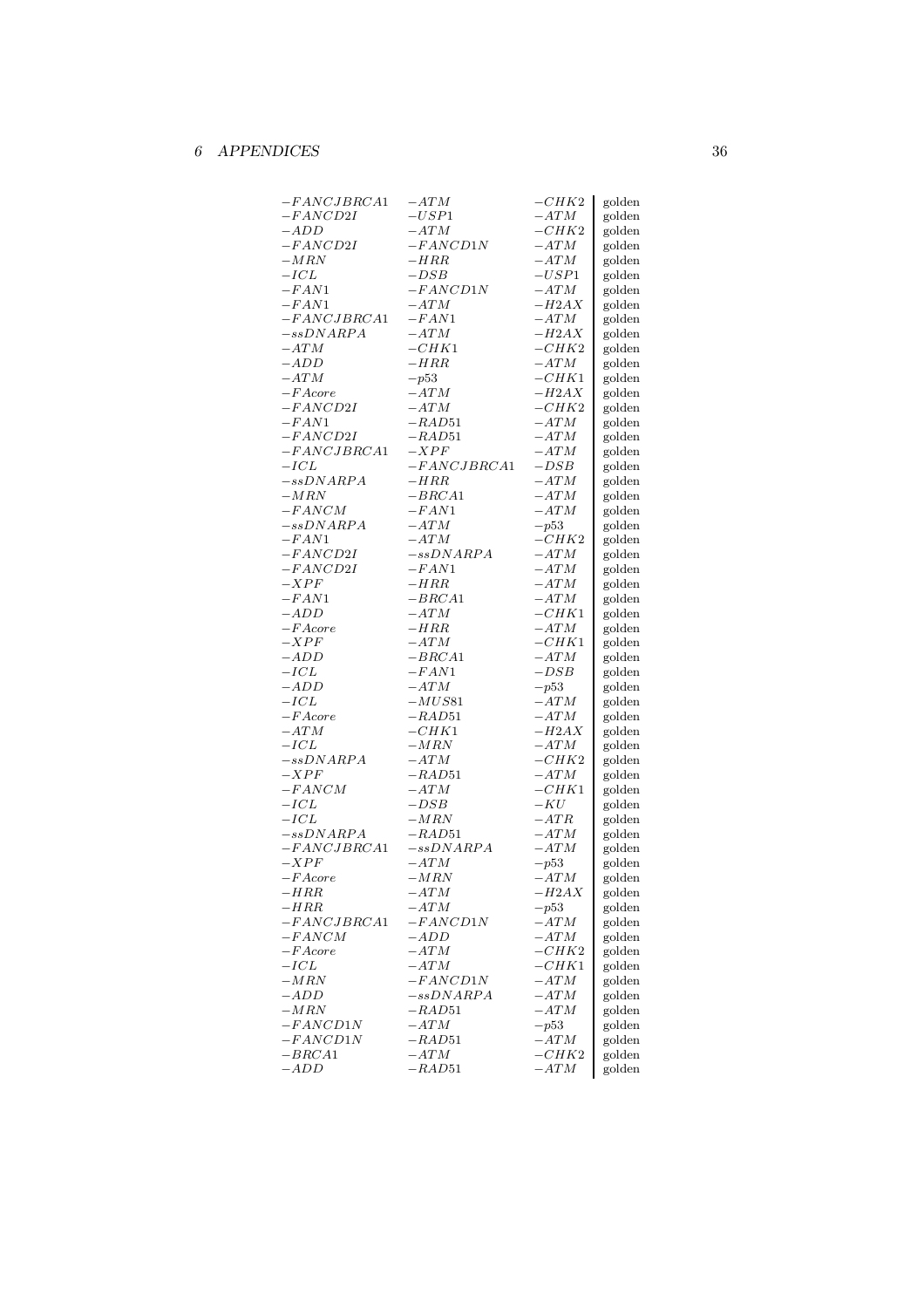| $-ICL$                  | $-DSB$             | $-FANCD1N$       | golden           |
|-------------------------|--------------------|------------------|------------------|
| $-ICL$                  | $-RAD51$           | $-ATM$           | golden           |
| $-ICL$                  | $-ATM$             | $-CHK2$          | golden           |
| $-FANCD1N$              | $-ATM$             | $-H2AX$          | golden           |
| $-MRN$                  | $-ATM$             | $-H2AX$          | golden           |
| $-FAcore$               | $-FAN1$            | $-ATM$           | golden           |
| $-ICL$                  | $-XPF$             | $-ATM$           | golden           |
| $-FANCD2I$              | $-ADD$             | $-ATM$           | golden           |
| $-FANCD2I$              | $-ATM$             | $-H2AX$          | golden           |
| $-ICL$                  | $-ATR$             | $-ATM$           | golden           |
| $-FANCM$                | $-HRR$             | $-ATM$           | golden           |
| $-USP1$                 | $-ATM$             | $-H2AX$          | golden           |
| $-ICL$                  | $-DSB$             | $-RAD51$         | golden           |
| $-ICL$                  | $-ATM$             | $-H2AX$          | golden           |
| $-FANCD1N$              | $-USP1$            | $-ATM$           | golden           |
| $-FANCM$                | $-FANCD2I$         | $-ATM$           | golden           |
| $-FANCD2I$              | $-MRN$             | $-ATM$           | golden           |
| $-FAcore$               | $-ADD$             | $-ATM$           | golden           |
| $-ICL$                  | $-FAcore$          | $-ATM$           | golden           |
| $-FANCM$                | $-ssDNARPA$        | $-ATM$           | golden           |
| $-XPF$                  | $-ATM$             | $-H2AX$          | golden           |
| $-FAcore$               | $-USP1$            | $-ATM$           | golden           |
| $-HRR$                  | $-ATM$             | $-CHK1$          | golden           |
| $-BRCA1$                | $-RAD51$           | $-ATM$           | golden           |
| $-FAN1$                 | $-ADD$             | $-ATM$           | golden           |
| $-FANCJBRCA1$           | $-MRN$             | $-ATM$           | golden           |
| $-FANCM$                | $-USP1$            | $-ATM$           | golden           |
| $-FANCJBRCA1$           | $-ATM$             | $-H2AX$          | golden           |
| $-FANCM$                | $-FAcore$          | $-ATM$           | golden           |
| $-HRR$                  | $-USP1$            | $-ATM$           | golden           |
| $-ICL$                  | $-FANCM$           | $-ATM$           | golden           |
|                         |                    |                  |                  |
|                         |                    |                  |                  |
| $-ICL$                  | $-DSB$             | $-ssDNARPA$      | golden           |
| $-FAN1$                 | $-USP1$            | $-ATM$           | golden           |
| $-FANCM$                | $-FANCJBRCA1$      | $-ATM$           | golden           |
| $-ssDNARPA$             | $-ATM$             | $-CHK1$          | golden           |
| $-FAcore$               | $-FANCJBRCA1$      | $-ATM$           | golden           |
| $-FANCD2I$              | $-HRR$             | $-ATM$           | golden           |
| $-FANCD2I$              | $-FANCJBRCA1$      | $-ATM$           | golden           |
| $-XPF$                  | $-ssDNARPA$        | $-ATM$           | golden           |
| $-USP1$                 | $-ATM$             | $-CHK1$          | golden           |
| $-ICL$                  | $-DSB$             | $-ATM$           | golden           |
| $-ICL$                  | $-ADD$             | $-DSB$           | golden           |
| $-USP1$                 | $-ATM$             | $-CHK2$          | golden           |
| $-XPF$                  | $-BRCA1$           | $-ATM$           | golden           |
| $-RAD51$                | $-ATM$             | $-CHK1$          | golden           |
| $-FANCD1N$              | $-ATM$             | $-CHK2$          | golden           |
| $-RAD51$                | $-HRR$             | $-ATM$           | golden           |
| $-ICL$                  | $-ATM$             | $-p53$           | golden           |
| $-ICL$                  | $-DSB$             | $-DNAPK$         | golden           |
| $-FANCM$                | $-FANCD1N$         | $-ATM$           | golden           |
| $-BRCA1$                | $-FANCD1N$         | $-ATM$           | golden           |
| $-ICL$                  | $-HRR$             | $-ATM$           | golden           |
| $-FANCJBRCA1$           | $-HRR$             | $-ATM$           | golden           |
| $-USP1$                 | $-ATM$             | $-p53$           | golden           |
| $-XPF$                  | $-ATM$             | $-CHK2$          | golden           |
| $-ICL$                  | $-DSB$             | $-CHK2$          | golden           |
| $-ICL$                  | $-XPF$             | $-DSB$           | golden           |
| $- s sDNARPA$           | $-FANCD1N$         | $-ATM$           | golden           |
| $-FANCJBRCA1$<br>$-ICL$ | $-RAD51$<br>$-DSB$ | $-ATM$<br>$-ATR$ | golden<br>golden |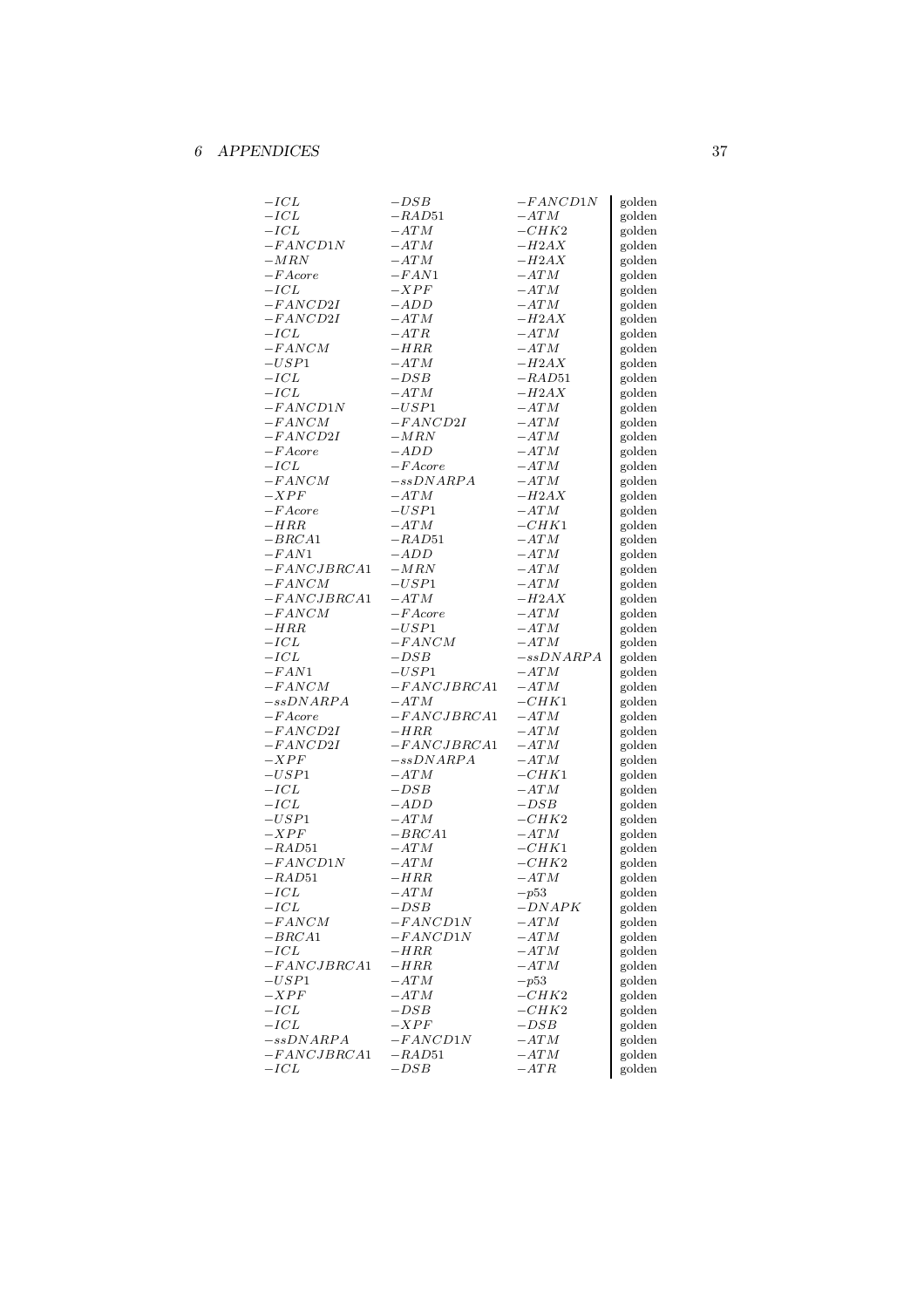| $-HRR$        | $-ATM$        | $-CHK2$  | golden |
|---------------|---------------|----------|--------|
| $-ADD$        | $-USP1$       | $-ATM$   | golden |
| $-FANCM$      | $-RAD51$      | $-ATM$   | golden |
| $-FANCJBRCA1$ | $-ATM$        | $-CHK1$  | golden |
| $-FANCM$      | $-ATM$        | $-p53$   | golden |
| $-XPF$        | $-FANCD1N$    | $-ATM$   | golden |
| $-FAcore$     | $-BRCA1$      | $-ATM$   | golden |
| $-ICL$        | $-DSB$        | $-NHEJ$  | golden |
| $-BRCA1$      | $-ATM$        | $-p53$   | golden |
| $-BRCA1$      | $-HRR$        | $-ATM$   | golden |
| $-FANCJBRCA1$ | $-USP1$       | $-ATM$   | golden |
| $-ssDNARPA$   | $-USP1$       | $-ATM$   | golden |
| $-ICL$        | $-DSB$        | $-H2AX$  | golden |
| $-FANCM$      | $-BRCA1$      | $-ATM$   | golden |
| $-MRN$        | $-ATM$        | $-CHK1$  | golden |
| $-ICL$        | $-FANCJBRCA1$ | $-ATM$   | golden |
| $-FANCD1N$    | $-ATM$        | $-CHK1$  | golden |
| $-ICL$        | $-DSB$        | $-BRCA1$ | golden |
| $-MRN$        | $-ATM$        | $-CHK2$  | golden |
| $-FANCJBRCA1$ | $-BRCA1$      | $-ATM$   | golden |
| $-FAN1$       | $-ssDNARPA$   | $-ATM$   | golden |
| $-MRN$        | $-ATM$        | $-p53$   | golden |
| $-FANCD1N$    | $-HRR$        | $-ATM$   | golden |
| $-ICL$        | $-MUS81$      | $-DSB$   | golden |
| $-ICL$        | $-DSB$        | $-p53$   | golden |
| $-XPF$        | $-USP1$       | $-ATM$   | golden |
| $-XPF$        | $-ADD$        | $-ATM$   | golden |
| $-ATM$        | $-p53$        | $-H2AX$  | golden |
| $-ICL$        | $-FANCM$      | $-DSB$   | golden |
| $-ICL$        | $-DSB$        | $-HRR$   | golden |
| $-ICL$        | $-BRCA1$      | $-ATM$   | golden |
| $-RAD51$      | $-USP1$       | $-ATM$   | golden |
| $-ICL$        | $-FAN1$       | $-ATM$   | golden |
| $-ICL$        | $-ADD$        | $-ATM$   | golden |
| $-ICL$        | $-DSB$        | $-CHK1$  | golden |
| $-ICL$        | $-FANCD2I$    | $-DSB$   | golden |
| $-ICL$        | $-FANCD2I$    | $-ATM$   | golden |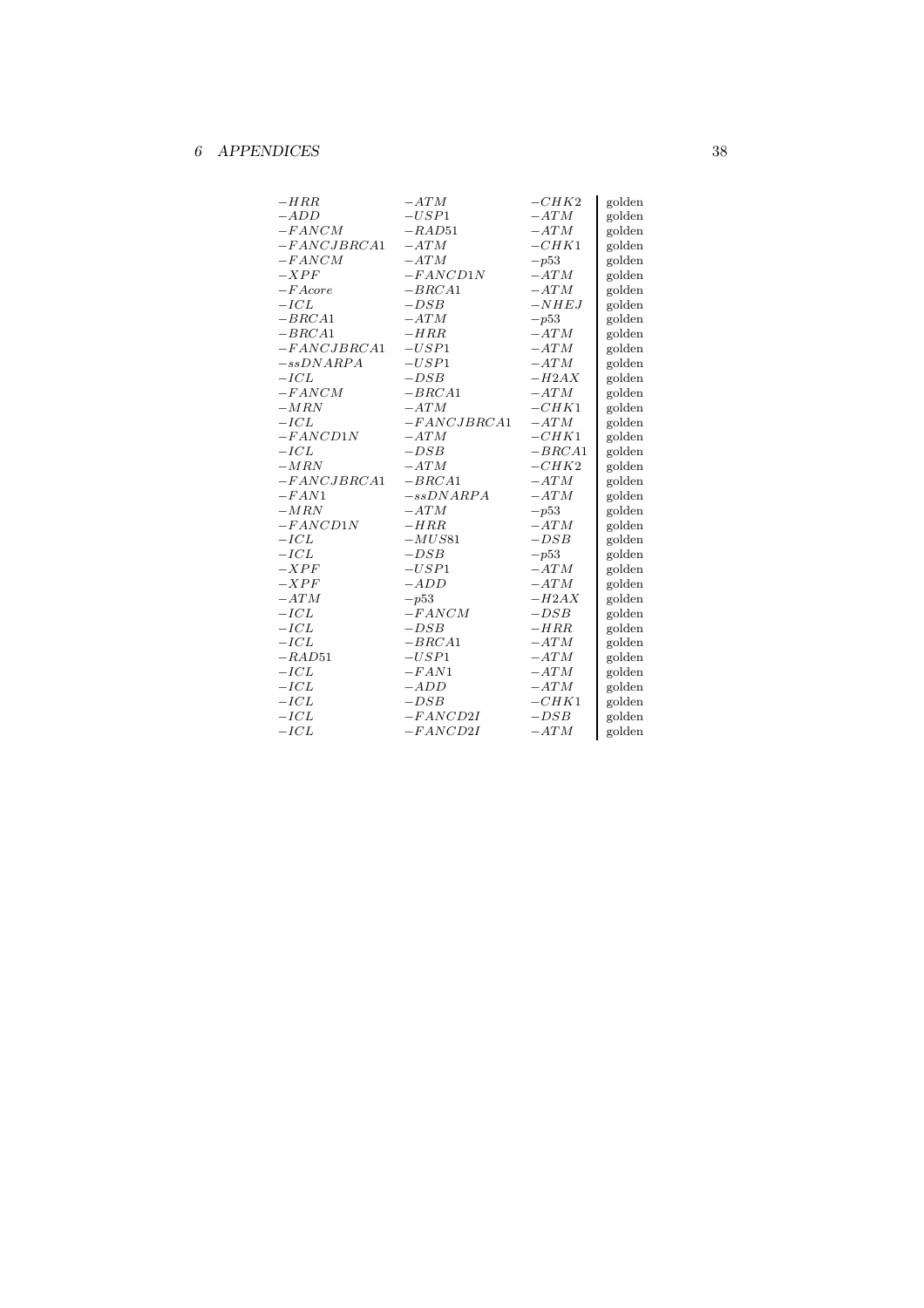# 6 APPENDICES 39

# <span id="page-38-0"></span>6.3 Appendix 3

Therapeutic bullets found for the case study using the new criterion.

| bullet        |            | gain     |               | $B_{physio1}$ | $B_{\underline{patho1}}$ |       |
|---------------|------------|----------|---------------|---------------|--------------------------|-------|
| $-FANCM$      |            | 29.4%    | $\rightarrow$ | 44.6%         | $44.6\%$                 | 55.4% |
| $-FANCD2I$    |            | 29.4%    | $\rightarrow$ | 30.4%         | 30.4%                    | 69.6% |
| $-XPF$        |            | 29.4%    | $\rightarrow$ | 46.2%         | 46.2%                    | 53.8% |
| $-FAN1$       |            | 29.4%    | $\rightarrow$ | 32.9%         | 32.9%                    | 67.1% |
| $-ATM$        |            | 29.4%    | $\rightarrow$ | 100%          | 100%                     | $0\%$ |
| $-ICL$        | $-FANCD2I$ | 29.4%    | $\rightarrow$ | 30.9%         | $30.9\%$                 | 69.1% |
| $-ICL$        | $-MUS81$   | 29.4%    | $\rightarrow$ | 53%           | 53%                      | 47%   |
| $-ICL$        | $-XPF$     | 29.4%    | $\rightarrow$ | 58.6%         | 58.6%                    | 41.4% |
| $-ICL$        | $-FAN1$    | 29.4%    | $\rightarrow$ | 33.9%         | 33.9%                    | 66.1% |
| $-ICL$        | $-DSB$     | 29.4%    | $\rightarrow$ | 100%          | 100%                     | $0\%$ |
| $-ICL$        | $-ATM$     | 29.4%    | $\rightarrow$ | 100%          | 100%                     | $0\%$ |
| $-FANCM$      | $-FAcore$  | 29.4%    | $\rightarrow$ | $45.8\%$      | 45.8%                    | 54.2% |
| $-FANCM$      | $-FANCD2I$ | 29.4%    | $\rightarrow$ | 46.3%         | 46.3%                    | 53.7% |
| $-FANCM$      | $-FAN1$    | 29.4%    |               | 47.3%         | 47.3%                    | 52.7% |
|               | $-ADD$     |          | $\rightarrow$ |               |                          |       |
| $-FANCM$      | $-FANCD1N$ | 29.4%    | $\rightarrow$ | 47.3%         | 47.3%                    | 52.7% |
| $-FANCM$      |            | 29.4%    | $\rightarrow$ | 44.6%         | 44.6%                    | 55.4% |
| $-FANCM$      | $-RAD51$   | 29.4%    | $\rightarrow$ | 44.6%         | 44.6%                    | 55.4% |
| $-FANCM$      | $-HRR$     | 29.4%    | $\rightarrow$ | 44.1%         | 44.1%                    | 55.9% |
| $-FANCM$      | $-USP1$    | 29.4%    | $\rightarrow$ | 44.3%         | 44.3%                    | 55.7% |
| $-FANCM$      | $-ATM$     | 29.4%    | $\rightarrow$ | 100%          | 100%                     | $0\%$ |
| $-FAcore$     | $-FANCD2I$ | 29.4%    | $\rightarrow$ | 30.4%         | 30.4%                    | 69.6% |
| $-FAcore$     | $-FAN1$    | 29.4%    | $\rightarrow$ | 33%           | 33%                      | 67%   |
| $-FAcore$     | $-ATM$     | 29.4%    | $\rightarrow$ | 100%          | 100%                     | $0\%$ |
| $-FANCD2I$    | $-FAN1$    | 29.4%    | $\rightarrow$ | 33.2%         | 33.2%                    | 66.8% |
| $-FANCD2I$    | $-ADD$     | 29.4%    | $\rightarrow$ | 30.5%         | 30.5%                    | 69.5% |
| $-FANCD2I$    | $-FANCD1N$ | 29.4%    | $\rightarrow$ | 30.4%         | 30.4%                    | 69.6% |
| $-FANCD2I$    | $-RAD51$   | 29.4%    | $\rightarrow$ | $30.4\%$      | 30.4%                    | 69.6% |
| $-FANCD2I$    | $-USP1$    | 29.4%    | $\rightarrow$ | 30.4%         | 30.4%                    | 69.6% |
| $-FANCD2I$    | $-ATM$     | 29.4%    | $\rightarrow$ | 100%          | 100%                     | $0\%$ |
| $-FANCJBRCA1$ | $-ATM$     | 29.4%    | $\rightarrow$ | 100%          | 100%                     | $0\%$ |
| $-XPF$        | $-ADD$     | 29.4%    | $\rightarrow$ | 46.2%         | 46.2%                    | 53.8% |
| $-XPF$        | $-FANCD1N$ | 29.4%    | $\rightarrow$ | 46.2%         | 46.2%                    | 53.8% |
| $-XPF$        | $-RAD51$   | 29.4%    | $\rightarrow$ | 46.2%         | 46.2%                    | 53.8% |
| $-XPF$        | $-HRR$     | 29.4%    | $\rightarrow$ | 45.3%         | 45.3%                    | 54.7% |
| $-XPF$        | $-USP1$    | 29.4%    | $\rightarrow$ | 46.2%         | 46.2%                    | 53.8% |
| $-XPF$        | $-KU$      | 29.4%    | $\rightarrow$ | 46.1%         | 46.1%                    | 53.9% |
| $-XPF$        | $-DNAPK$   | 29.4%    | $\rightarrow$ | 46.1%         | 46.1%                    | 53.9% |
| $-XPF$        | $-NHEJ$    | 29.4%    | $\rightarrow$ | 41.6%         | 41.6%                    | 58.4% |
| $-XPF$        | $-ATM$     | 29.4%    | $\rightarrow$ | 100%          | 100%                     | $0\%$ |
| $-FAN1$       | $-ADD$     | 29.4%    | $\rightarrow$ | 32.9%         | 32.9%                    | 67.1% |
| $-FAN1$       | $-FANCD1N$ | 29.4%    | $\rightarrow$ | 32.9%         | 32.9%                    | 67.1% |
| $-FAN1$       | $-RAD51$   | 29.4%    | $\rightarrow$ | 32.9%         | 32.9%                    | 67.1% |
| $-FAN1$       | $-HRR$     | 29.4%    | $\rightarrow$ | 32.2%         | 32.2%                    | 67.8% |
| $-FAN1$       | $-USP1$    | 29.4%    | $\rightarrow$ | 32.9%         | 32.9%                    | 67.1% |
| $-FAN1$       | $-KU$      | 29.4%    | $\rightarrow$ | 31.7%         | 31.7%                    | 68.2% |
| $-FAN1$       | $-DNAPK$   | 29.4%    | $\rightarrow$ | 31%           | 31%                      | 69%   |
| $-FAN1$       | $-ATM$     | $29.4\%$ | $\rightarrow$ | 100%          | 100%                     | $0\%$ |
| $-ADD$        | $-ATM$     | 29.4%    | $\rightarrow$ | 100%          | 100%                     | $0\%$ |
| $-MRN$        | $-ATM$     | 29.4%    |               | 100%          | 100%                     | $0\%$ |
| $-BRCA1$      |            | 29.4%    | $\rightarrow$ | 100%          | 100%                     | $0\%$ |
|               | $-ATM$     |          | $\rightarrow$ |               |                          |       |
| $- s sDNARPA$ | $-ATM$     | 29.4%    | $\rightarrow$ | 100%          | 100%                     | $0\%$ |
| $-FANCD1N$    | $-ATM$     | 29.4%    | $\rightarrow$ | 100%          | 100%                     | $0\%$ |
| $-RAD51$      | $-ATM$     | 29.4%    | $\rightarrow$ | 100%          | 100%                     | $0\%$ |
| $-HRR$        | $-ATM$     | 29.4%    | $\rightarrow$ | 100%          | 100%                     | $0\%$ |
| $-USP1$       | $-ATM$     | 29.4%    | $\rightarrow$ | $100\%$       | 100%                     | $0\%$ |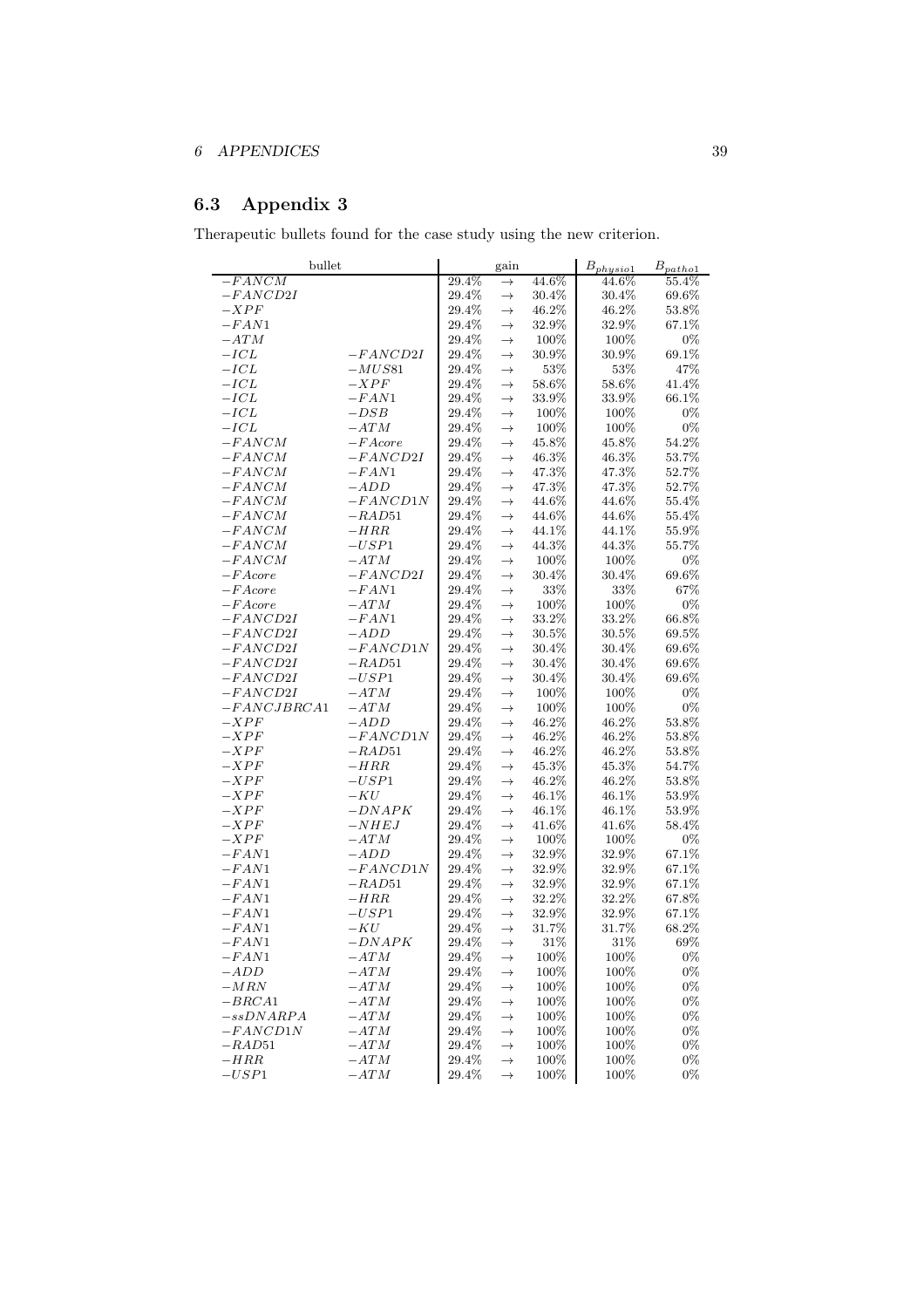# 6 APPENDICES 40

| bullet |         | gain     |               |         | $B_{physio1}$ | $B_{patho1}$ |
|--------|---------|----------|---------------|---------|---------------|--------------|
| $-ATM$ | $-p53$  | $29.4\%$ |               | $100\%$ | $100\%$       | $0\%$        |
| $-ATM$ | $-CHK1$ | 29.4%    | $\rightarrow$ | $100\%$ | $100\%$       | $0\%$        |
| $-ATM$ | $-CHK2$ | 29.4%    | $\rightarrow$ | $100\%$ | 100%          | $0\%$        |
| $-ATM$ | $-H2AX$ | 29.4%    |               | $100\%$ | 100\%         | $0\%$        |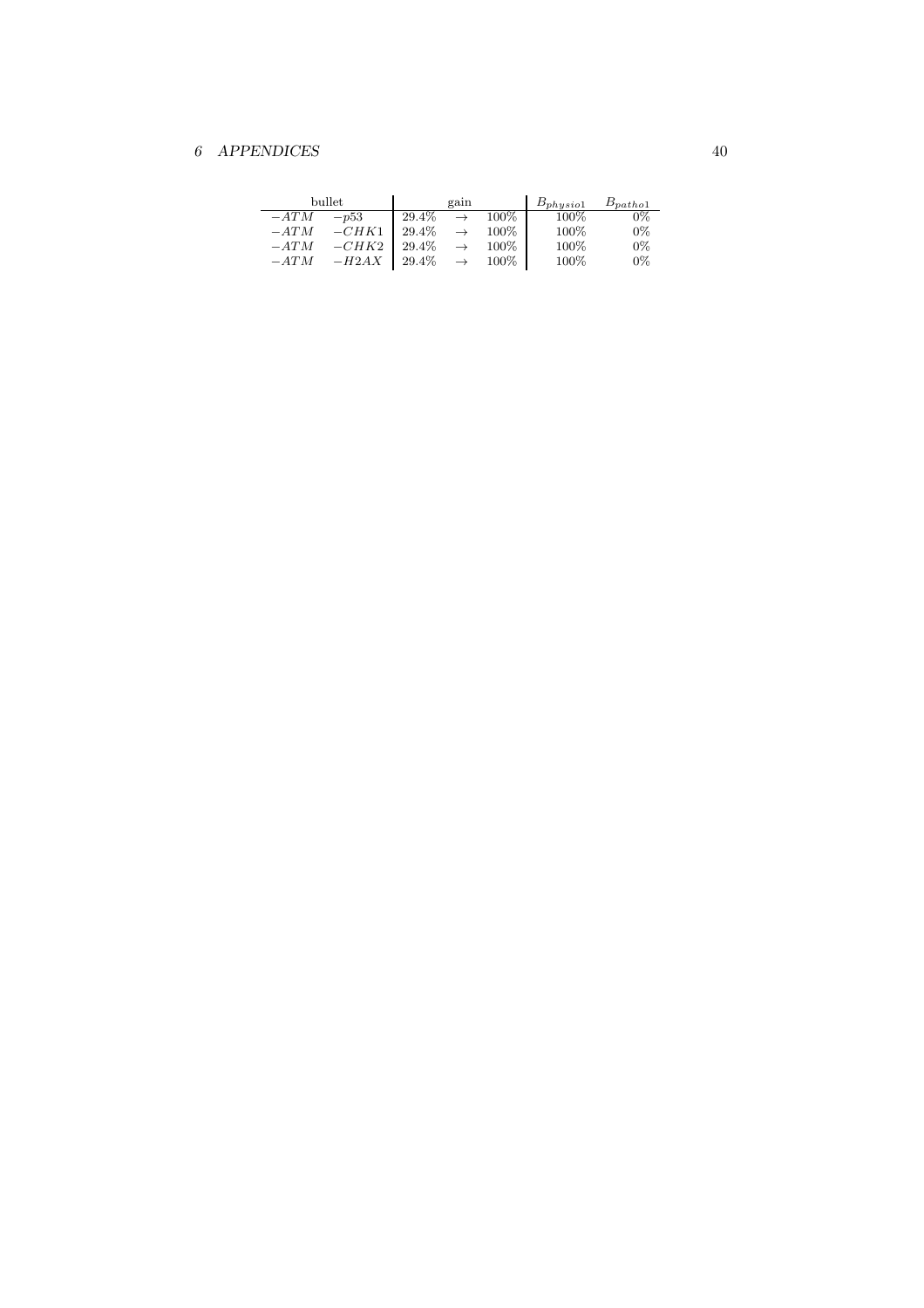#### REFERENCES 41

# <span id="page-40-0"></span>References

- [1] Jonathan Knowles and Gianni Gromo. Target selection in drug discovery. *Nature Reviews Drug Discovery*, 2(1):63–69, 2003.
- <span id="page-40-2"></span><span id="page-40-1"></span>[2] Mark A Lindsay. Target discovery. *Nature Reviews Drug Discovery*, 2(10):831–838, 2003.
- [3] Peter Imming, Christian Sinning, and Achim Meyer. Drugs, their targets and the nature and number of drug targets. *Nature Reviews Drug discovery*, 5(10):821–834, 2006.
- <span id="page-40-3"></span>[4] Andrew Anighoro, Jurgen Bajorath, and Giulio Rastelli. Polypharmacology: challenges and opportunities in drug discovery. *Journal of medicinal chemistry*, 57(19):7874–7887, 2014.
- <span id="page-40-4"></span>[5] Grant R Zimmermann, Joseph Lehar, and Curtis T Keith. Multi-target therapeutics: when the whole is greater than the sum of the parts. *Drug Discovery Today*, 12(1):34–42, 2007.
- <span id="page-40-5"></span>[6] Jackson B Gibbs. Mechanism-based target identification and drug discovery in cancer research. *Science*, 287(5460):1969–1973, 2000.
- <span id="page-40-6"></span>[7] KI Kaitin. Deconstructing the drug development process: the new face of innovation. *Clinical Pharmacology and Therapeutics*, 87(3):356, 2010.
- <span id="page-40-7"></span>[8] Jing Tang and Tero Aittokallio. Network pharmacology strategies toward multi-target anticancer therapies: from computational models to experimental design principles. *Current pharmaceutical design*, 20(1):20, 2014.
- [9] Lora Mak, Sonia Liggi, Lu Tan, Kanthida Kusonmano, Judith M Rollinger, Alexios Koutsoukas, Robert C Glen, and Johannes Kirchmair. Anti-cancer drug development: computational strategies to identify and target proteins involved in cancer metabolism. *Current pharmaceutical design*, 19(4):532– 577, 2013.
- [10] Malabika Sarker, Carolyn Talcott, and Amit K Galande. In silico systems biology approaches for the identification of antimicrobial targets. In *In Silico Models for Drug Discovery*, pages 13–30. Springer, 2013.
- [11] Lixia Yao. In silico search for drug targets of natural compounds. *Current pharmaceutical biotechnology*, 13(9):1632–1639, 2012.
- [12] Praveen M Bahadduri, James E Polli, Peter W Swaan, and Sean Ekins. Targeting drug transporters–combining in silico and in vitro approaches to predict in vivo. In *Membrane Transporters in Drug Discovery and Development*, pages 65–103. Springer, 2010.
- [13] Xiao Hua Ma, Zhe Shi, Chunyan Tan, Yuyang Jiang, Mei Lin Go, Boon Chuan Low, and Yu Zong Chen. In silico approaches to multi-target drug discovery. *Pharmaceutical research*, 27(5):739–749, 2010.
- [14] Todor Vujasinovic, Andre Sinisa Zampera, Pascale Jackers, Despina Sanoudou, and Antoine Depaulis. In silico dynamic molecular interaction networks for the discovery of new therapeutic targets. *Current pharmaceutical design*, 16(20):2241–2251, 2010.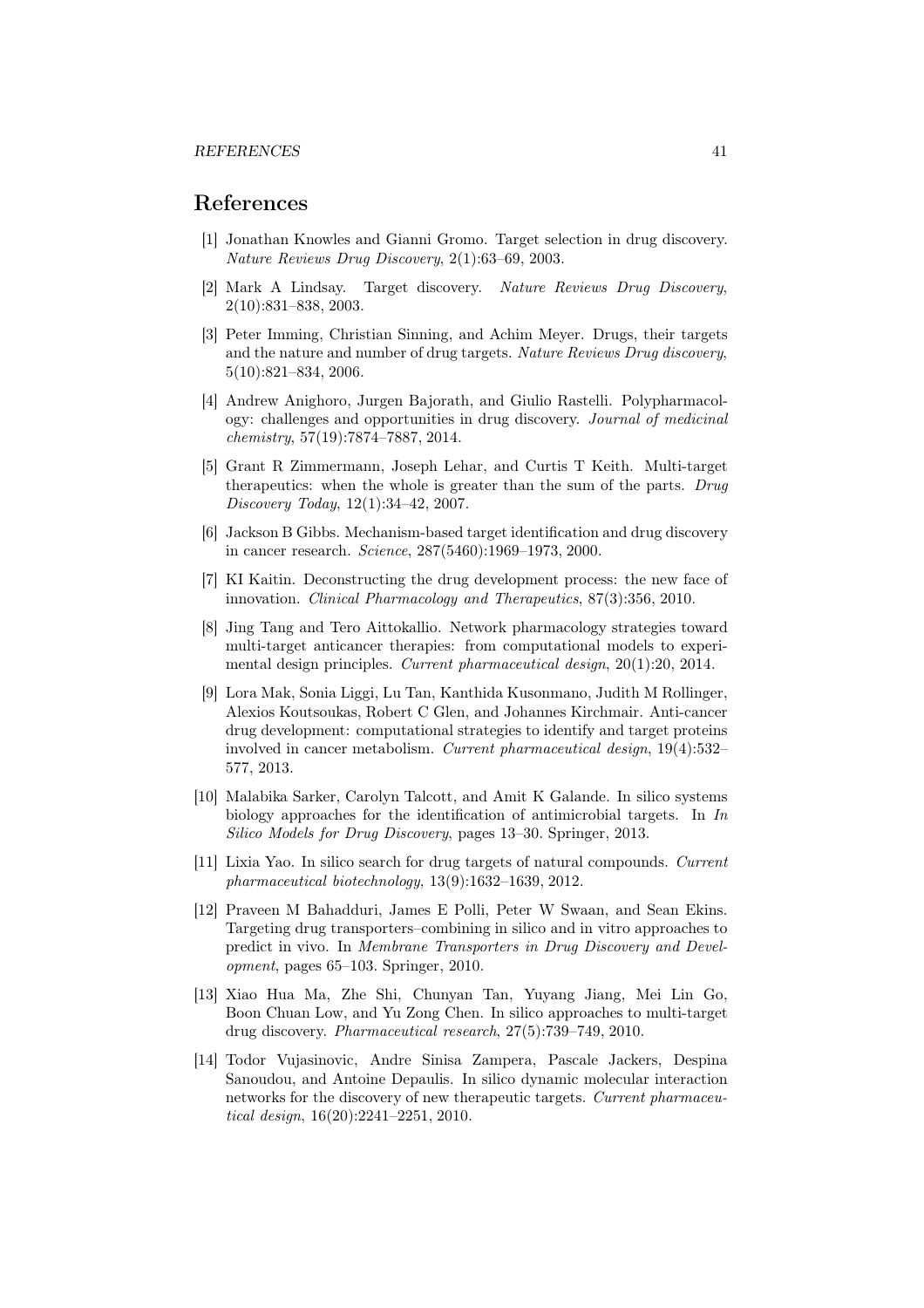- [15] Nagasuma Chandra. Computational systems approach for drug target discovery. *Expert opinion on drug discovery*, 4(12):1221–1236, 2009.
- [16] Nadia Saidani, Delphine Grando, Helene Valadie, Olivier Bastien, and Eric Marechal. Potential and limits of in silico target discovery–case study of the search for new antimalarial chemotherapeutic targets. *Infection, Genetics and Evolution*, 9(3):359–367, 2009.
- [17] Ulrik B Nielsen and Birgit Schoeberl. Using computational modeling to drive the development of targeted therapeutics. *IDrugs*, 8(10):822–826, 2005.
- [18] D Malcolm Duckworth and Philippe Sanseau. In silico identification of novel therapeutic targets. *Drug discovery today*, 7(11):S64–S69, 2002.
- <span id="page-41-0"></span>[19] Denis Noble, Jeremy Levin, and William Scott. Biological simulations in drug discovery. *Drug Discovery Today*, 4(1):10–16, 1999.
- <span id="page-41-1"></span>[20] Nicolas Carels, Tatiana Tilli, and Jack A Tuszynski. A computational strategy to select optimized protein targets for drug development toward the control of cancer diseases. *PloS one*, 10(1):e0115054, 2015.
- [21] Costa Frangou, Ying-Wei Li, He Shen, Nuo Yang, Kayla E Wilson, Maxime Blijlevens, Jin Guo, Norma J Nowak, and Jianmin Zhang. Molecular profiling and computational network analysis of taz-mediated mammary tumorigenesis identifies actionable therapeutic targets. *Oncotarget*, 5(23):12166– 12176, 2014.
- [22] Tan Li and Guanyu Wang. Computer-aided targeting of the pi3k/akt/mtor pathway: toxicity reduction and therapeutic opportunities. *International journal of molecular sciences*, 15(10):18856–18891, 2014.
- [23] Daniel Nicklas and Leonor Saiz. In silico identification of potential therapeutic targets in the tgf-β signal transduction pathway. *Molecular BioSystems*, 10(3):537–548, 2014.
- [24] Nageswara Rao Reddy Neelapu and T Pavani. Identification of novel drug targets in hpb38, hpp12, hpg27, hpshi470, hpsjm180 strains of helicobacter pylori: an in silico approach for therapeutic intervention. *Current drug targets*, 14(5):601–611, 2013.
- [25] Bilachi S Ravindranath, Venkatappa Krishnamurthy, Venkatarangaiah Krishna, and Kahale Bommaiah Lingaiah Vasudevanayaka. In silico analyses of metabolic pathway and protein interaction network for identification of next gen therapeutic targets in chlamydophila pneumoniae. *Bioinformation*, 9(12):605, 2013.
- [26] Wu-Lung R Yang, Yu-En Lee, Ming-Huang Chen, Kun-Mao Chao, and Chi-Ying F Huang. In silico drug screening and potential target identification for hepatocellular carcinoma using support vector machines based on drug screening result. *Gene*, 518(1):201–208, 2013.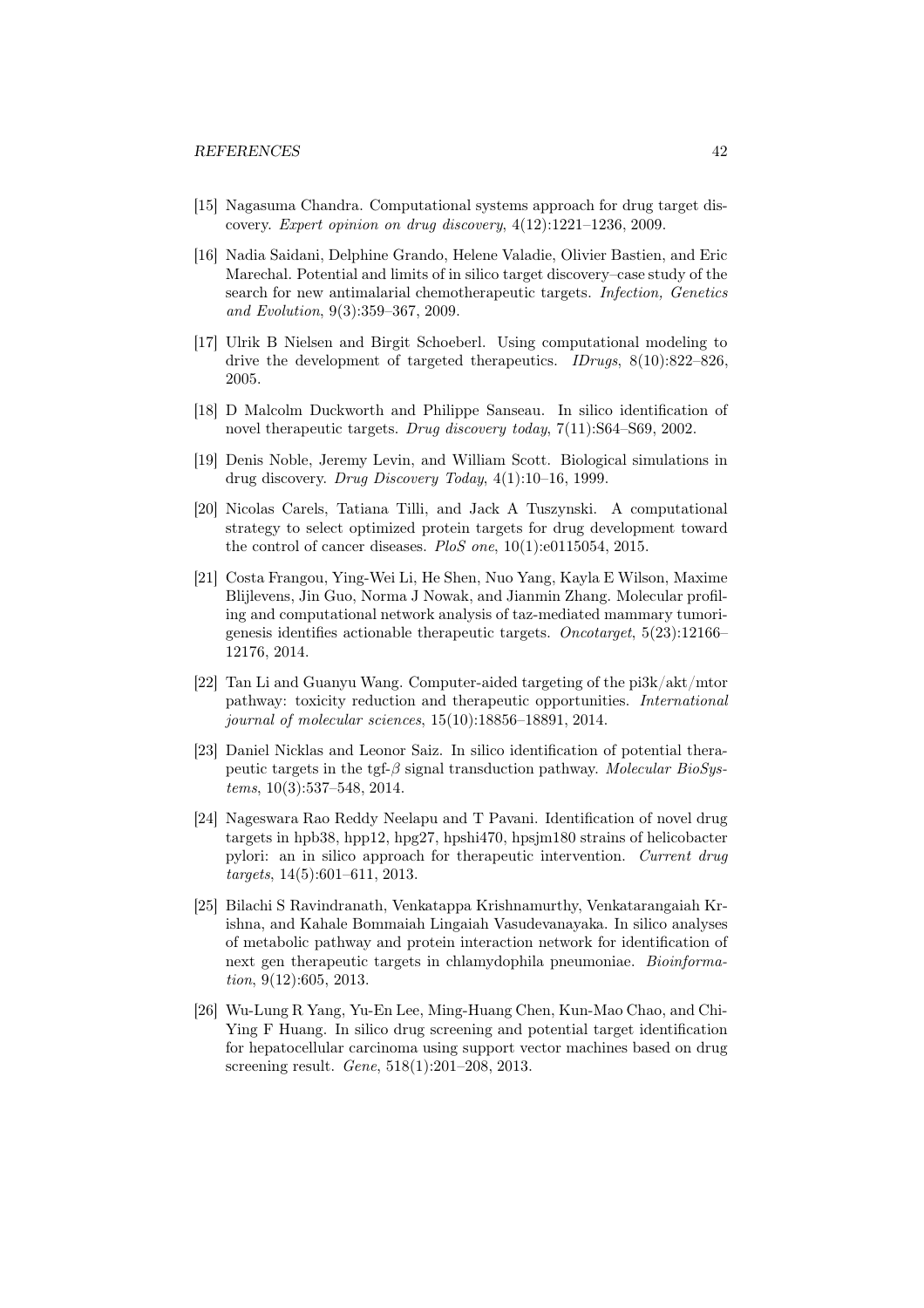- [27] Sergio Iadevaia, Yiling Lu, Fabiana C Morales, Gordon B Mills, and Prahlad T Ram. Identification of optimal drug combinations targeting cellular networks: integrating phospho-proteomics and computational network analysis. *Cancer research*, 70(17):6704–6714, 2010.
- [28] F Betul Kavun Ozbayraktar and Kutlu O Ulgen. Drug target identification in sphingolipid metabolism by computational systems biology tools: metabolic control analysis and metabolic pathway analysis. *Journal of biomedical informatics*, 43(4):537–549, 2010.
- [29] ON Koborova, DA Filimonov, AV Zakharov, AA Lagunin, SM Ivanov, A Kel, and VV Poroikov. In silico method for identification of promising anticancer drug targets. *SAR and QSAR in Environmental Research*, 20(7- 8):755–766, 2009.
- <span id="page-42-0"></span>[30] Madhukar S Dasika, Anthony Burgard, and Costas D Maranas. A computational framework for the topological analysis and targeted disruption of signal transduction networks. *Biophysical journal*, 91(1):382–398, 2006.
- <span id="page-42-1"></span>[31] David S Wishart, Craig Knox, An Chi Guo, Dean Cheng, Savita Shrivastava, Dan Tzur, Bijaya Gautam, and Murtaza Hassanali. Drugbank: a knowledgebase for drugs, drug actions and drug targets. *Nucleic Acids Research*, 36(suppl 1):D901–D906, 2008.
- <span id="page-42-2"></span>[32] Minoru Kanehisa and Susumu Goto. Kegg: kyoto encyclopedia of genes and genomes. *Nucleic Acids Research*, 28(1):27–30, 2000.
- <span id="page-42-3"></span>[33] M Whirl-Carrillo, EM McDonagh, JM Hebert, L Gong, K Sangkuhl, CF Thorn, RB Altman, and Teri E Klein. Pharmacogenomics knowledge for personalized medicine. *Clinical Pharmacology & Therapeutics*, 92(4):414– 417, 2012.
- <span id="page-42-4"></span>[34] David Croft, Gavin O'Kelly, Guanming Wu, Robin Haw, Marc Gillespie, Lisa Matthews, Michael Caudy, Phani Garapati, Gopal Gopinath, Bijay Jassal, et al. Reactome: a database of reactions, pathways and biological processes. *Nucleic acids research*, 39(suppl 1):D691–D697, 2011.
- <span id="page-42-5"></span>[35] Xin Chen, Zhi Liang Ji, and Yu Zong Chen. Ttd: therapeutic target database. *Nucleic Acids Research*, 30(1):412–415, 2002.
- <span id="page-42-6"></span>[36] Hiroaki Kitano. Systems biology: a brief overview. *Science*, 295(5560):1662–1664, 2002.
- <span id="page-42-7"></span>[37] Jean-Pierre Boissel, Michel Cucherat, Patrice Nony, Francois Gueyffier, and Francois-Henri Boissel. Modeling and medical product r& d. In *International pharmaceutical product registration*, pages 762–773. Informa Healthcare, 2009.
- [38] Jean-Pierre Boissel, Benjamin Ribba, Emmanuel Grenier, Guillemette Chapuisat, and Marie-Aimee Dronne. Modelling methodology in physiopathology. *Progress in biophysics and molecular biology*, 97(1):28–39, 2008.
- <span id="page-42-8"></span>[39] Hiroaki Kitano. Computational systems biology. *Nature*, 420(6912):206– 210, 2002.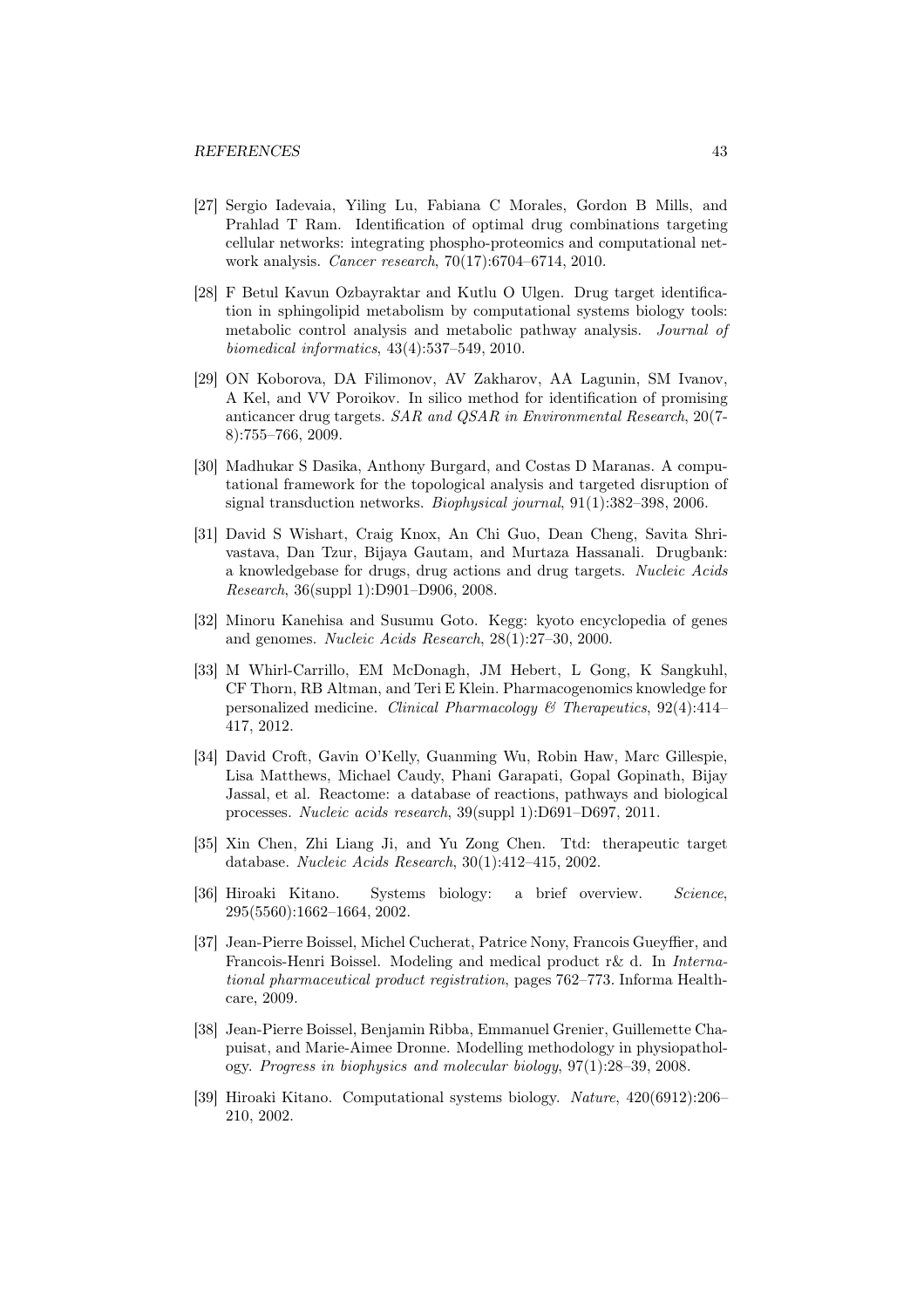- <span id="page-43-0"></span>[40] Barbara Di Ventura, Caroline Lemerle, Konstantinos Michalodimitrakis, and Luis Serrano. From in vivo to in silico biology and back. *Nature*, 443(7111):527–533, 2006.
- <span id="page-43-1"></span>[41] Silvia Von der Heyde, Christian Bender, Frauke Henjes, Johanna Sonntag, Ulrike Korf, and Tim Beissbarth. Boolean erbb network reconstructions and perturbation simulations reveal individual drug response in different breast cancer cell lines. *BMC systems biology*, 8(1):75, 2014.
- <span id="page-43-3"></span>[42] Herman F Fumia and Marcelo L Martins. Boolean network model for cancer pathways: predicting carcinogenesis and targeted therapy outcomes. *PLOS ONE*, 8(7):e69008, 2013.
- [43] Luca Grieco, Laurence Calzone, Isabelle Bernard-Pierrot, Francois Radvanyi, Brigitte Kahn-Perles, and Denis Thieffry. Integrative modelling of the influence of mapk network on cancer cell fate decision. *PLoS computational biology*, 9(10):e1003286, 2013.
- [44] Oscar Andres Moreno-Ramos, Maria Claudia Lattig, and Andres Fernando Gonzalez Barrios. Modeling of the hypothalamic-pituitary-adrenal axis-mediated interaction between the serotonin regulation pathway and the stress response using a boolean approximation: a novel study of depression. *Theor. Biol. Med. Model*, 10:59, 2013.
- [45] Pau Creixell, Erwin M Schoof, Janine T Erler, and Rune Linding. Navigating cancer network attractors for tumor-specific therapy. *Nature Biotechnology*, 30(9):842–848, 2012.
- <span id="page-43-2"></span>[46] Alfredo Rodriguez, David Sosa, Leda Torres, Bertha Molina, Sara Frias, and Luis Mendoza. A boolean network model of the fa/brca pathway. *Bioinformatics*, 28(6):858–866, 2012.
- [47] Amit Singh, Juliana M Nascimento, Silke Kowar, Hauke Busch, and Melanie Boerries. Boolean approach to signalling pathway modelling in hgfinduced keratinocyte migration. *Bioinformatics*, 28(18):i495–i501, 2012.
- [48] Keith Baverstock. A comparison of two cell regulatory models entailing high dimensional attractors representing phenotype. *Progress in Biophysics and Molecular Biology*, 106(2):443–449, 2011.
- [49] Aurelien Naldi, Jorge Carneiro, Claudine Chaouiya, and Denis Thieffry. Diversity and plasticity of th cell types predicted from regulatory network modelling. *PLoS computational biology*, 6(9):e1000912, 2010.
- [50] Juilee Thakar and Reka Albert. Boolean models of within-host immune interactions. *Current opinion in microbiology*, 13(3):377–381, 2010.
- [51] Hao Ge and Min Qian. Boolean network approach to negative feedback loops of the p53 pathways: synchronized dynamics and stochastic limit cycles. *Journal of Computational Biology*, 16(1):119–132, 2009.
- [52] Ozgur Sahin, Holger Frohlich, Christian Lobke, Ulrike Korf, Sara Burmester, Meher Majety, Jens Mattern, Ingo Schupp, Claudine Chaouiya, Denis Thieffry, et al. Modeling erbb receptor-regulated  $g1/s$  transition to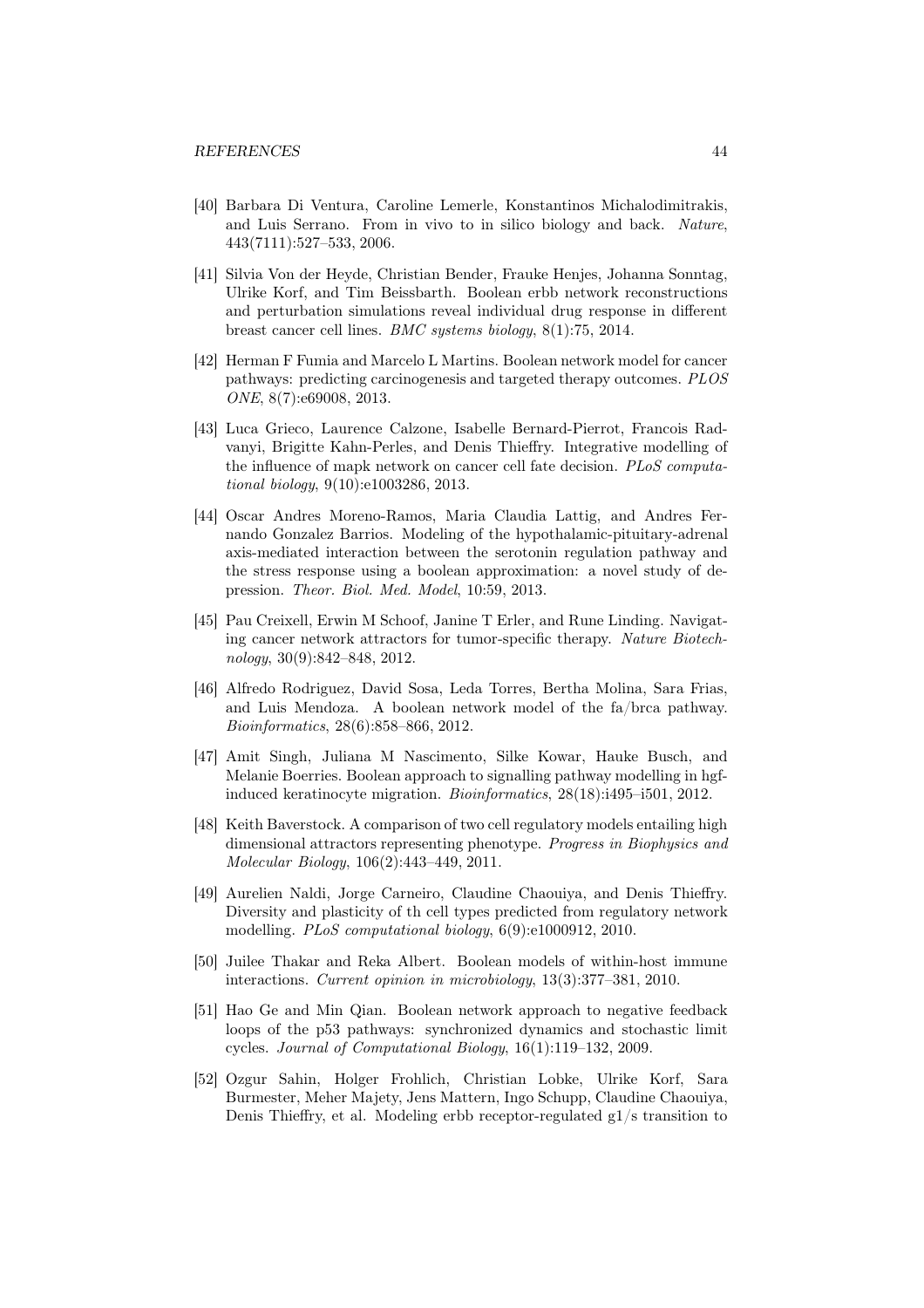find novel targets for de novo trastuzumab resistance. *BMC Systems Biology*, 3(1):1, 2009.

- [53] Maria I Davidich and Stefan Bornholdt. Boolean network model predicts cell cycle sequence of fission yeast. *PLOS ONE*, 3(2):e1672, 2008.
- [54] Gwenael Kervizic and Laurent Corcos. Dynamical modeling of the cholesterol regulatory pathway with boolean networks. *BMC systems biology*, 2(1):99, 2008.
- <span id="page-44-5"></span>[55] Adrien Faure, Aurelien Naldi, Claudine Chaouiya, and Denis Thieffry. Dynamical analysis of a generic boolean model for the control of the mammalian cell cycle. *Bioinformatics*, 22(14):e124–e131, 2006.
- [56] Luis Mendoza. A network model for the control of the differentiation process in th cells. *Biosystems*, 84(2):101–114, 2006.
- <span id="page-44-0"></span>[57] Sui Huang and Donald E Ingber. Shape-dependent control of cell growth, differentiation, and apoptosis: switching between attractors in cell regulatory networks. *Experimental Cell Research*, 261(1):91–103, 2000.
- <span id="page-44-1"></span>[58] Michelle L Wynn, Nikita Consul, Sofia D Merajver, and Santiago Schnell. Logic-based models in systems biology: a predictive and parameter-free network analysis method. *Integrative Biology*, 4(11):1323–1337, 2012.
- <span id="page-44-2"></span>[59] Abhishek Garg, Alessandro Di Cara, Ioannis Xenarios, Luis Mendoza, and Giovanni De Micheli. Synchronous versus asynchronous modeling of gene regulatory networks. *Bioinformatics*, 24(17):1917–1925, 2008.
- <span id="page-44-3"></span>[60] Colin Campbell and Reka Albert. Stabilization of perturbed boolean network attractors through compensatory interactions. *BMC systems biology*, 8(1):53, 2014.
- [61] Yushan Qiu, Takeyuki Tamura, Wai-Ki Ching, and Tatsuya Akutsu. On control of singleton attractors in multiple boolean networks: integer programming-based method. *BMC systems biology*, 8(Suppl 1):S7, 2014.
- [62] Sriganesh Srihari, Venkatesh Raman, Hon Wai Leong, and Mark A Ragan. Evolution and controllability of cancer networks: a boolean perspective. *IEEE/ACM Transactions on Computational Biology and Bioinformatics (TCBB)*, 11(1):83–94, 2014.
- [63] Xi Chen, Tatsuya Akutsu, and Wai-Ki Ching. Finding optimal control policy in probabilistic boolean networks with hard constraints by using integer programming and dynamic programming. *International Journal of Data Mining and Bioinformatics*, 7(3):1–22, 2013.
- [64] Koichi Kobayashi and Kunihiko Hiraishi. Optimal control of gene regulatory networks with effectiveness of multiple drugs: A boolean network approach. *BioMed research international*, 2013, 2013.
- <span id="page-44-4"></span>[65] Koichi Kobayashi and Kunihiko Hiraishi. Symbolic approach to verification and control of deterministic/probabilistic boolean networks. *IET systems biology*, 6(6):215–222, 2012.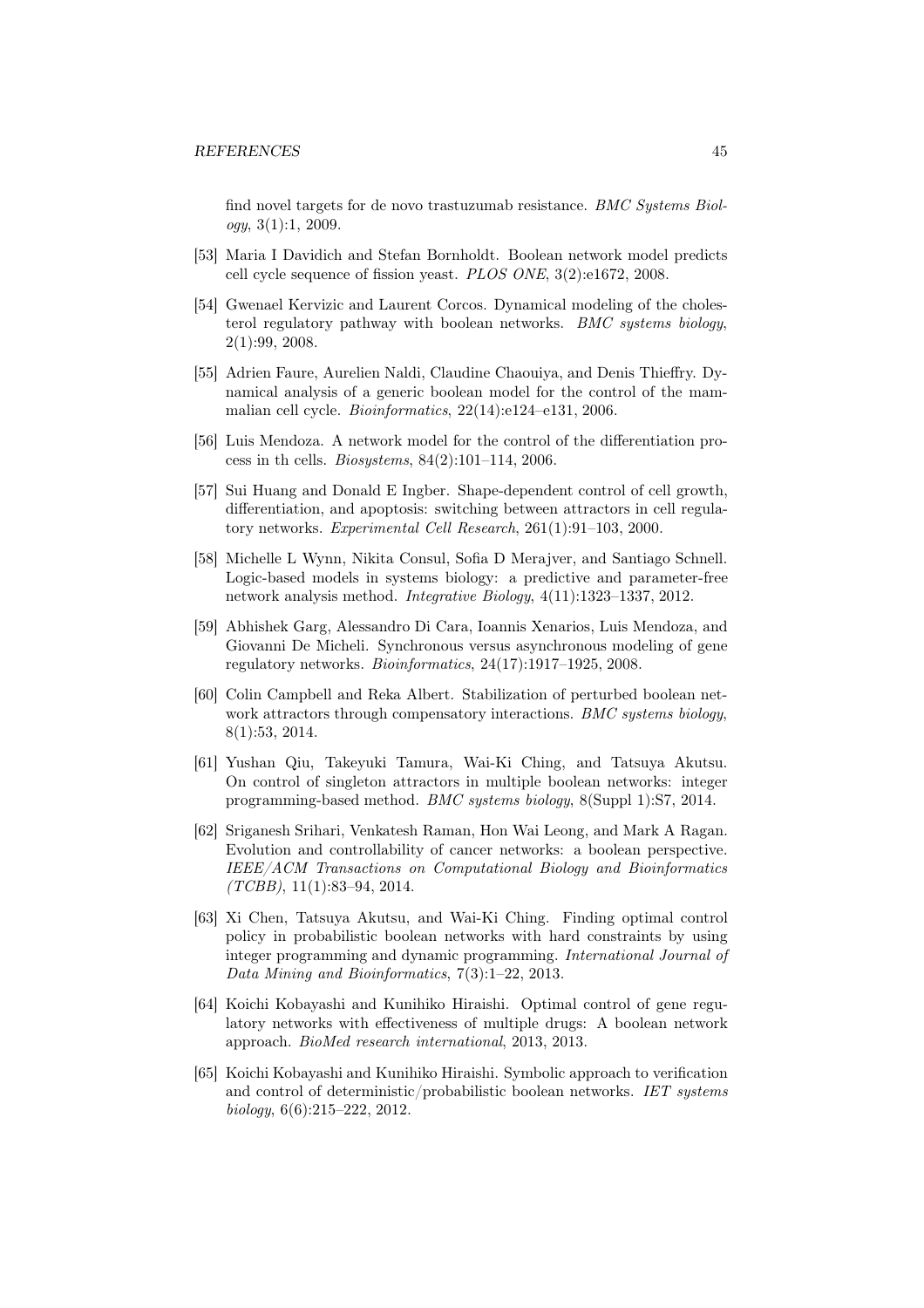- <span id="page-45-0"></span>[66] Xiaowei Zhu, Mark Gerstein, and Michael Snyder. Getting connected: analysis and principles of biological networks. *Genes & Development*, 21(9):1010–1024, 2007.
- <span id="page-45-1"></span>[67] Albert-Laszlo Barabasi and Zoltan N Oltvai. Network biology: understanding the cell's functional organization. *Nature Reviews Genetics*, 5(2):101– 113, 2004.
- <span id="page-45-2"></span>[68] Ilia Nikolaevich Bronshtein, Konstantin A Semendyayev, Gerhard Musiol, and Heiner Muehlig. Algorithms of graph theory. In *Handbook of Mathematics*, chapter 5, pages 348–359. Springer, 2007.
- [69] Wolfgang Huber, Vincent J Carey, Li Long, Seth Falcon, and Robert Gentleman. Graphs in molecular biology. *BMC Bioinformatics*, 8(Suppl 6):S8, 2007.
- <span id="page-45-3"></span>[70] Oliver Mason and Mark Verwoerd. Graph theory and networks in biology. *Systems Biology, IET*, 1(2):89–119, 2007.
- <span id="page-45-4"></span>[71] Avi Ma'ayan. Insights into the organization of biochemical regulatory networks using graph theory analyses. *Journal of Biological Chemistry*, 284(9):5451–5455, 2009.
- <span id="page-45-5"></span>[72] Jill H Larkin and Herbert A Simon. Why a diagram is (sometimes) worth ten thousand words. *Cognitive science*, 11(1):65–100, 1987.
- <span id="page-45-6"></span>[73] Yufei Xiao. A tutorial on analysis and simulation of boolean gene regulatory network models. *Current Genomics*, 10(7):511, 2009.
- <span id="page-45-8"></span><span id="page-45-7"></span>[74] John C Rockett and David J Dix. Gene expression networks. *eLS*, 2006.
- [75] Assieh Saadatpour and Reka Albert. Boolean modeling of biological regulatory networks: a methodology tutorial. *Methods*, 2012.
- <span id="page-45-9"></span>[76] Reka Albert and Juilee Thakar. Boolean modeling: a logic-based dynamic approach for understanding signaling and regulatory networks and for making useful predictions. *Wiley Interdisciplinary Reviews: Systems Biology and Medicine*, 6(5):353–369, 2014.
- [77] Rui-Sheng Wang, Assieh Saadatpour, and Reka Albert. Boolean modeling in systems biology: an overview of methodology and applications. *Physical biology*, 9(5):055001, 2012.
- [78] Istvan Albert, Juilee Thakar, Song Li, Ranran Zhang, and Reka Albert. Boolean network simulations for life scientists. *Source code for biology and medicine*, 3(1):1–8, 2008.
- [79] Stefan Bornholdt. Boolean network models of cellular regulation: prospects and limitations. *Journal of the Royal Society Interface*, 5(Suppl 1):S85–S94, 2008.
- [80] Sui Huang. Genomics, complexity and drug discovery: insights from boolean network models of cellular regulation. *Pharmacogenomics*, 2(3):203–222, 2001.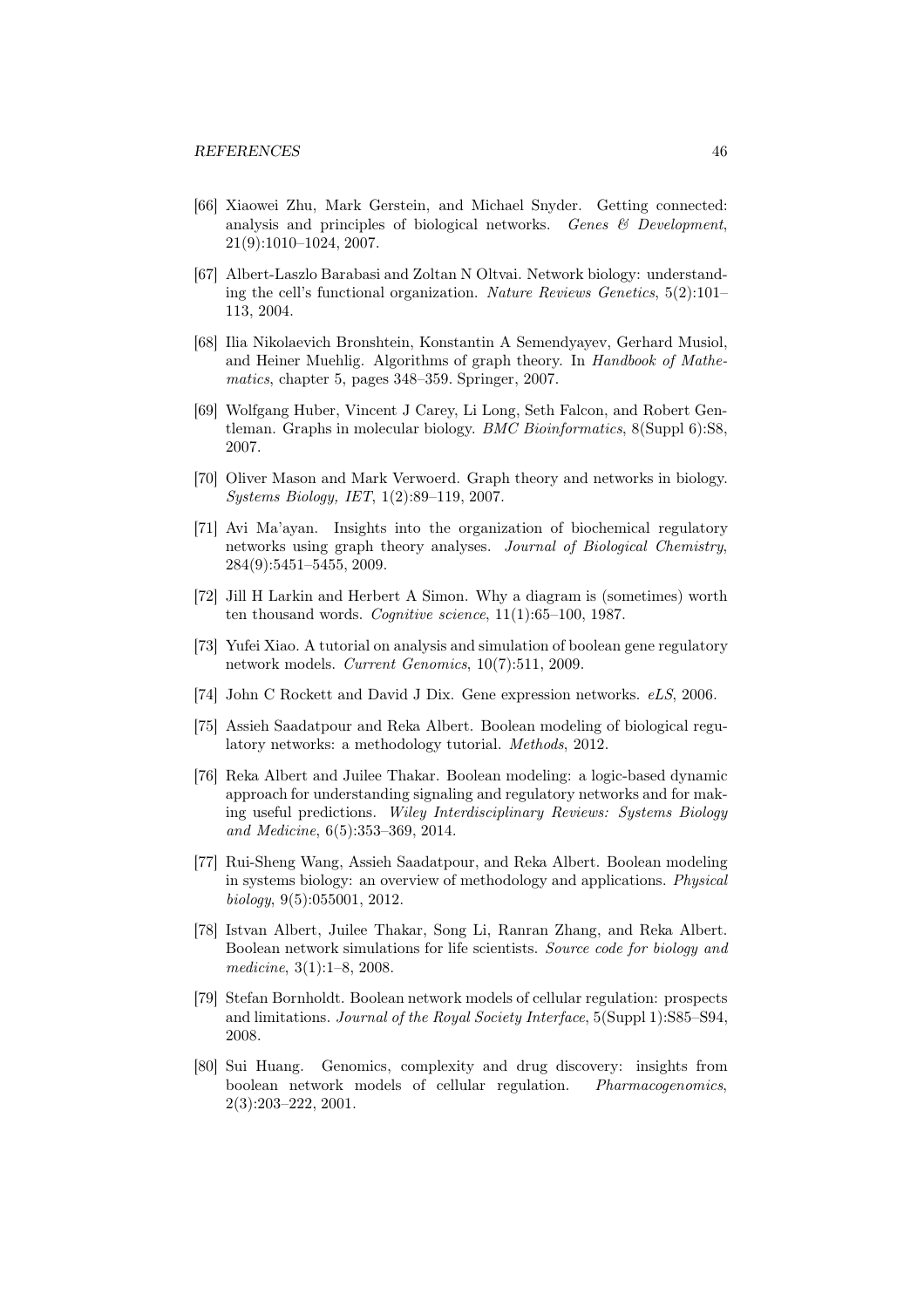- <span id="page-46-0"></span>[81] J Leclerco and Jacques Emile Dumont. Boolean analysis of cell regulation networks. *Journal of theoretical biology*, 104(4):507–534, 1983.
- <span id="page-46-2"></span><span id="page-46-1"></span>[82] George Boole. The mathematical analysis of logic, being an essay towards a calculus of deductive logic, 1847.
- [83] Wensheng Guo, Guowu Yang, Wei Wu, Lei He, and Mingyu Sun. A parallel attractor finding algorithm based on boolean satisfiability for genetic regulatory networks. *PloS one*, 9(4):e94258, 2014.
- [84] Nikolaos Berntenis and Martin Ebeling. Detection of attractors of large boolean networks via exhaustive enumeration of appropriate subspaces of the state space. *BMC bioinformatics*, 14(1):361, 2013.
- [85] D Zheng, G Yang, X Li, Z Wang, and WNN Hung. An efficient algorithm for finding attractors in synchronous boolean networks with biochemical applications. *Genetics and Molecular Research: GMR*, 12(4):4656, 2013.
- [86] Elena Dubrova and Maxim Teslenko. A sat-based algorithm for finding attractors in synchronous boolean networks. *IEEE/ACM Transactions on Computational Biology and Bioinformatics (TCBB)*, 8(5):1393–1399, 2011.
- <span id="page-46-3"></span>[87] Ferhat Ay, Fei Xu, and Tamer Kahveci. Scalable steady state analysis of boolean biological regulatory networks. *PloS one*, 4(12):e7992, 2009.
- <span id="page-46-4"></span>[88] Charles J Sherr and Frank McCormick. The rb and p53 pathways in cancer. *Cancer Cell*, 2(2):103–112, 2002.
- <span id="page-46-5"></span>[89] Robert S Schwartz and Alan D D'Andrea. Susceptibility pathways in fanconi's anemia and breast cancer. *New England Journal of Medicine*, 362(20):1909–1919, 2010.
- [90] Arleen D Auerbach. Fanconi anemia and its diagnosis. *Mutation Research/Fundamental and Molecular Mechanisms of Mutagenesis*, 668(1):4– 10, 2009.
- <span id="page-46-6"></span>[91] Johan P de Winter and Hans Joenje. The genetic and molecular basis of fanconi anemia. *Mutation Research/Fundamental and Molecular Mechanisms of Mutagenesis*, 668(1):11–19, 2009.
- <span id="page-46-7"></span>[92] Kornelia Neveling, Daniela Endt, Holger Hoehn, and Detlev Schindler. Genotype-phenotype correlations in fanconi anemia. *Mutation Research/Fundamental and Molecular Mechanisms of Mutagenesis*, 668(1):73–91, 2009.
- <span id="page-46-8"></span>[93] Jiri Bartek and Jiri Lukas. Dna damage checkpoints: from initiation to recovery or adaptation. *Current opinion in cell biology*, 19(2):238–245, 2007.
- <span id="page-46-9"></span>[94] Kazuhiro Ishikawa, Hideshi Ishii, and Toshiyuki Saito. Dna damagedependent cell cycle checkpoints and genomic stability. *DNA and cell biology*, 25(7):406–411, 2006.